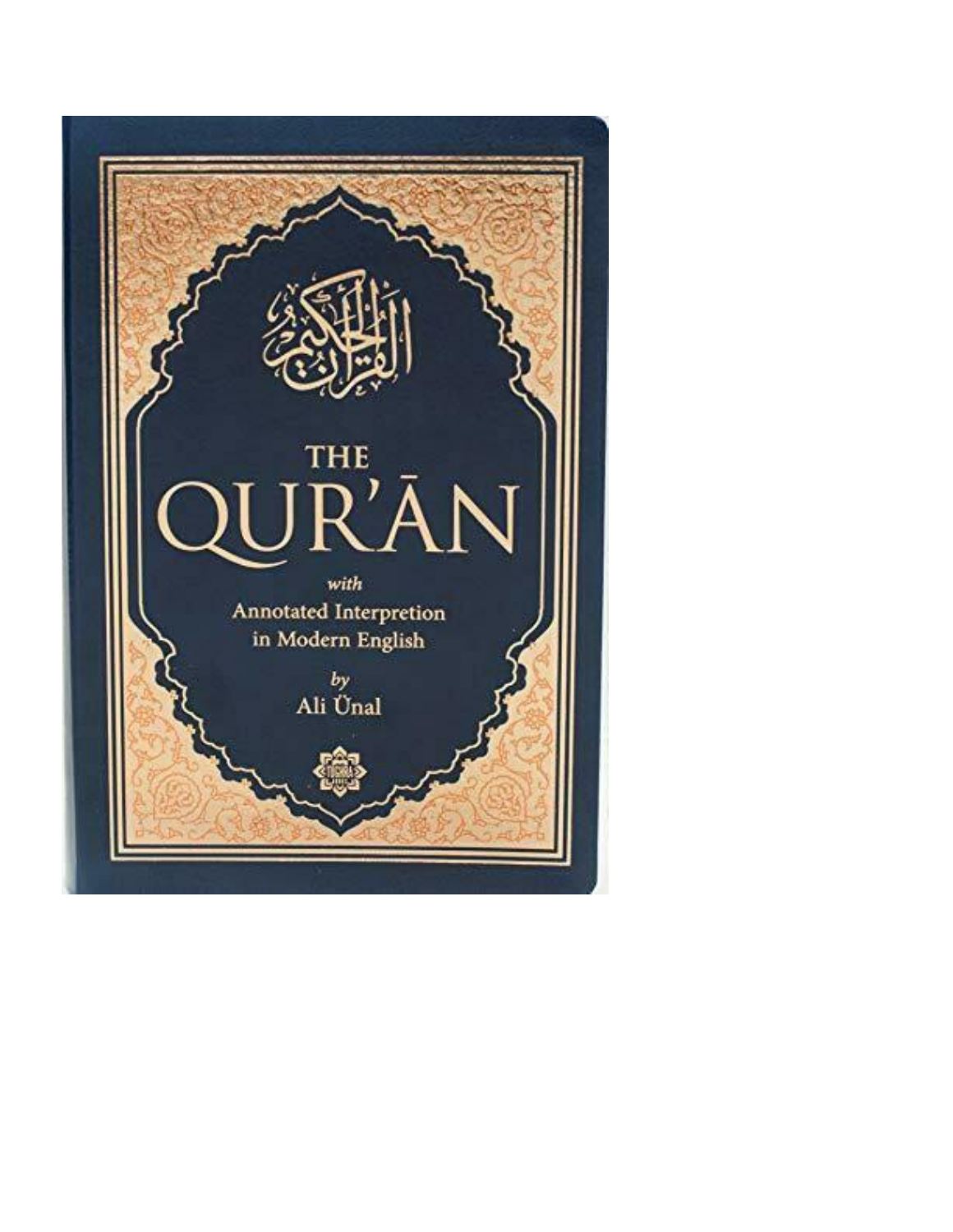# THE QUR'AN

 $with$ 

Annotated Interpretation in Modern English

 $by$ Ali Ünal

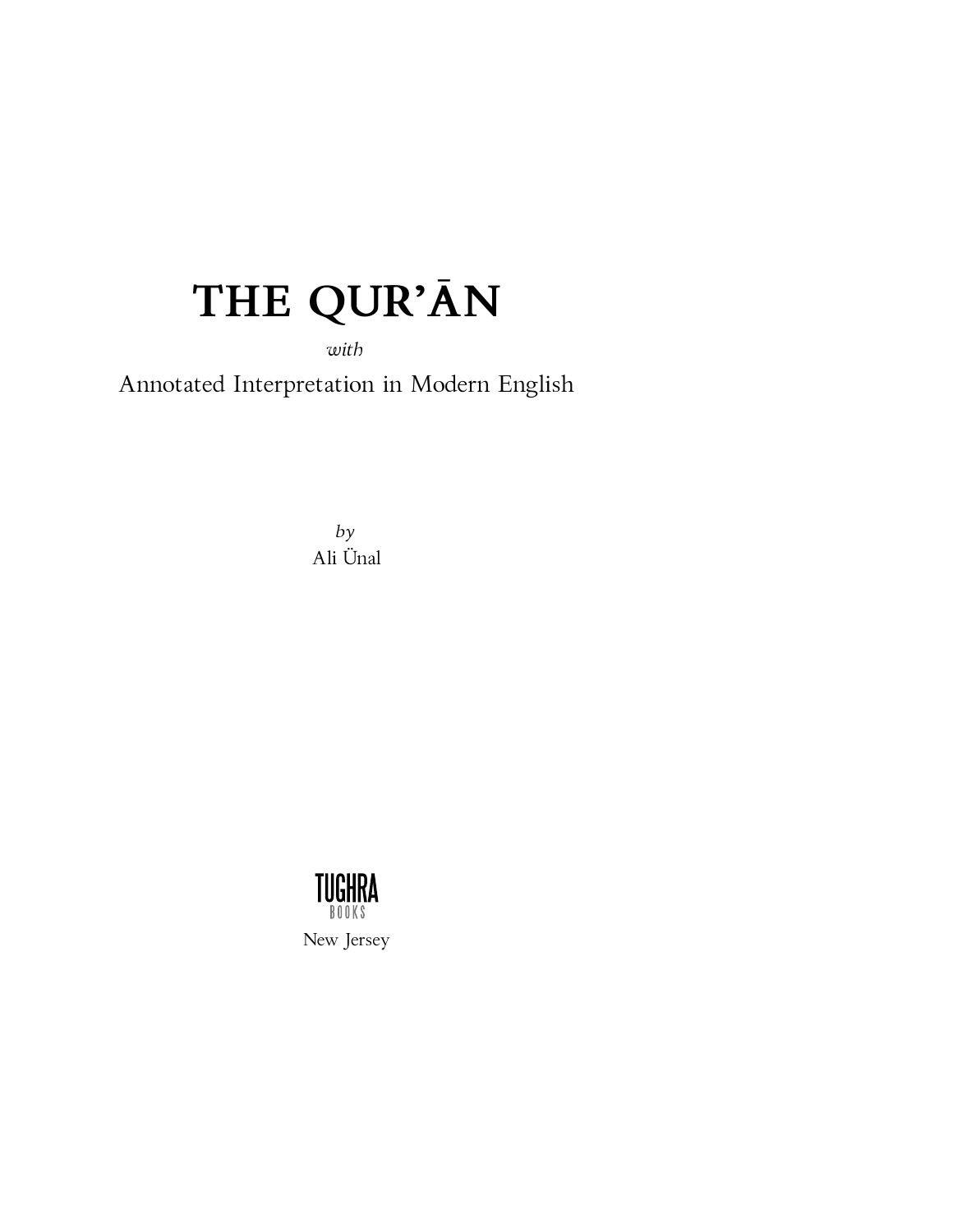Copyright © 2008 by Tughra Books 11 10 09 08 1 2 3 4

*All rights reserved. No part of this book may be reproduced or transmitted in any form or by any means, electronic or mechanical, including photocopying, recording or by any information storage and retrieval system without permission in writing from the Publisher.*

Published by Tughra Books 26 Worlds Fair Dr. Unit C Somerset, New Jersey, 08873, USA www.tughrabooks.com

Library of Congress Cataloging-in-Publication Data for the hardcover edition

#### Unal, Ali

 The Qur'an with annotated interpretation in modern English / by Ali Unal. p. cm.

 Includes bibliographical references and index. ISBN-13: 978-1-59784-000-2 1. Koran--Criticism, interpretation, etc. I. Title. BP130.4.U48 2006

297.1'227--dc22

2006006298

ISBN-13: 978-1-59784-144-3

Printed by Çağlayan A.Ş., Izmir - Turkey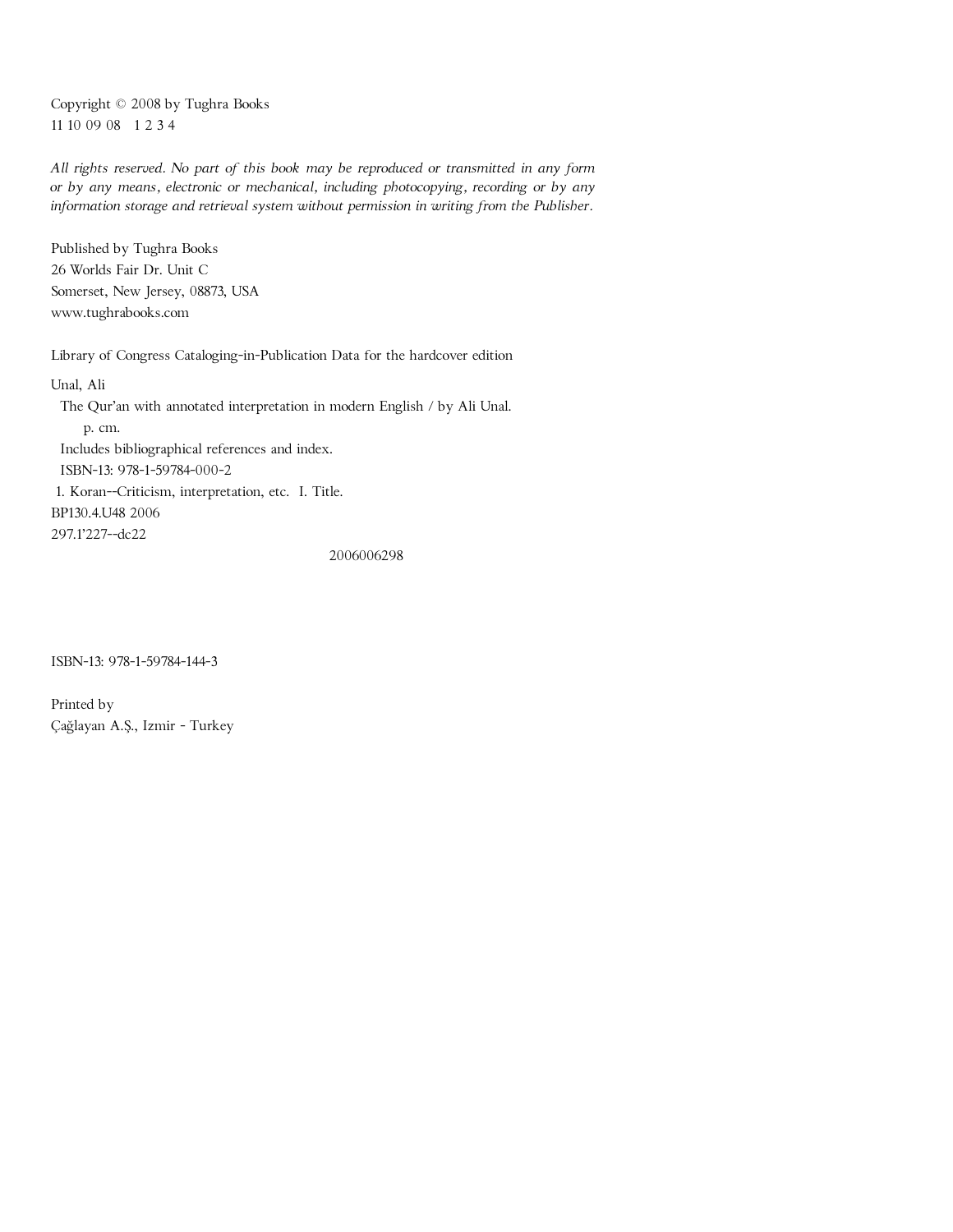## **TRANSLITERATION GUIDE**

| Transliteration<br>symbol | English<br>sound | Example       |
|---------------------------|------------------|---------------|
| a                         | elegy            | abad          |
| b                         | bible            | ta'abbud      |
| t                         | test             | tayammum      |
| th                        | teeth            | bi'thah       |
| j                         | just             | jamīl         |
| h.                        |                  | haqq          |
| kh                        |                  | khāliq        |
| $\mathbf d$               | dad              | durr          |
| dh                        | worthy           | madhhab       |
| $\mathbf{r}$              | reception        | rabb          |
| Z                         | zip              | zamzam        |
| S                         | service          | salsabīl      |
| sh                        | shape            | shahādah      |
| Ş                         |                  | sādiq         |
| d                         |                  | duhā          |
| ţ                         |                  | țāriq         |
| Z.                        |                  | zuhr          |
| $\cdot_a$                 |                  | 'abd          |
| gh                        |                  | ghayrah       |
| $\rm f$                   | first            | firdaws       |
| q                         |                  | qaryah        |
| k                         | kinetic          | mālik         |
| $\mathbf{1}$              | lily             | layl          |
| m                         | memory           | mutammim      |
| $\mathbf n$               | nickname         | dhunnūn       |
| h                         | heed             | hurriyah      |
| W                         | wait             | wudd          |
| y                         | year             | yumn          |
| t if followed             | h otherwise      | țahārah       |
|                           |                  | Qur'ān-ta'sīs |
| ā                         | qādir            | qādir         |
| $\overline{\text{i}}$     | seem             | na'im         |
| ū                         | food             | quddūs        |
|                           |                  |               |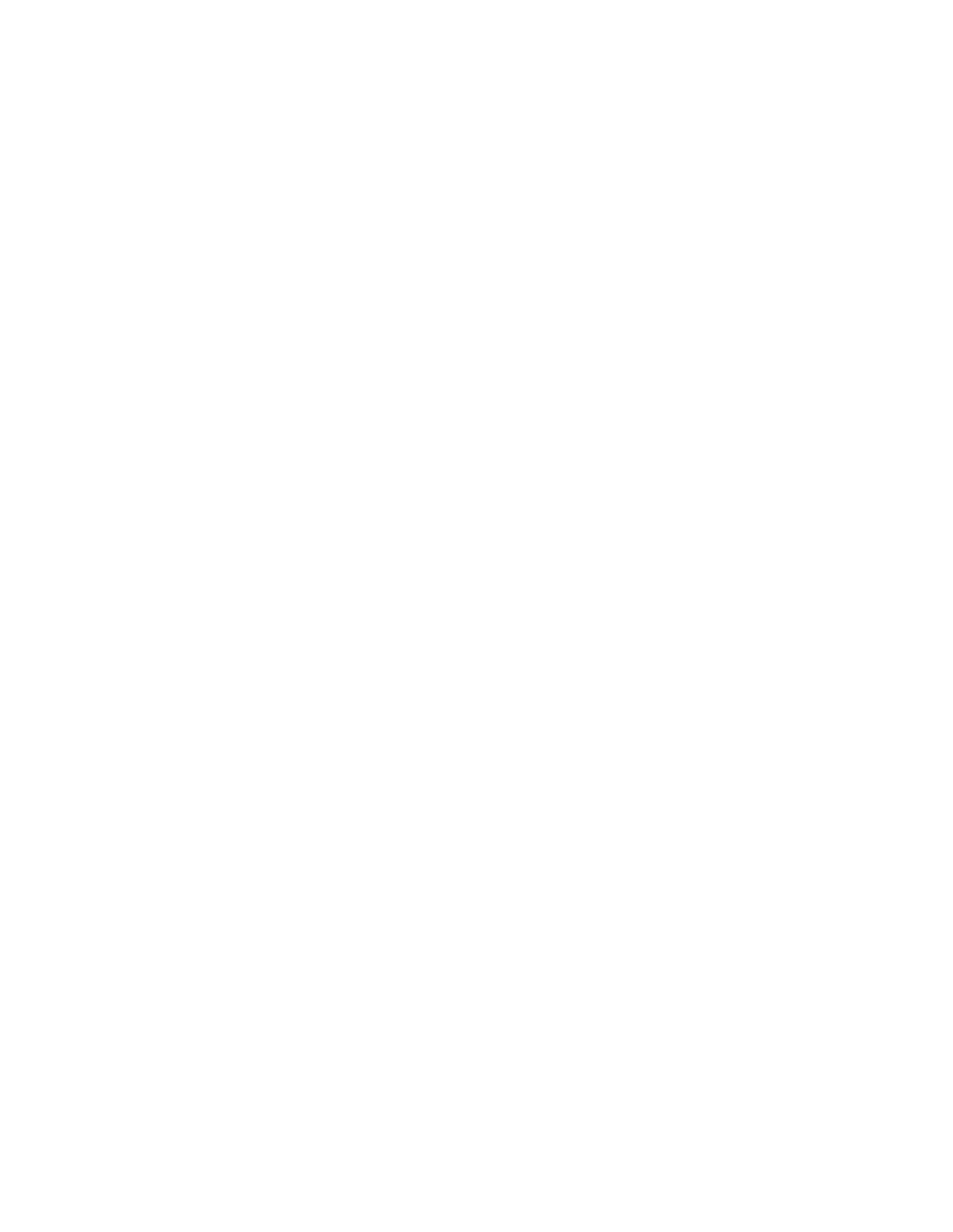## Contents

### $\tilde{SURAH}$

| $\mathbf{1}$ |  |
|--------------|--|
| 2            |  |
| 3            |  |
| 4            |  |
| 5            |  |
| 6            |  |
| 7            |  |
| 8            |  |
| 9            |  |
| 10           |  |
| 11           |  |
| 12           |  |
| 13           |  |
| 14           |  |
| 15           |  |
| 16           |  |
| 17           |  |
| 18           |  |
| 19           |  |
| 20           |  |
| 21           |  |
| 22           |  |
| 23           |  |
| 24           |  |
| 25           |  |
| 26           |  |
| 27           |  |
| 28           |  |
| 29           |  |
| 30           |  |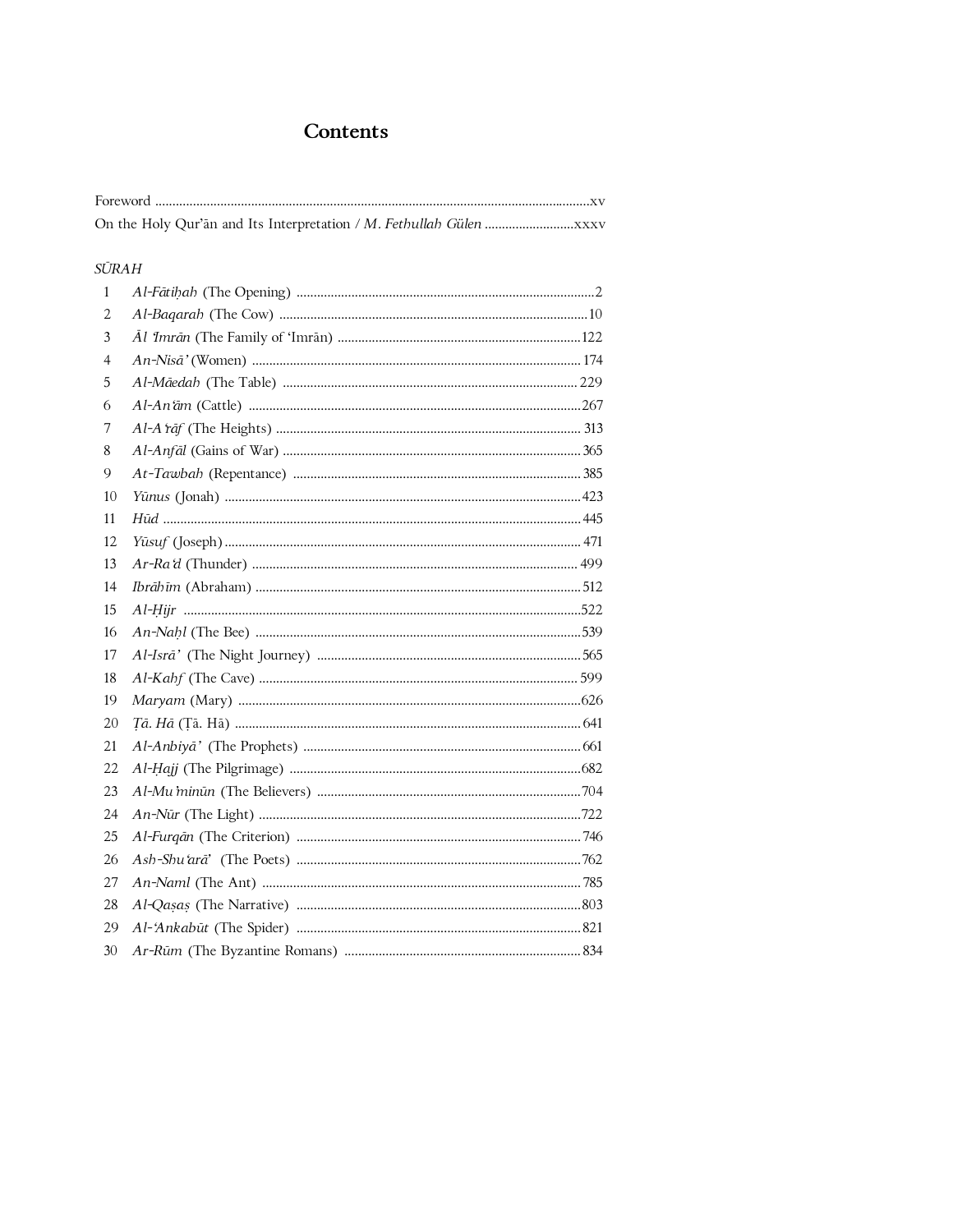## $\tilde{SURAH}$

| 31 |  |
|----|--|
| 32 |  |
| 33 |  |
| 34 |  |
| 35 |  |
| 36 |  |
| 37 |  |
| 38 |  |
| 39 |  |
| 40 |  |
| 41 |  |
| 42 |  |
| 43 |  |
| 44 |  |
| 45 |  |
| 46 |  |
| 47 |  |
| 48 |  |
| 49 |  |
| 50 |  |
| 51 |  |
| 52 |  |
| 53 |  |
| 54 |  |
| 55 |  |
| 56 |  |
| 57 |  |
| 58 |  |
| 59 |  |
| 60 |  |
| 61 |  |
| 62 |  |
| 63 |  |
| 64 |  |
| 65 |  |
| 66 |  |
| 67 |  |
| 68 |  |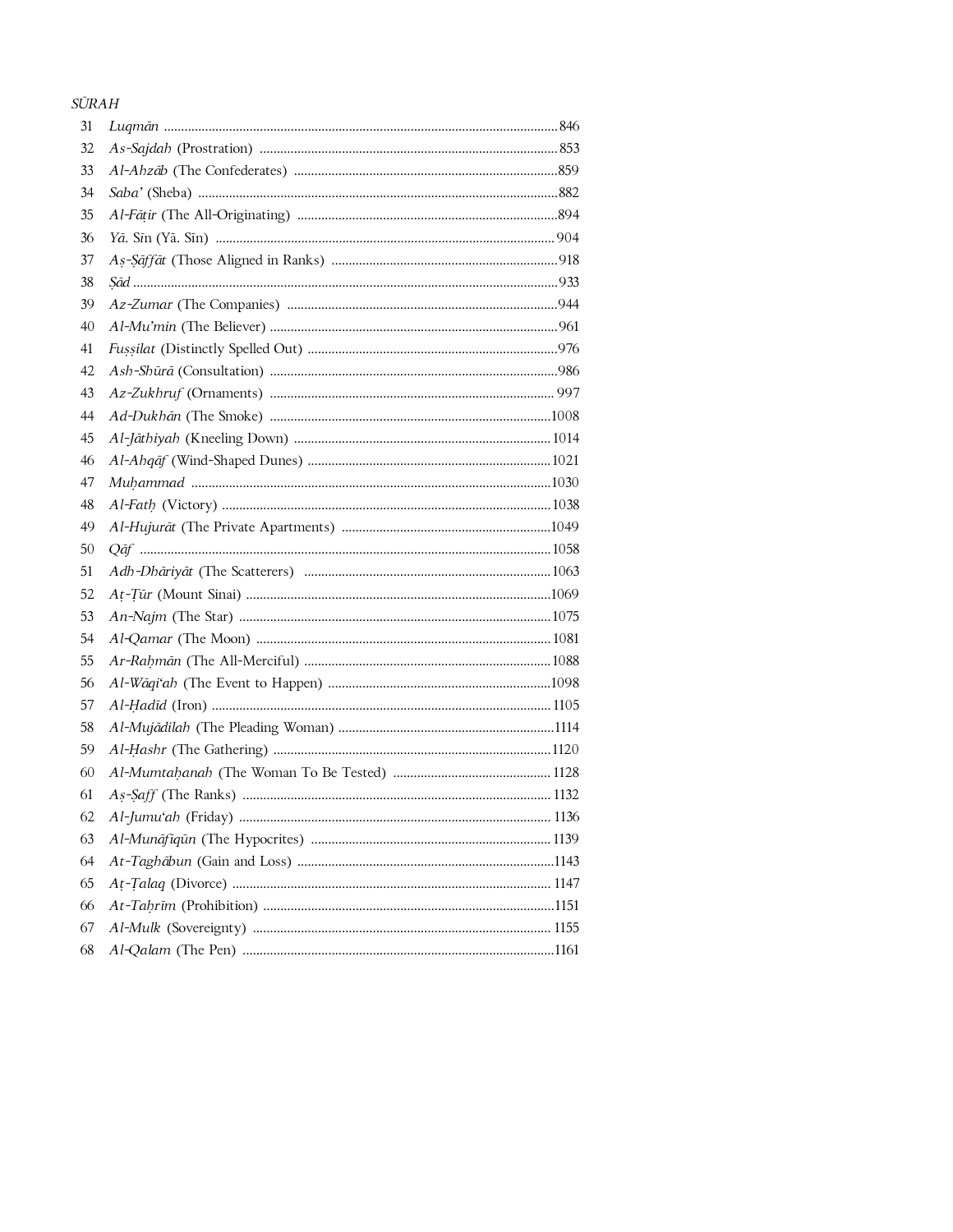| <i>SURAH</i> |  |
|--------------|--|
| 69           |  |
| 70           |  |
| 71           |  |
| 72           |  |
| 73           |  |
| 74           |  |
| 75           |  |
| 76           |  |
| 77           |  |
| 78           |  |
| 79           |  |
| 80           |  |
| 81           |  |
| 82           |  |
| 83           |  |
| 84           |  |
| 85           |  |
| 86           |  |
| 87           |  |
| 88           |  |
| 89           |  |
| 90           |  |
| 91           |  |
| 92           |  |
| 93           |  |
| 94           |  |
| 95           |  |
| 96           |  |
| 97           |  |
| 98           |  |
| 99           |  |
|              |  |
|              |  |
|              |  |
|              |  |
|              |  |
|              |  |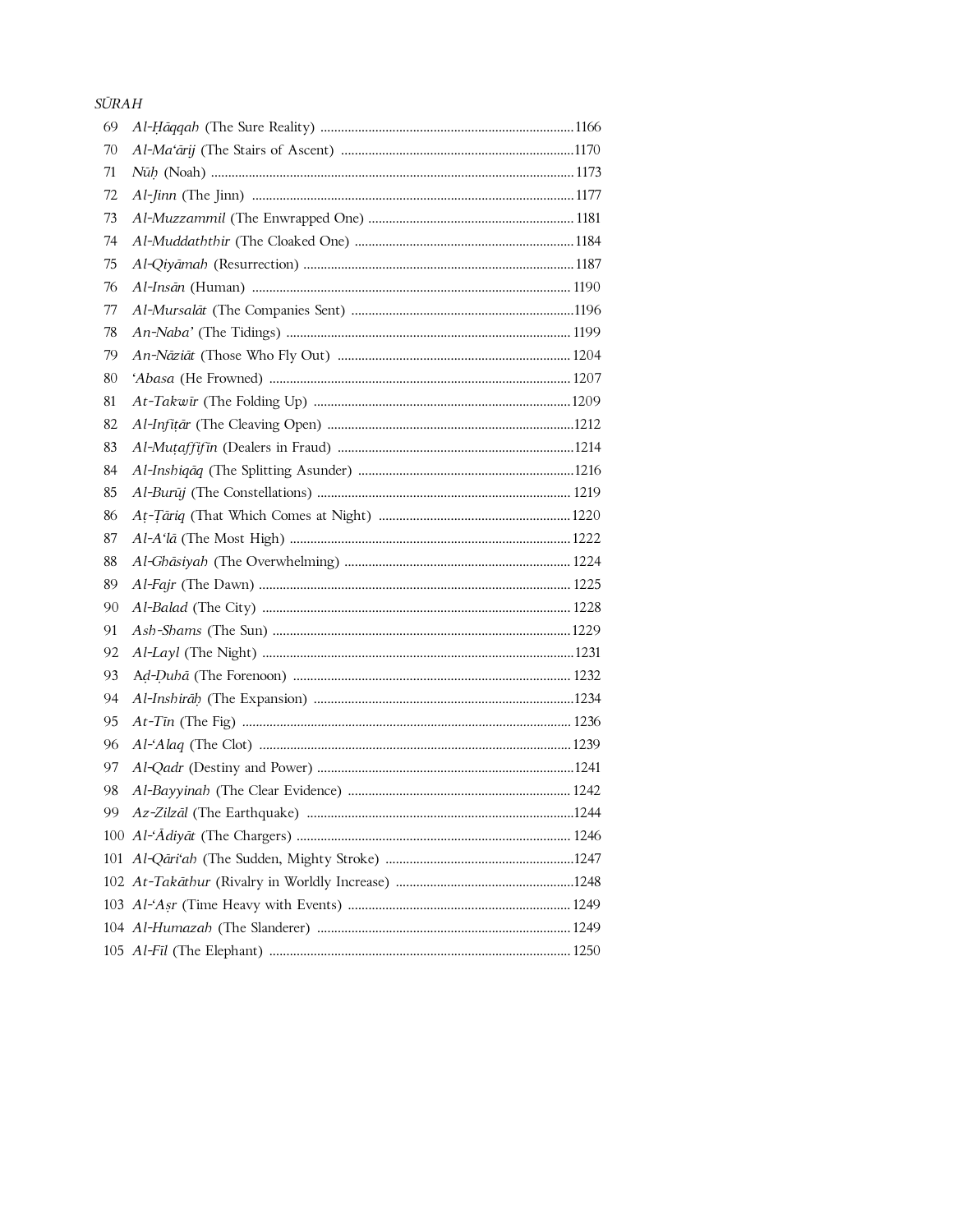## $S\bar{U}RAH$

#### **APPENDICES**

| 1  |                                                                       |
|----|-----------------------------------------------------------------------|
| 2  | Islam and War and the Main Factors in the Spread of Islam  1267       |
| 3  |                                                                       |
| 4  |                                                                       |
| 5  |                                                                       |
| 6  | The Qur'an's Challenge and Some Aspects of Its Miraculousness 1280    |
| 7  | God Wills Good for Humankind but Humankind Incurs Evil  1283          |
| 8  |                                                                       |
| 9  |                                                                       |
| 10 |                                                                       |
| 11 |                                                                       |
| 12 |                                                                       |
| 13 | Islam: God's Original Pattern on Which He Has Created Humankind  1312 |
| 14 |                                                                       |

## **GLOSSARIES**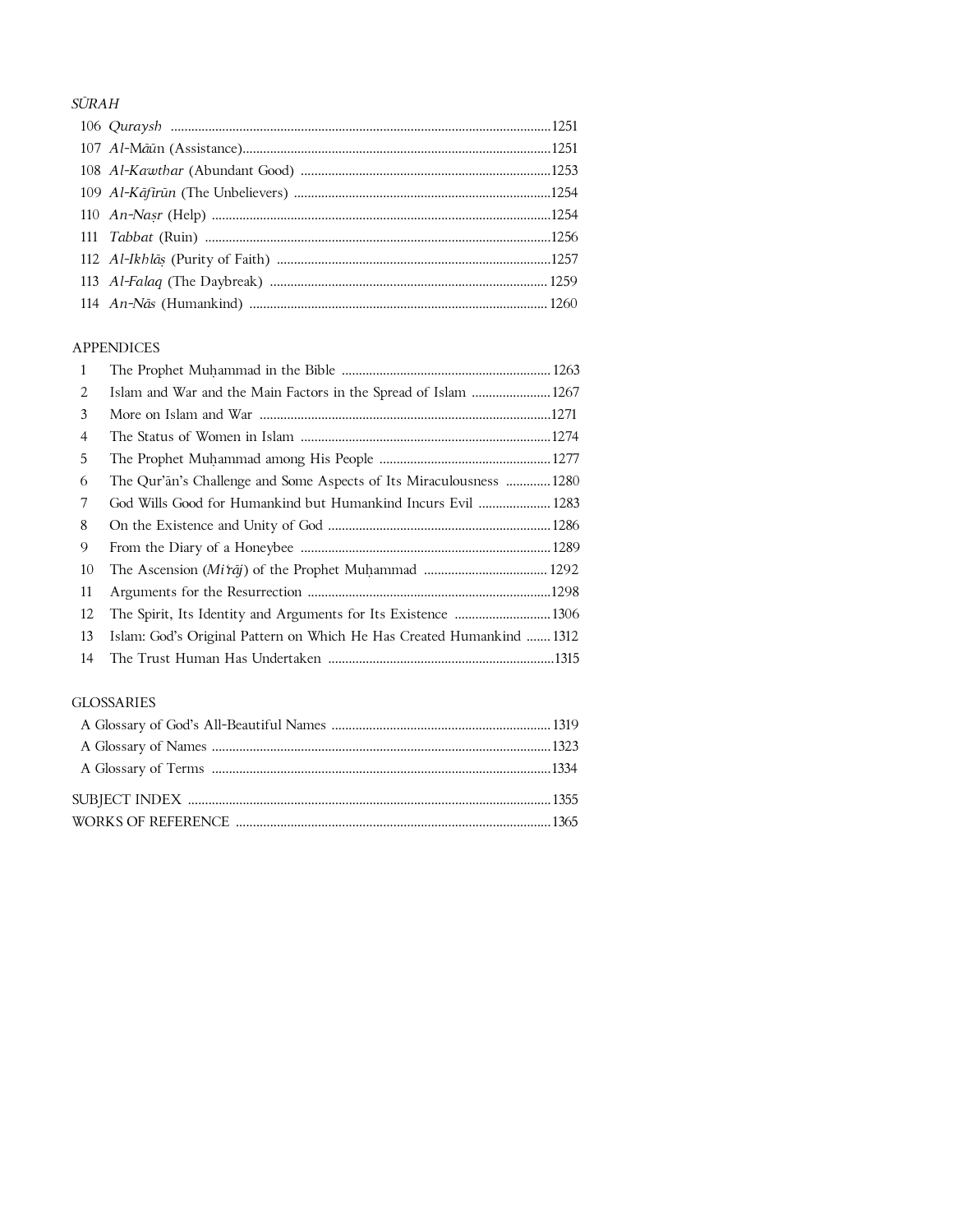## **The Sūrahs in the Alphabetical Order**

| 'Abasa (He Frowned)  1207               |
|-----------------------------------------|
| Al-'Ādiyāt (The Chargers)  1246         |
| Al-Ahqāf (Wind-Shaped Dunes)  1021      |
| Al-Ahzāb (The Confederates)  859        |
| Al-A'lā (The Most High) 1222            |
|                                         |
| Al Imrān (The Family of 'Imrān) 122     |
| Al-'Ankabūt (The Spider)  821           |
| Al-A raf (The Heights) 313              |
| Al-'Aşr (Time Heavy with Events) 1249   |
|                                         |
| Al-Anbiyā' (The Prophets)  661          |
| Al-Anfāl (Gains of War)  365            |
| Al-Baqarah (The Cow)  10                |
| Al-Balad (The City)  1228               |
| Al-Bayyinah (The Clear Evidence)  1242  |
| Al-Burūj (The Constellations)  1219     |
| Adh-Dhāriyāt (The Scatterers)  1063     |
| Ad-Duhā (The Forenoon)  1232            |
| Ad-Dukhān (The Smoke)  1008             |
|                                         |
| Al-Fāṭir (The All-Originating) 894      |
| Al-Fajr (The Dawn)  1225                |
| Al-Falaq (The Daybreak) 1259            |
|                                         |
| Al-Fil (The Elephant)  1250             |
| Al-Furqān (The Criterion)  746          |
| Fușșilat (Distinctly Spelled Out) 976   |
| Al-Ghāsiyah (The Overwhelming)  1224    |
|                                         |
|                                         |
| Al-Hāqqah (The Sure Reality) 1166       |
| Al-Hashr (The Gathering)  1120          |
|                                         |
|                                         |
| Al-Hujurāt (The Private Apartments)1049 |
|                                         |

| Al-Humazah (The Slanderer) 1249           |
|-------------------------------------------|
| Ibrāhīm (Abraham)  512                    |
| Al-Ikhlās (Purity of Faith)  1257         |
| Al-Infițăr (The Cleaving Open)  1212      |
|                                           |
| Al-Inshiqaq (The Splitting Asunder)  1216 |
| Al-Inshirah (The Expansion)  1234         |
| Al-Isrā' (The Night Journey)  565         |
| Al-Jāthiyah (Kneeling Down)  1014         |
|                                           |
| Al-Jumu'ah (Friday) 1136                  |
| Al-Kāfirūn (The Unbelievers)  1254        |
|                                           |
| Al-Kawthar (Abundant Good)  1253          |
| Al-Layl (The Night) 1231                  |
|                                           |
| Al-Ma'ārij (The Stairs of Ascent)  1170   |
| Al-Māedah (The Table)  229                |
|                                           |
|                                           |
| Al-Māūn (Assistance)1251                  |
| Al-Mu'min (The Believer)  961             |
| Al-Mu'minūn (The Believers) 704           |
| Al-Muddaththir (The Cloaked One) 1184     |
|                                           |
| Al-Mujādilah (The Pleading Woman) 1114    |
| Al-Mulk (Sovereignty) 1155                |
| Al-Mumtahanah (The Woman To Be            |
|                                           |
| Al-Munāfiqūn (The Hypocrites) 1139        |
| Al-Mursalāt (The Companies Sent)  1196    |
| Al-Mutaffifin (Dealers in Fraud) 1214     |
| Al-Muzzammil (The Enwrapped One) .1181    |
| An-Naba' (The Tidings)  1199              |
|                                           |
| An-Najm (The Star)  1075                  |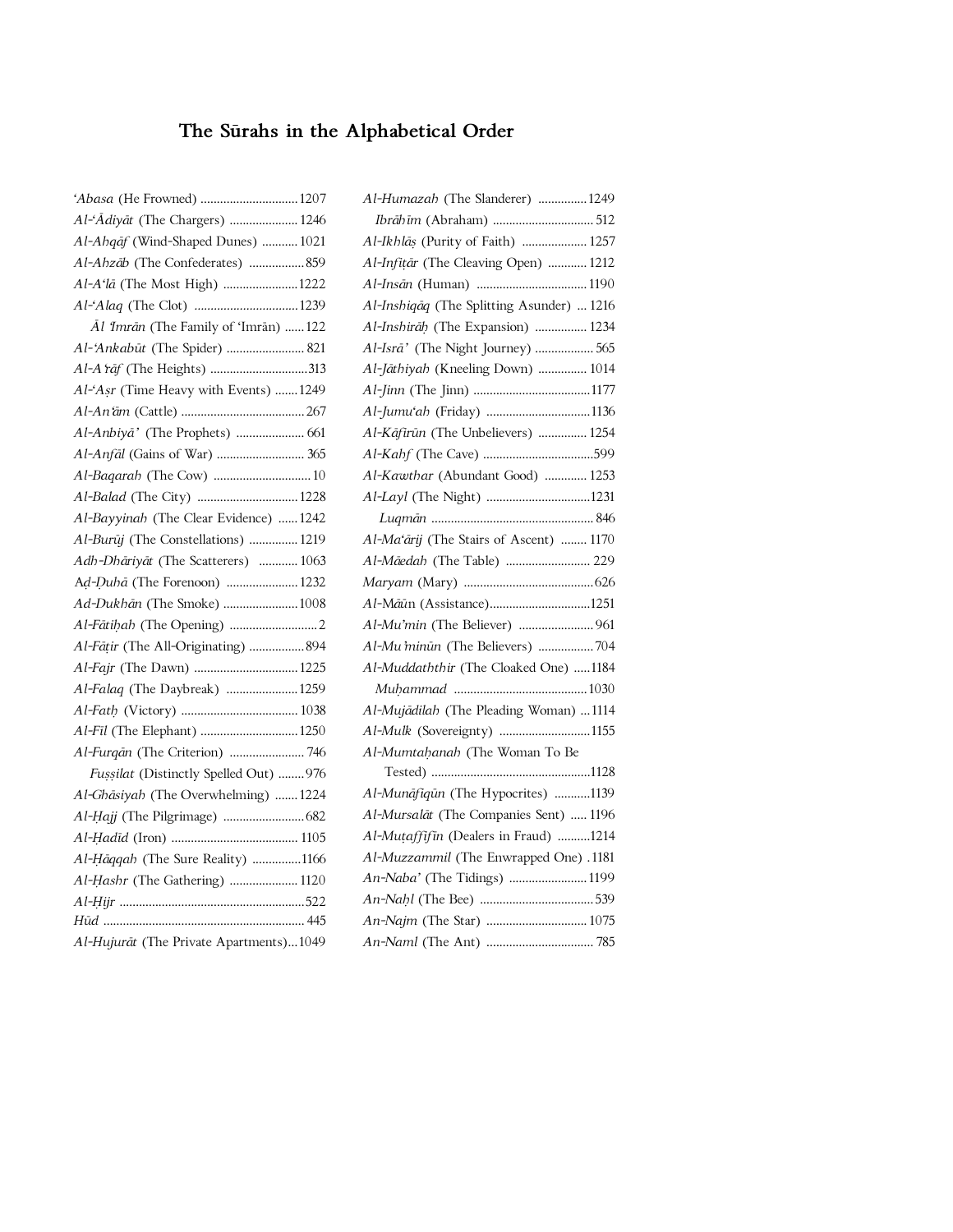| <i>An-Nās</i> (Humankind) 1260              |
|---------------------------------------------|
|                                             |
| An-Nāziāt (Those Who Fly Out) 1204          |
|                                             |
|                                             |
|                                             |
| Al-Qadr (Destiny and Power) 1241            |
|                                             |
| Al-Qalam (The Pen) 1161                     |
| Al-Qamar (The Moon)  1081                   |
| Al-Qāri'ah (The Sudden, Mighty Stroke) 1247 |
| Al-Qașaș (The Narrative)  803               |
| Al-Qiyāmah (Resurrection) 1187              |
|                                             |
|                                             |
| Ar-Rūm (The Byzantine Romans)  834          |
| Ar-Rahmān (The All-Merciful)  1088          |
|                                             |
|                                             |
| As-Saff (The Ranks) 1132                    |
| As-Sāffāt (Those Aligned in Ranks)  918     |
| As-Sajdah (Prostration)  853                |

| -Nās (Humankind)  1260                           | Ash-Shams (The Sun) 1229                       |
|--------------------------------------------------|------------------------------------------------|
|                                                  |                                                |
| -Nāziāt (Those Who Fly Out) 1204                 |                                                |
|                                                  |                                                |
|                                                  | At-Taghābun (Gain and Loss) 1143               |
|                                                  |                                                |
| Qadr (Destiny and Power) 1241                    | At-Taḥrīm (Prohibition) 1151                   |
|                                                  | At-Takāthur (Rivalry in Worldly Increase) 1248 |
| Qalam (The Pen) 1161                             | At-Takwir (The Folding Up)  1209               |
| Qamar (The Moon)  1081                           | At-Talaq (Divorce) 1147                        |
| <i>Qāri'ah (T</i> he Sudden, Mighty Stroke) 1247 | At-Tāriq (That Which Comes at Night) 1220      |
|                                                  |                                                |
| Qiyāmah (Resurrection) 1187                      |                                                |
|                                                  | At-Tūr (Mount Sinai) 1069                      |
|                                                  | <i>Al-Wāqi'ah</i> (The Event to Happen) 1098   |
| Rūm (The Byzantine Romans)  834                  |                                                |
| <i>-Raḥmān (The All-Merciful) </i> 1088          |                                                |
|                                                  |                                                |
|                                                  |                                                |
| -Saff (The Ranks) 1132                           | Az-Zilzāl (The Earthquake)  1244               |
| -Sāffāt (Those Aligned in Ranks)  918            | Az-Zukhruf (Ornaments) 997                     |
|                                                  | Az-Zumar (The Companies) 944                   |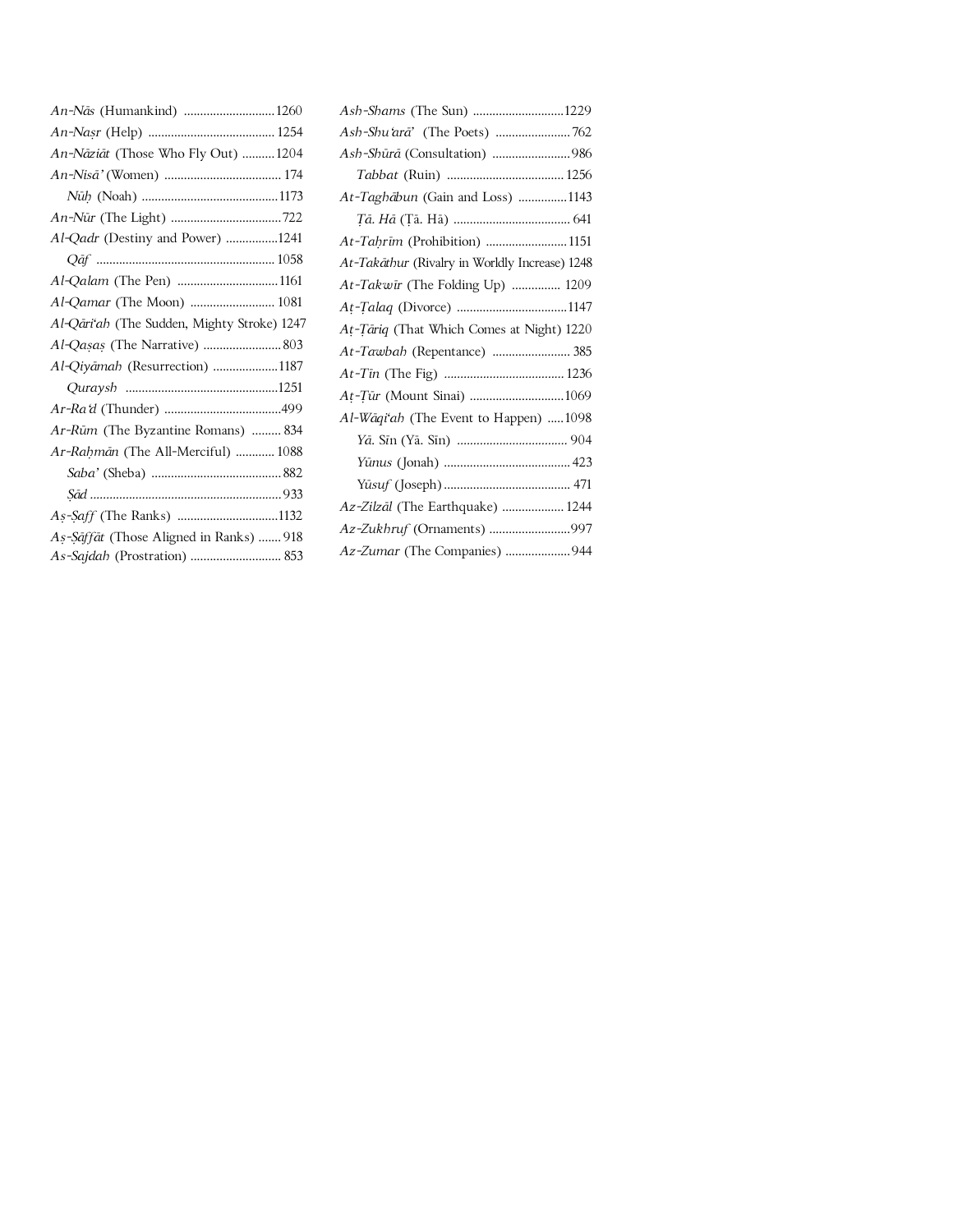ابالترخم  $\overrightarrow{\cdot}$ يعجم

In the Name of God, the All-Merciful, the All-Compassionate.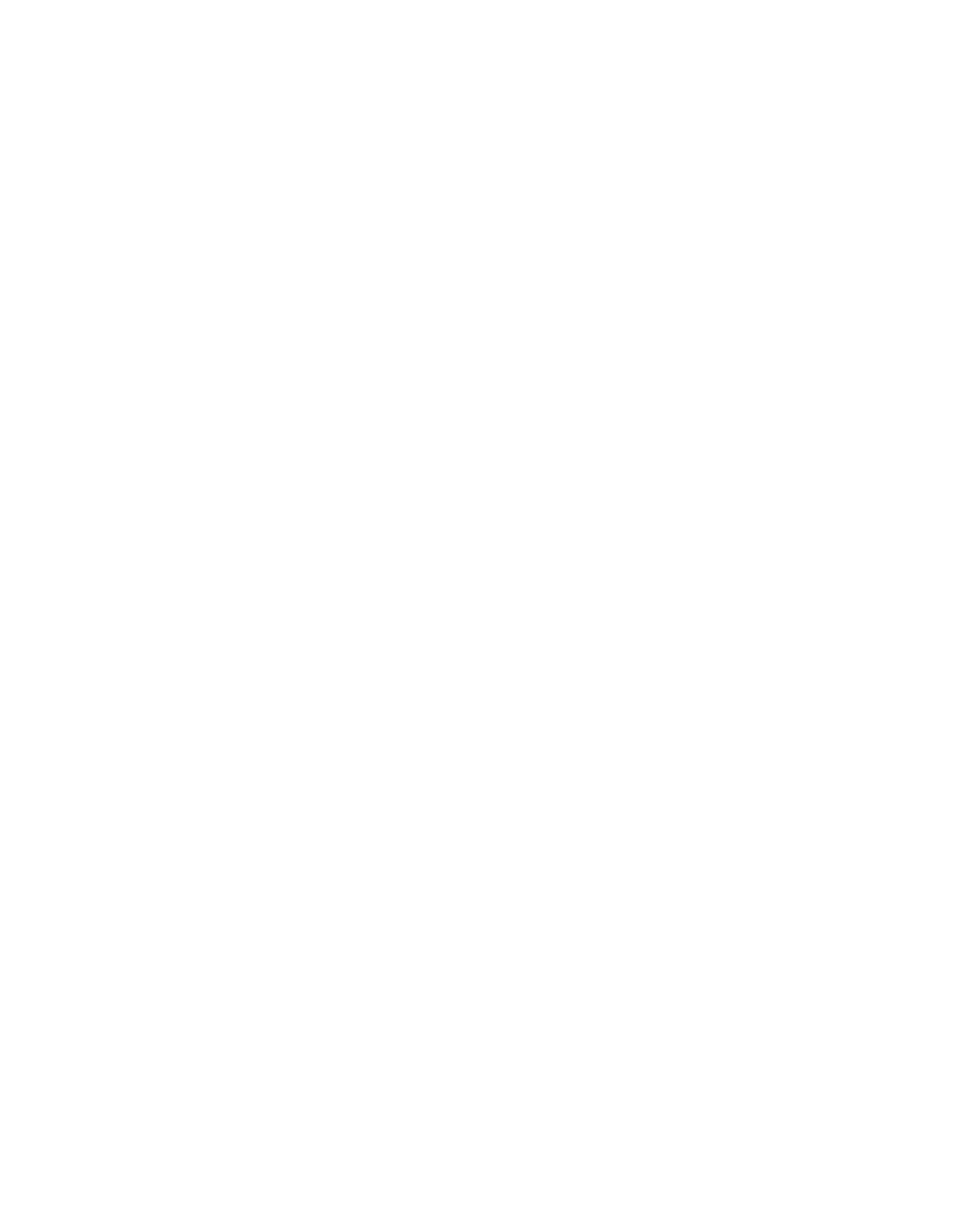#### **FOREWORD**

All praise is for God, the Lord of the worlds, may His Majesty be exalted, and peace and blessings be upon the Prophet Muhammad, his household, Companions and the righteous servants among the inhabitants of the heaven and earth.

The movement of returning to the Qur'ān which began in the Muslim world around a century ago, is continuing with its ups and downs, and right and wrong aspects. As is known, the Qur'ān was revealed to the Prophet Muhammad, upon him be peace and blessings, over 23 years, 14 centuries ago, mostly on different occasions. This last "version" of the Divine Word which was planted in the Last Prophet as a seed and, growing swiftly, "raised on its stem, put out its shoots" (*Qur'ān*, 48: 29) came to leaf, blossomed, and yielded fruit in all aspects of life. Almost one third of the world having lived a peaceful life under its calm, serene shade for many centuries, the Qur'ān was veiled by the neglect and unfaithfulness of its "friends" and the hostility of its "enemies." However, after a few centuries of misery, the Muslims all over the Muslim world felt the dire need of returning to the Qur'ān and found that this Word of God is as fresh as when it was first revealed and "growing younger as time gets older."

The very essence of their being deeply injured by the poison injected by materialistic trends, humans are in quest of an immediate cure. It is the Word of God which has this cure. However, it is in anticipation of "doctors" who will present it. The future of humanity is dependent on the efforts of these doctors to present this cure. If the Qur'ān had been fully and accurately understood and practiced effectively in life, the poisons produced in modern times would not have been able to find Muslim customers in considerable numbers, no matter if they had been presented in golden cups. However, unfortunately, in addition to these poisons being easily injected in many believing bodies, some so-called Muslim "doctors" who should have defied them with the Qur'ān, have taken them as if they were an antidote. They even have gone so far as to identify the cure of the Qur'ān with them and, further, have ventured to test it in the tubes of the laboratories where the poisons are produced.

#### **WHAT IS THE QUR'ĀN; HOW CAN IT BE DEFINED?**

According to the majority of scholars, the word Qur'ān is an infinitive form of the verb *QaRaA* meaning reading or reciting. Therefore it literally means a thing recited by adding letters and words to one another.

The verb *QaRaA* has another infinitive form *qar'u* which means to collect. So, some are of the opinion that *qur'ān* means "the thing which collects." It is narrated from 'Abdullāh ibn 'Abbās that the word *qur'ān* in the verse, *Surely it is for Us to collect it (in your heart) and enable you to recite it (by heart)* (75: 17), means being collected and established in the heart. For this reason, some assert that since the Qur'ān collects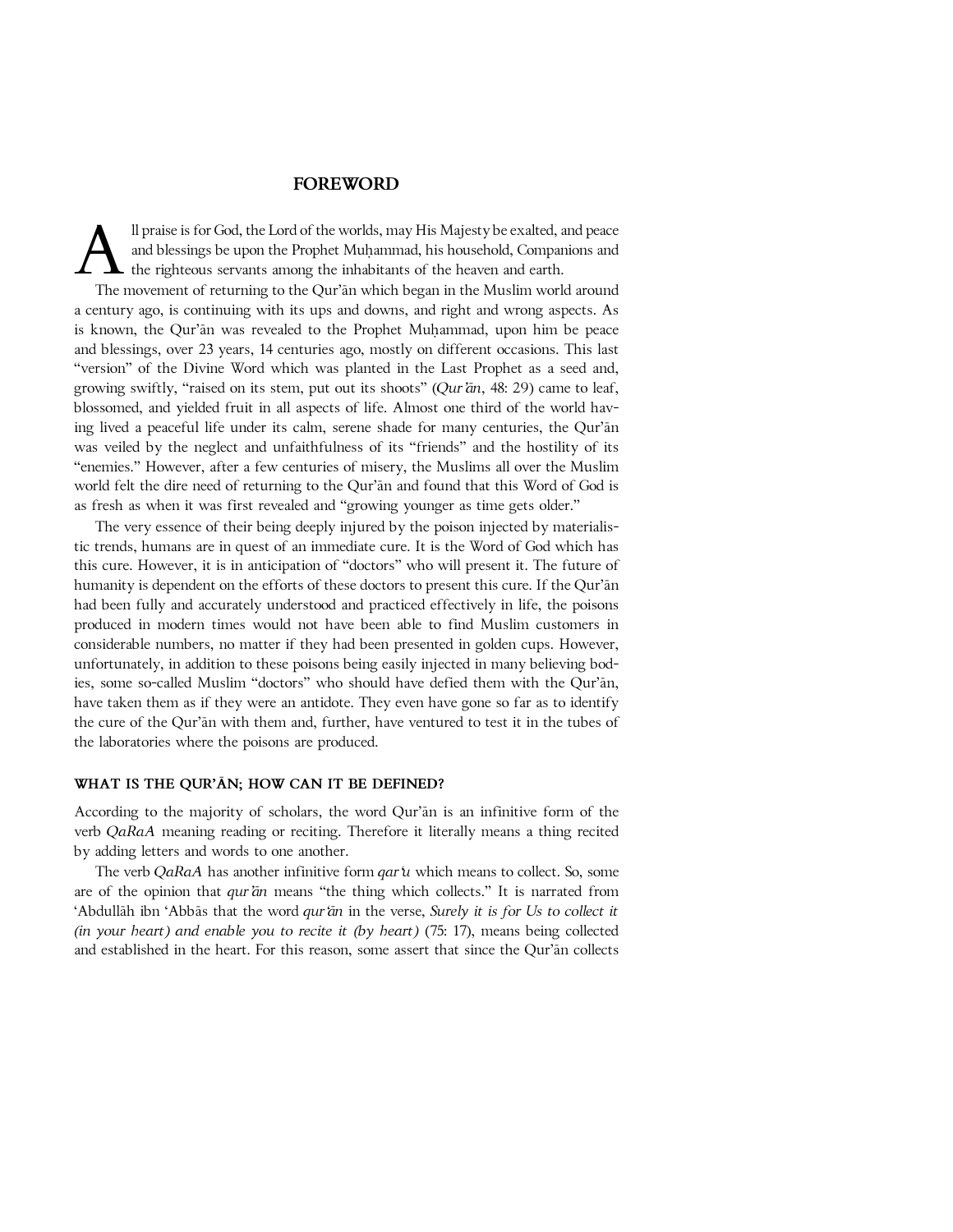and contains in it the "fruit" of the previous Scriptures and the whole of knowledge, it is called the *Qur'ān*.

Some other scholars affirm that the word *qur'ān* was not derived from any word. It is the proper name given to the Book which God, may His Majesty be exalted, sent to His Last Messenger, upon him be peace and blessings. Imam Shāfi'ī held this opinion (Abu'l-Baqā, 287; Rāghib al-Isfahānī, 402; as-Ԍāliḥ [translated], 15**-**18).

The Qur'ān is the Word of God and, therefore, eternal, and it was not created. But as a book conveyed to the Prophet by the Archangel Gabriel and composed of letters and words, recited, touched, and listened to, it is not eternal (Çetin, 30-32).

The general definition of the Qur'ān is as follows:

The Qur'ān is the miraculous Word of God which was revealed to the Prophet Muḥammad, upon him be peace and blessings, written down on sheets, and transmitted to the succeeding generations by numerous reliable channels, and whose recitation is an act of worship and obligatory in daily Prayers. (Karaman, 63)

The Qur'ān describes some of its features as follows:

*The month of Ramaḍān (is the month), in which the Qur'ān was sent down as guidance for people, and as clear signs of guidance and the Criterion (between truth and falsehood)*. (2: 185)

*And this Qur'ān is not such that it could possibly be fabricated by one in attribution to God, but it is a (Divine Book) confirming (the Divine origin of and the truths that are still contained by) the Revelations prior to it, and an explanation of the essence of all Divine Books – wherein there is no doubt, from the Lord of the worlds.* (10: 37)

*We send it down as a Qur'ān (discourse) in Arabic so that (using your reason to reflect) you may understand*. (12: 2)

*This Qur'ān surely guides (in all matters) to that which is most just and right and gives the believers who do good, righteous deeds the glad tidings that for them is a great reward*. (17: 9)

*And indeed (by revealing it through human language) We have made the Qur'ān easy for remembrance (of God and for taking heed), then is there any that remembers and takes heed?* (54: 17)

*Most certainly it is a Qur'ān most honorable, in a Book well-guarded*. (56: 77-78)

The Qur'ān has other titles each of which describes it in one of its aspects and, therefore, can be regarded as one of its attributes. Some of them are the Book, the Criterion, the Remembrance, the Advice, the Light, the Guidance, the Healer, the Noble, the Mother of the Book, the Truth, the Admonishment, the Good Tiding, the Book Gradually Revealed, the Knowledge, and the Clear (Çetin, 32-36).

The Qur'ān aims to guide all people to truth and has four main purposes: demonstrating God's Existence and Unity; establishing Prophethood; proving and elucidating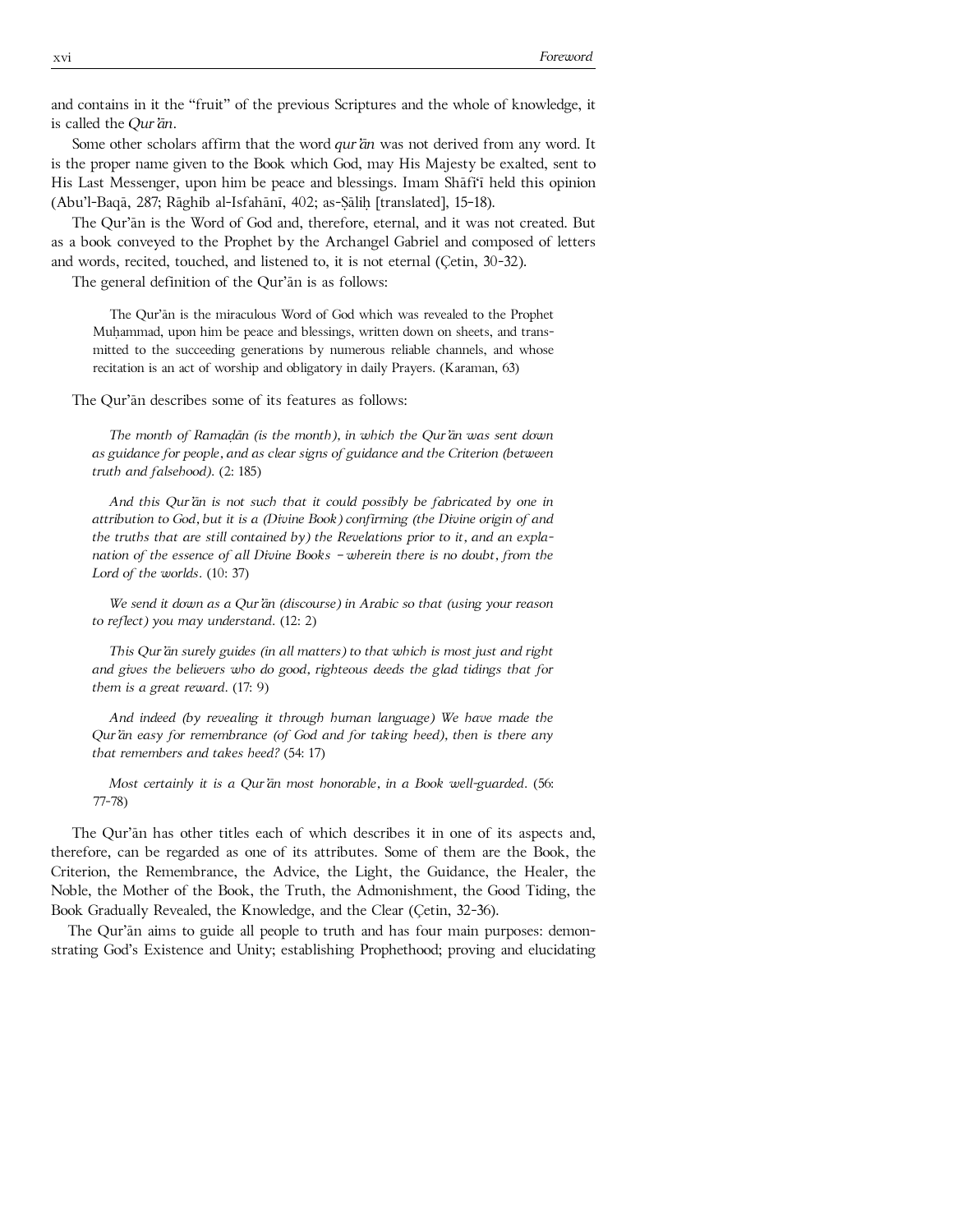afterlife, with all its aspects and dimensions; and promulgating the worship of God and the essentials of justice. The verses of the Qur'ān mainly dwell on these purposes. There are, based on these main purposes, the principles of creed, rules to govern human life, detailed information on the Resurrection and afterlife, prescript for the worship of God, moral standards, direct or indirect information on some scientific facts, principles for the formation and decay of civilizations, outlines of the histories of many previous peoples, and so on. The Qur'ān is also a source of healing; its application in life provides a cure for almost all psychological and social illnesses. It is also a cosmology, epistemology, ontology, sociology, psychology, and law. It was revealed to regulate human life in the world. It is not limited to any time, place, or people. It is for all times and for all peoples.

The Prophet Muhammad, upon him be peace and blessings, declares:

The Qur'ān is more lovable to God than the heavens and earth and those in them. The superiority of the Qur'ān over all other words and speeches is like God's superiority over His creatures. (at-Tirmidhī, "Faḍāil al-Qur'ān," 25)

The Qur'ān is a definite decree distinguishing between the truth and falsehood. It is not for pastime. Whoever rejects it because of his or her despotism, God humiliates him or her. It contains the history of previous peoples, the tiding of those to come after you, and the judgment on the disagreements among you. Whoever searches for guidance in something other than it, God leads him or her astray. It is God's strong rope. It is the wise instruction. It is the Straight Path. It is a book which desires cannot deviate and tongues cannot confuse, and which scholars are not fed up with, never worn-out by repetition, and has uncountable admirable aspects. It is such a book that they could not help but say: "We have indeed heard a wonderful Qur'ān, guiding to what is right in belief and action and so we have believed in it." Whoever speaks based on it speaks truth; whoever judges by it judges justly and whoever calls to it calls to truth. (at-Tirmidhī, "Thawāb al-Qur'ān," 14)

We close this topic with the definition of the Qur'ān by Bediüzzaman Said Nursi, an illustrious Muslim scholar who started an Islamic revival movement in Turkey during the first half of the twentieth century:

The Qur'ān is an eternal translation of the great Book of the Universe and the everlasting translator of the "languages" in which the Divine laws of the universe's creation and operation are "inscribed;" the interpreter of the books of the visible, material world and the World of the Unseen; the discloser of the immaterial treasuries of the Divine Names hidden on the earth and in the heavens; the key to the truths lying beneath the lines of events; the World of the Unseen's tongue in the visible, material one; the treasury of the All-Merciful's favors and the All-Glorified's eternal addresses coming from the World of the Unseen beyond the veil of this visible world; the sun of Islam's spiritual and intellectual worlds, as well as its foundation and plan; the sacred map of the Hereafter's worlds; the expounder, lucid interpreter, articulate proof, and clear translator of the Divine Essence, Attributes, Names and acts; the educator and trainer of humanity's world and the water and light of Islam, the true and greatest humanity; and the true wisdom of humanity and the true guide leading them to happiness.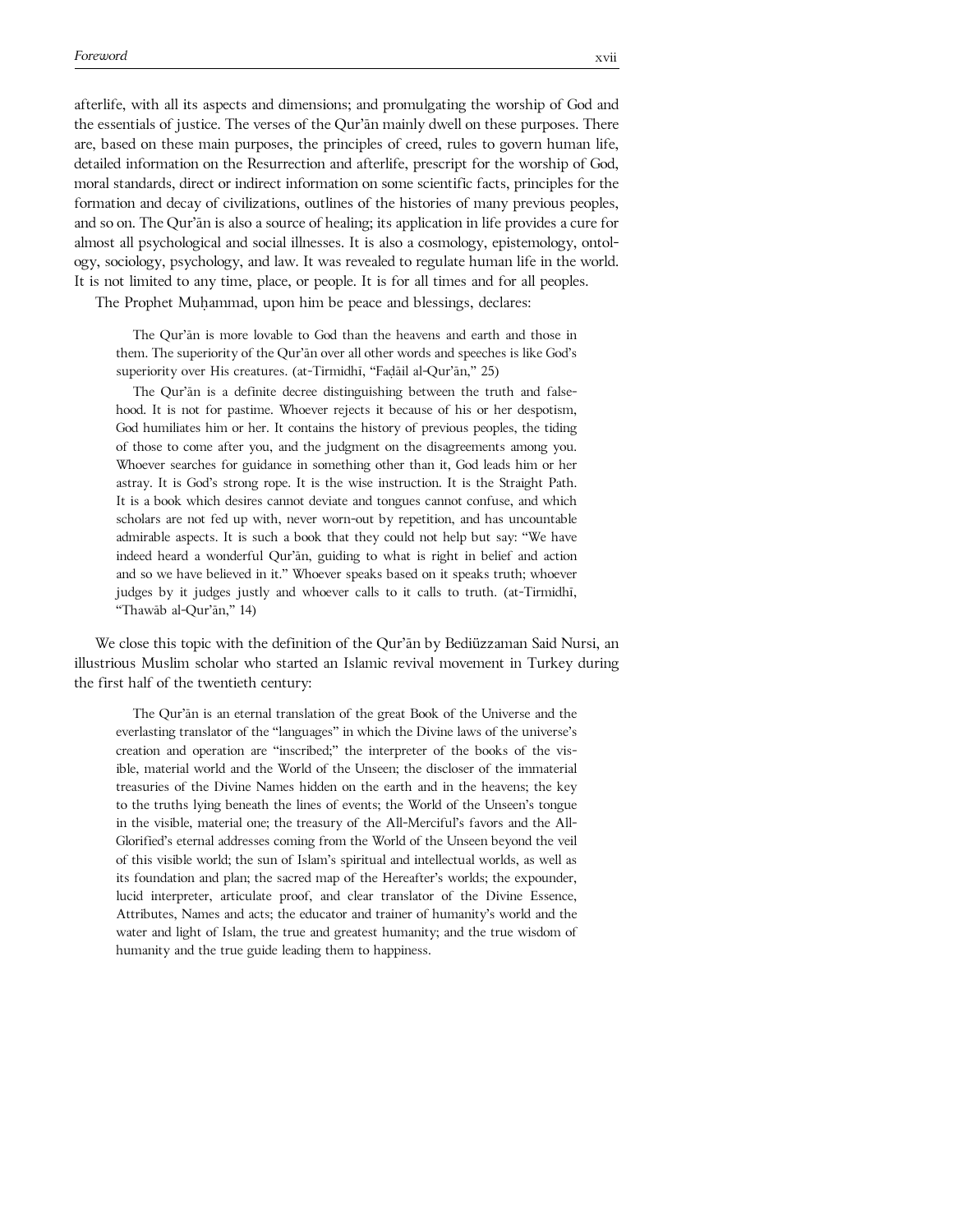For humanity, it is a book of law, prayer, wisdom, worship and servanthood to God, commands and invitation, invocation and reflection. It is a holy book containing books for all of our spiritual needs; a heavenly book that, like a sacred library, contains numerous booklets from which all saints, eminently truthful people, all purified and discerning scholars, and those well-versed in knowledge of God have derived their own specific ways, and which illuminate each way and answer their followers' needs.

Having come from God's Supreme Throne, originated in His Greatest Name, and issued from each Name's most comprehensive rank, the Qur'ān is God's word (as regards His being the Lord of the worlds) and His decree (in respect of His having the title of Deity of all creatures). It is a discourse in the name of the Creator of the heavens and the earth, a speech from the view of absolute Divine Lordship, and an eternal sermon on behalf of the All-Glorified One's universal Sovereignty. It is also a register of the All-Merciful's favors from the viewpoint of all-embracing Mercy; a collection of messages, some of which begin with a cipher; and a holy book that, having descended from the Greatest Divine Name's surrounding circle, looks over and surveys the circle surrounded by His Supreme Throne.

This is why the title "the Word of God" has been (and will always be) given to the Qur'ān. After the Qur'ān come the Books and Scrolls sent to other Messengers. Some of the other countless Divine words are inspirations coming as particular manifestations of a particular aspect of Divine Mercy, Sovereignty, and Lordship under a particular title and with a particular regard. The inspirations coming to angels, human beings, and animals vary greatly with regard to their universality or particularity.

The Qur'ān is a heavenly book, which contains in brief the Scriptures revealed to the previous Messengers in different ages, and the content of the treatises of all the saints with different temperaments, and the works of all the purified scholars each following a way particular to himself; the six sides of which are bright and absolutely free of the darkness of doubts and whimsical thoughts; whose point of support is with certainty Divine Revelation and the Divine eternal Word, whose aim is manifestly eternal happiness, and whose inside is manifestly pure guidance. And it is surrounded and supported: from above by the lights of faith, from below by proof and evidence, from the right by the submission of the heart and the conscience, and from the left by the admission of reason and other intellectual faculties. Its fruit is with absolute certainty the mercy of the All-Merciful, and Paradise; and it has been accepted and promoted by angels and innumerable people and jinn through the centuries. (*The Words*, "The 25<sup>th</sup> Word," 388-389)

#### **THE RECORDING OF THE QUR'ĀN AND ITS PRESERVATION**

It is commonly accepted that during the human history God the Almighty sent 124,000 Prophets. According to the Islamic definition, a Prophet is one who comes with important tidings, "the tidings of the Religion," which are based on faith in the Existence and Unity of God and His angels, the mission or office of Prophethood and Prophets, Revelation and Divine Scriptures, the Resurrection and afterlife, and Divine Destiny including human free will. The "tidings" also include offering a life to be based on this belief, and promises and warning with respect to accepting this belief and offer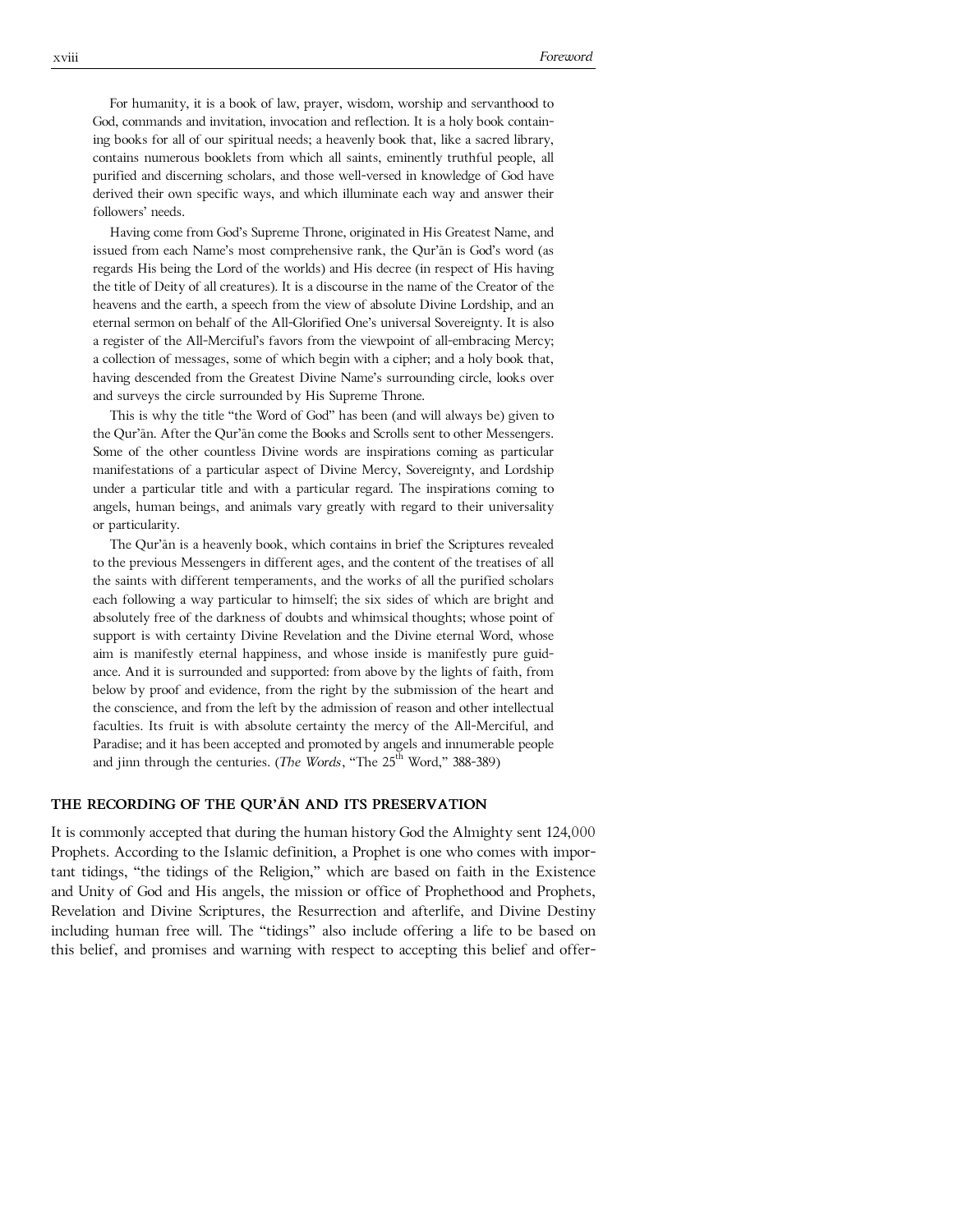ing or not. It frequently happened during history that the Religion was considerably corrupted, which caused a Prophet to be chosen to revive and restore the Religion and make some amendments in its rules, or make new laws concerning the daily life. This Prophet, who was usually given a Book, is called a Messenger, and his mission, Messengership. Five of the Messengers, namely Noah, Abraham, Moses, Jesus, and Muḥammad, upon them be peace, are mentioned in a verse in *Sūrat ash-Shūrā* (42: 13) and accepted as the greatest of all Messengers.

The name of the Religion which God the Almighty sent to all the Messengers during history is Islam. Just as the laws in the order and operation of the universe are the same and constant, then, similarly, there is no difference between the first human being on the earth and all the human beings of today with respect to their being human with the same peculiarities, essential needs, and the final destination awaiting them. So, too, it is natural that the religion should be one and the same based on the same essentials of faith, worship and morality. As this Religion was corrupted or altered or contaminated with borrowings from false creeds, God sent different Messengers in different epochs of history. He sent the Prophet Muḥammad, upon him be peace and blessings, as the last of the Messengers, with the perfected and last form of the Religion, and "undertook" the preservation of its Book: *Indeed it is We, We Who send down the Reminder in parts, and it is indeed We Who are its Guardian* (15: 9). Since after Moses, upon him be peace, the religion he communicated came to be called Judaism, and after Jesus, upon him be peace, Christianity, Islam has remained as the name of the perfected, preserved form of the Divine Religion which the Prophet Muḥammad, upon him be peace and blessings, communicated.

In this world, God the Almighty acts behind natural or material causes. So He has created and will create causes or means to preserve the Qur'ān. One of these means and one of the reasons why the Almighty allowed His previous Scriptures to be corrupted and "undertook" to preserve the Qur'ān is that the Companions of the Prophet, may God be pleased with them, and the succeeding Muslim generations were devoted to their Book more than any other people being devoted to their own, and tried their utmost to preserve it without the least alteration. With the Prophet Muḥammad, upon him be peace and blessings, God perfected Islam in a way to be able to address all levels of knowledge of understanding to exist and solve the problems of humankind to appear until the Last Day. Therefore, there would be no need for another Prophet to revive or restore the Religion and no further Book to be revealed. So, as the first step to preserving the Qur'ān, it was written down during the life of the Prophet Muḥammad, upon him be peace and blessings, under his direct supervision. It is due to this that not one word of its text has been deleted, added, or mutilated. There is not a single difference among the copies of the Qur'ān that have been circulating throughout the world during the 14 centuries of Islam.

In considering the fact that, unlike other Scriptures preceding it, the Qur'ān has been preserved in its original form or text, without a single alteration, addition, or deletion, the following points are of considerable significance:

• The Qur'ān was revealed in parts. God the Almighty undertook not only the preservation of the Qur'ān but also its due recitation and the arrangement of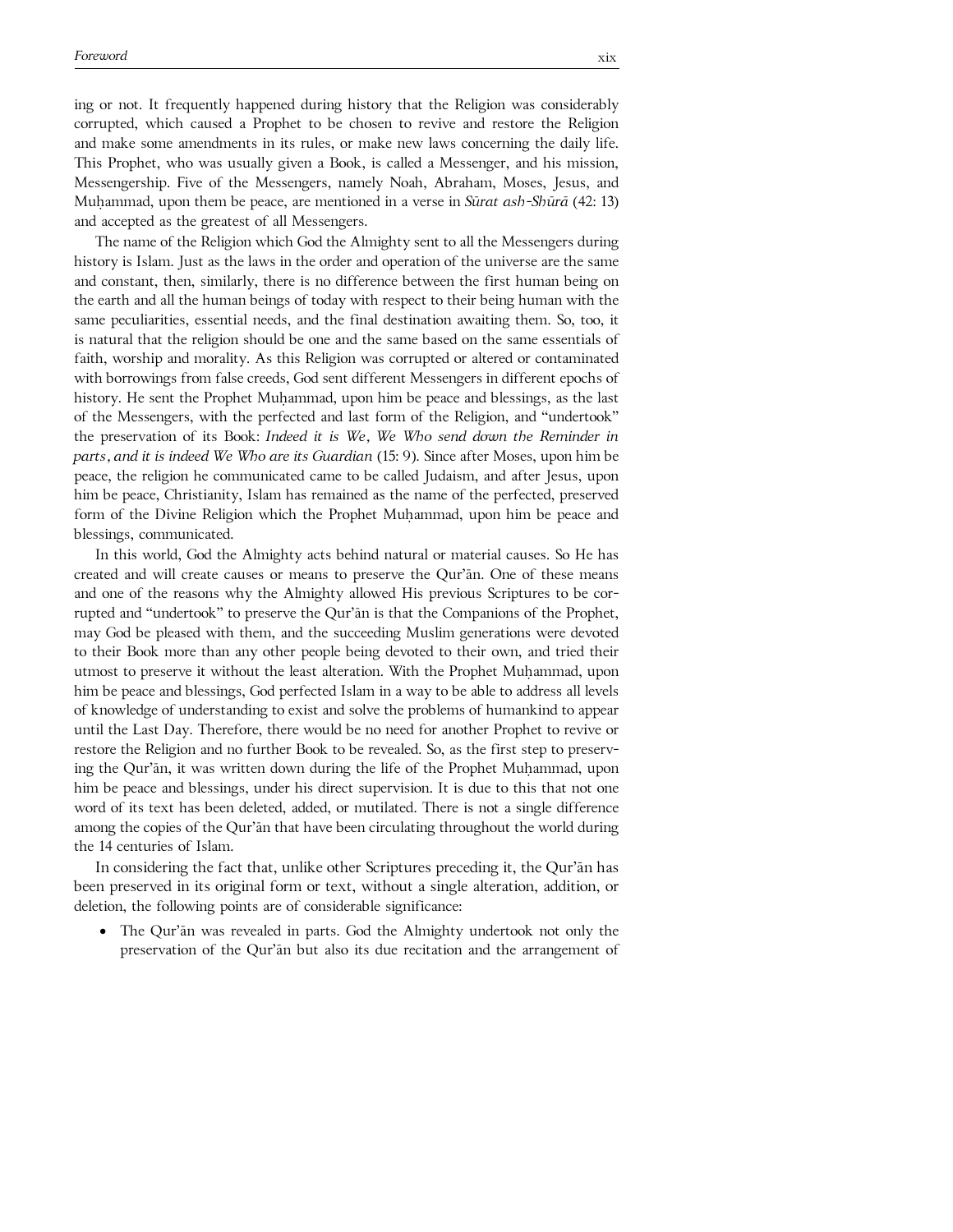its parts as a Book. He revealed to His Messenger where each verse and chapter revealed would be placed:

*Move not your tongue to hasten it (for safekeeping in your heart). Surely it is for Us to collect it (in your heart) and enable you to recite it (by heart). So when We recite it, follow its recitation; thereafter, it is for Us to explain it.* (75: 16-19)

*Absolutely Exalted is God, the Supreme Sovereign, the Ultimate Truth and Ever-Constant. Do not show haste (O Messenger) with (the receiving and memorizing of any Revelation included in) the Qur'ān (the receiving and memorizing of it) before it has been revealed to you in full, but say: "My Lord, increase me in knowledge."* (20: 114)

• The Almighty emphasizes that no falsehood can approach the Qur'ān and there will be nothing to cause doubt about its authenticity as the Book of God:

*It is surely a glorious, unconquerable Book. Falsehood can never have access to it, whether from before it or from behind it (whether by arguments and attitudes based on philosophies to be invented or by attacks from the past based on earlier Scriptures; it is) the Book being sent down in parts from the One All-Wise, All-Praiseworthy (to Whom all praise and gratitude belong).* (41: 41-42)

- The Messenger of God, upon him be peace and blessings, once a year used to review with the Archangel Gabriel the portion of the Qur'ān that had been revealed until that year. In his last year, after the completion of the Qur'ān's revelation, Gabriel came twice for this purpose. The Messenger concluded from this that his emigration to the other world was near (Yıldırım, 43, 62-63).
- From the very beginning of its revelation, the Prophet's Companions, may God be pleased with them, paid the utmost attention to the Qur'ān, and tried their best to understand, memorize, and learn it. This was, in fact, the order of the Qur'ān:

*And so, when the Qur'ān is recited, give ear to it and listen in silence so that you may be shown mercy.* (7: 204)

• There were few Muslims who knew how to read and write in the starting period of the Qur'ān's revelation. It was decreed after the Battle of Badr, which was the first encounter between the Muslims and the Makkan polytheists, that the prisoners of war would be emancipated on the condition that each should teach ten Muslims of Madīnah how to read and write. Those who learned to read and write first attempted to memorize the Qur'ān. They attempted to do so because the recitation of some portion out of the Qur'ān is obligatory in the Prescribed Prayers; because the Qur'ān was very original for them; and because it purified their minds of prejudices and wrong assertions, and their hearts of sins, and illuminated them; and because it built a society out of illuminated minds and purified hearts.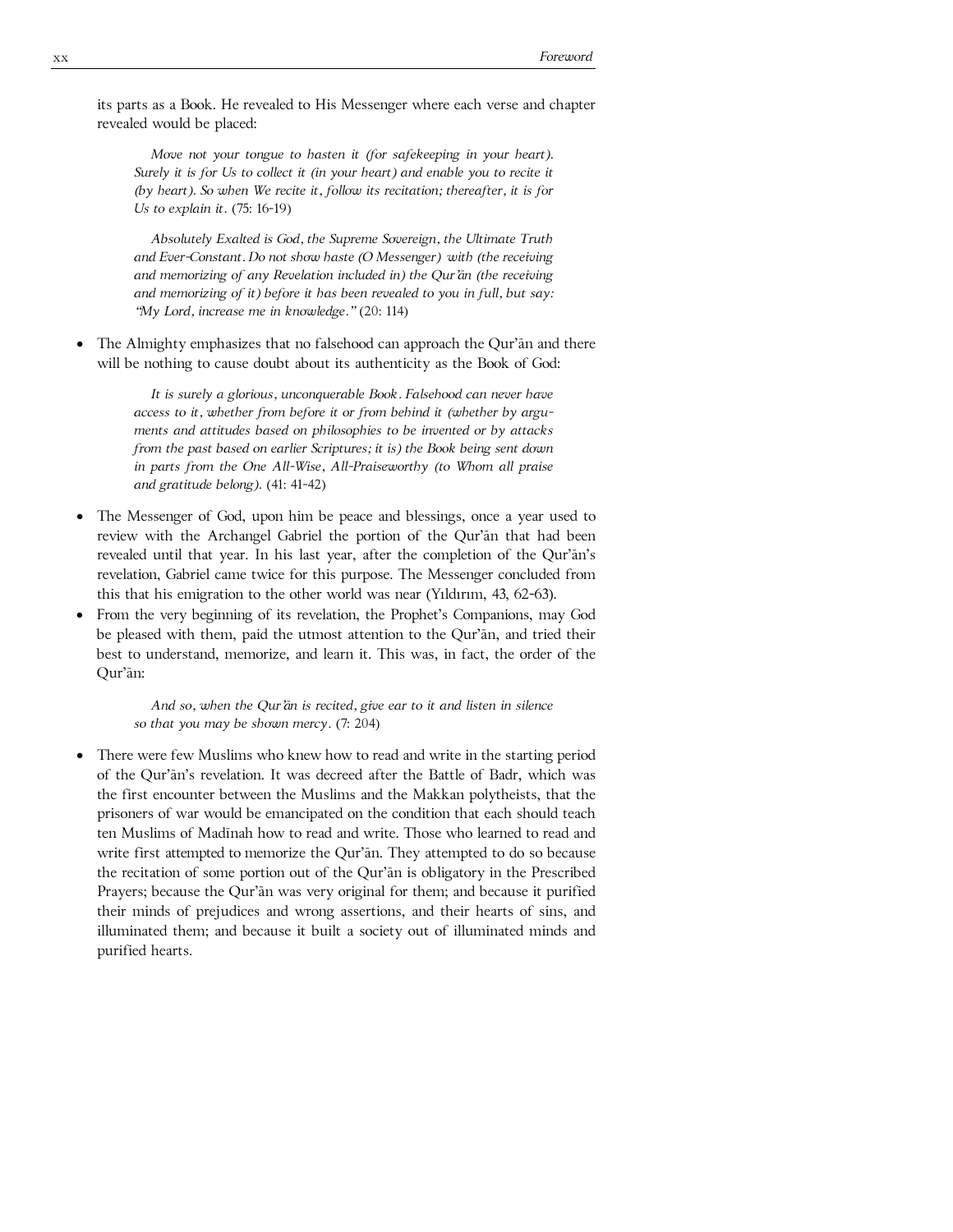- In order to understand the extent of the efforts the Companions exerted to memorize the Qur'ān and the number of those who memorized it, it suffices to mention that in the disaster of *Bi'r al-Ma'ūnah* which took place just a few years after the Emigration, 70 Companions who had memorized the Qur'ān were martyred. Another 70 or so memorizers of the Qur'ān were also martyred in other similar events and battles during the life of the Prophet, upon him be peace and blessings (as-Sāliḥ, 55). When the Prophet died, there were several Companions who knew the Qur'ān by heart such as 'Ali ibn Abī Ṭālib, 'Abdullāh ibn Mas'ūd, 'Abdullāh ibn 'Abbās, 'Abdullāh ibn 'Amr, Hudayfah ibn al-Yamān, Sālim, Mu'adh ibn Jabal, Abū'd-Dardā, Ubayy ibn Ka'b, as well as Á'ishah and Umm Salamah, the wives of the Prophet. When a person was converted into Islam or emigrated to Madīnah, the Prophet, upon him be peace and blessings, sent him to a Companion to teach him the Qur'ān. Since a humming sound raised when the learners of the Qur'ān began reciting, the Prophet asked them to lower their voices not to confuse one another (as-Sālih, 57, reporting from az-Zarkānī).
- The Qur'an was revealed in parts mostly on certain occasions. Whenever a verse or chapter or a group of verses was revealed, it was both memorized by many people, and God's Messenger, upon him be peace and blessings, also had it written down. He instructed where it would be placed in the Qur'ān. (The Qur'ān was revealed within 23 years. However, it was called the Qur'ān since the beginning of its revelation.) Those whom the Messenger employed in the writing-down of the Qur'ān were called the Scribes of the Revelation. Histories give the names of 40 or so among them. In addition to writing down the parts of the Qur'ān revealed, the Scribes copied them for themselves and preserved them (as-Salih, 61, reporting from *al-Burhān* by az-Zarkashī).
- When the Prophet, upon him be peace and blessings, died, several Companions such as 'Ali ibn Abī Ṭālib, Mu'adh ibn Jabal, Abū'd-Dardā, and Ubayy ibn Ka'b had already collected the portions of the Qur'ān as a complete book. 'Ali had arranged them according to the revelation time of the chapters (M.M. Pūye, 95–8, reporting from *al-Itqān* by as-Suyūṭī, and also from aṭ-Ṭabarānī and Ibn al-Asākīr). Following the death of the Prophet, when around 700 memorizers of the Qur'ān were martyred in the Battle of Yamāmah, U'mar ibn al-Khaṭṭāb applied to the Caliph Abū Bakr with the request that they should have an "official" copy of the Qur'ān, since the memorizers of the Qur'ān were being martyred in the battles. Zayd ibn Thābit, one of the leading scholars and memorizers of the Qur'ān at that time, was chosen for the task. After a meticulous work, Zayd prepared the official collection, which was called the *Muṣḥaf* (Yıldırım, 62–66; as-Ԍāliḥ, 62-65).
- The Almighty openly declares in *Sūrat al-Qiyāmah*: *Surely it is for Us to collect it (in your heart) and enable you to recite it (by heart)* (75: 17). All the verses and chapters of the Qur'ān were arranged and collected as a book by the instructions of the Prophet himself, upon him be peace and blessings, as guided by the Revelation. After the Battle of Yamāmah, an official copy was brought about and many copies of this version were produced and sent out to all cities during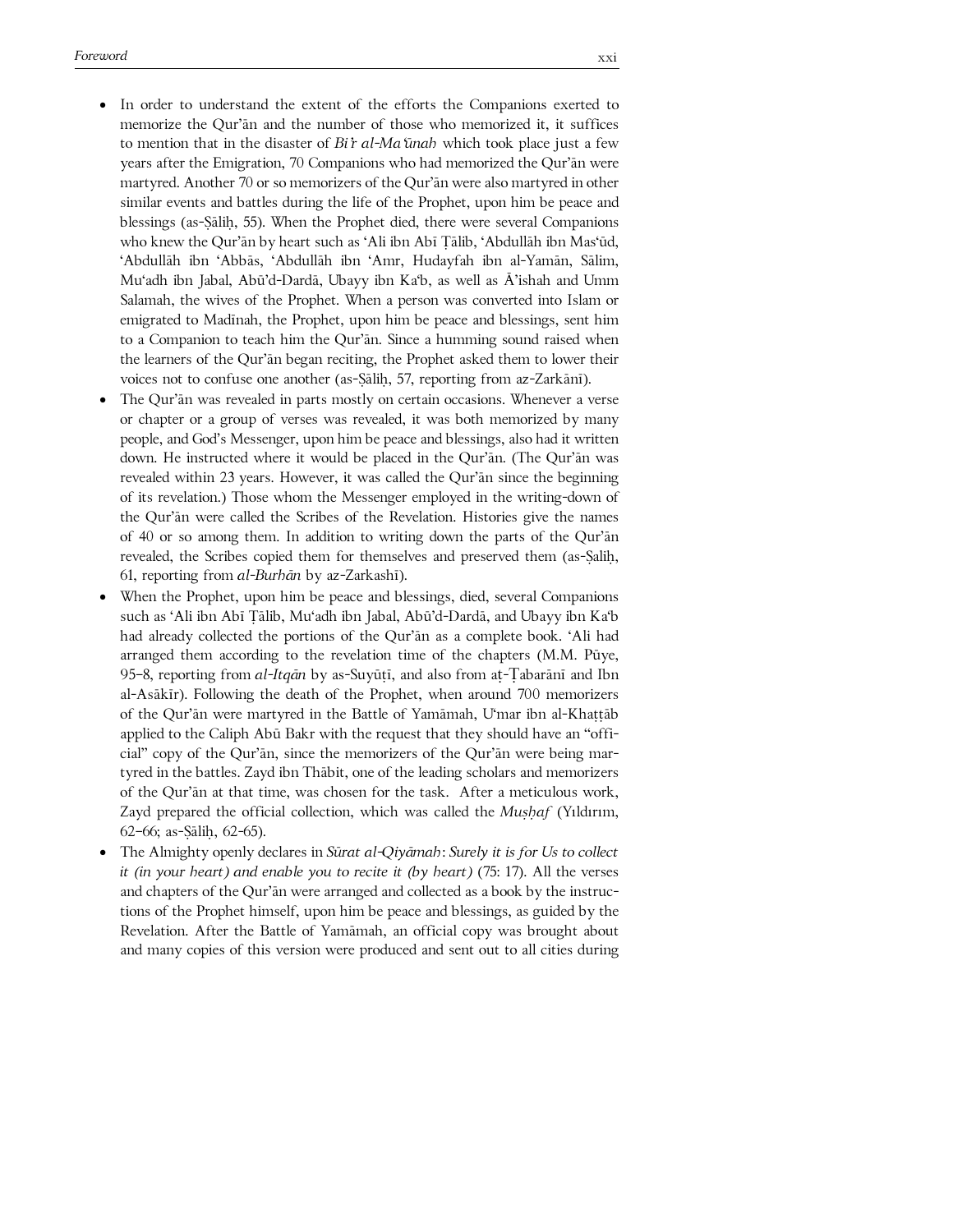the time of the Third Caliph 'Uthmān, may God be pleased with him (Yıldırım, 66–70; as-Ԍāliḥ, 65–73).

• One of the foremost reasons for the Qur'ān coming down to us through many centuries without a single distortion or change is that it has been preserved in its own original language. No one in the Muslim world has ever thought to supersede it with any translation of it, with the result that it has been protected from being exposed to what the previous Scriptures were.

In conclusion: the authenticity and genuineness of the copy of the Qur'ān now in our hands, in the sense that it is in the very words which were uttered by God's Messenger, upon him be peace and blessings, is so evident that no Muslim scholar of any standard has ever doubted its genuineness or the fact that each and every letter, word or sentence, verse or chapter was uttered by the Messenger, as the part of the Qur'ān. In other words, the version we have in our hands is undoubtedly the Qur'ān as recited by the Messenger, upon him be peace and blessings. (For further explanations, see *sūrah* 15, note 3.)

#### **THE QUR'ĀN'S STYLES**

The Qur'ān is a book conveyed by the Prophet Muḥammad, upon him be peace and blessings, as the Word of God and which testifies to his Prophethood. It is also his greatest miracle, which challenges not only the Arabs of his time but all people to come until the Last Day to produce a like of not the whole but a single chapter of it. The Qur'ān is also unparalleled among the Divine Scriptures in being preserved and transmitted to the later generations without the slightest alteration. There is not a single difference among the copies of the Qur'ān which have been circulating in the world since its first revelation.

Although there is no problem of any theological value which the Qur'ān has not dealt with, and it surpasses all scriptural records of pre or post Islamic ages in the abundant variety of its contents, yet its method of approach, presentation and solution is exclusively unique in itself. Rather than dealing any topic in the common, so-called systematic way used by any author of theology or by an apostolic writer, it expressly says that it has adopted a special manifold method of its own which may be called "taṣrīfī." That is, it displays varieties or changing topics and shifting from one subject to another or reverting to the previous one and repeating deliberately and purposefully one and the same subject in a unique and peculiar rhythmic and recitative forms to facilitate the understanding, learning and remembering of it.

*Look, how We set out the signs (of God's Existence and Unity and other truths of faith) in diverse ways, so that it may be that they will penetrate the essence of matters and understand*. (6: 65)

The Qur'ān exhibits the order of the universe. As almost all varieties of existing things present themselves side-by-side or mingled before our eyes, the Qur'ān displays varieties linked together with a rhythm of peculiar pitch. This is to show forth the signs of the Unity of God. Although itself openly expresses that this changing attitude may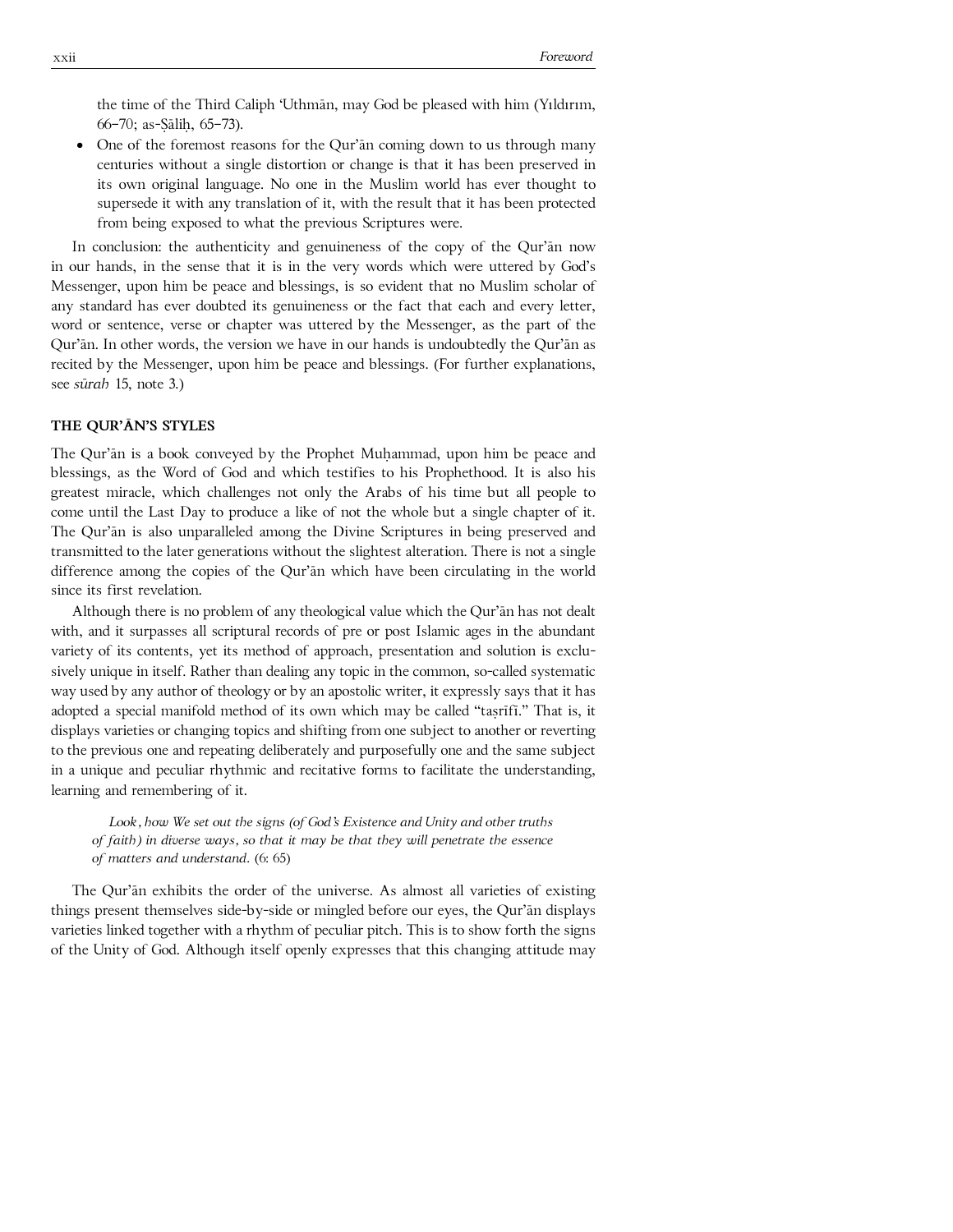cause some opponents of it to put forth doubts about its Divine authorship (6: 106), it gives the reason for this as to stir up the depth of human intellect to reflect on the unity in variety and the harmony in diversity. As a matter of fact, the holy Qur'ān deals in each chapter of particular rhythm with various topics in various ways. This variety adds only to its unique beauty and matchless eloquence. An attentive reciter or an intelligent audience of the holy Qur'ān while passing through these varieties of rhythmical pitch, enjoys these to the extent that the Qur'ān itself declares:

*God sends down in parts the best of the words as a Book fully consistent in itself, and whose statements corroborate, expound and refer to one another. The skins of those who stand in awe of their Lord tingle at (the hearing and understanding of) it. Then, their skins and their hearts come to rest in the Remembrance of God (the Qur'ān). This is God's guidance, by which He guides whomever He wills. And whomever God leads astray, there is no guide for him.* (39: 23)

In addition to this unique style of the Qur'ān, the arrangement of its verses and chapters does not follow a chronological order. You find some verses that were revealed together and put in the same place in the Qur'ān but are preceded and followed by other verses. Some chapters and verses are lengthy while some others are very short. Although this arrangement is one of the aspects of the Qur'ān's miraculousness, one of the most important reasons why many orientalists and their imitators in the Muslim world venture to criticize the Qur'ān on the pretext that there is not consistency among its verses is this:

The Qur'ān exhibits the order of the universe. Just as there is both a whole-part and holistic-partial or universal-particular relation among the things or elements in the universe, the same relation is also true for the verses of the Qur'ān. That is, a body is a whole and the head, arms, legs, and other organs are its parts. Any of these parts cannot wholly represent the body because whatever there is in the body it is not to be wholly found in any of its parts. However, each part is a whole in itself. Similarly, humankind and every species in existence is holistic or universal. That is, each species is composed of the members wherein each contains all of the features of the species and therefore, represents the species. Thus, a human being is an exact specimen of humankind in structure.

It is just like this that each of the Qur'ānic verses is a whole in itself and also has an independent existence. Most of them can be put in any place in the Qur'ān without harming either the composition or the meaning. In addition, there is an intrinsic relation almost among all the verses of the Qur'ān, and between a verse and all the others. In the words of Bediüzzaman Said Nursi:

The verses of the Qur'ān are like stars in a sky among which there are visible and invisible ropes and relationships. It is as if each of the verses of the Qur'ān has an eye which sees most of the verses, and a face which looks towards them, so that it extends to them the immaterial threads of a relationship to weave a fabric of miraculousness. A single *sūrah* can contain the whole 'ocean' of the Qur'ān in which the whole of the universe is contained. A single verse can comprehend the treasury of that *sūrah*. It is as if most of the verses are each a small *sūrah*, and most of the *sūrah*s, each a little Qur'ān.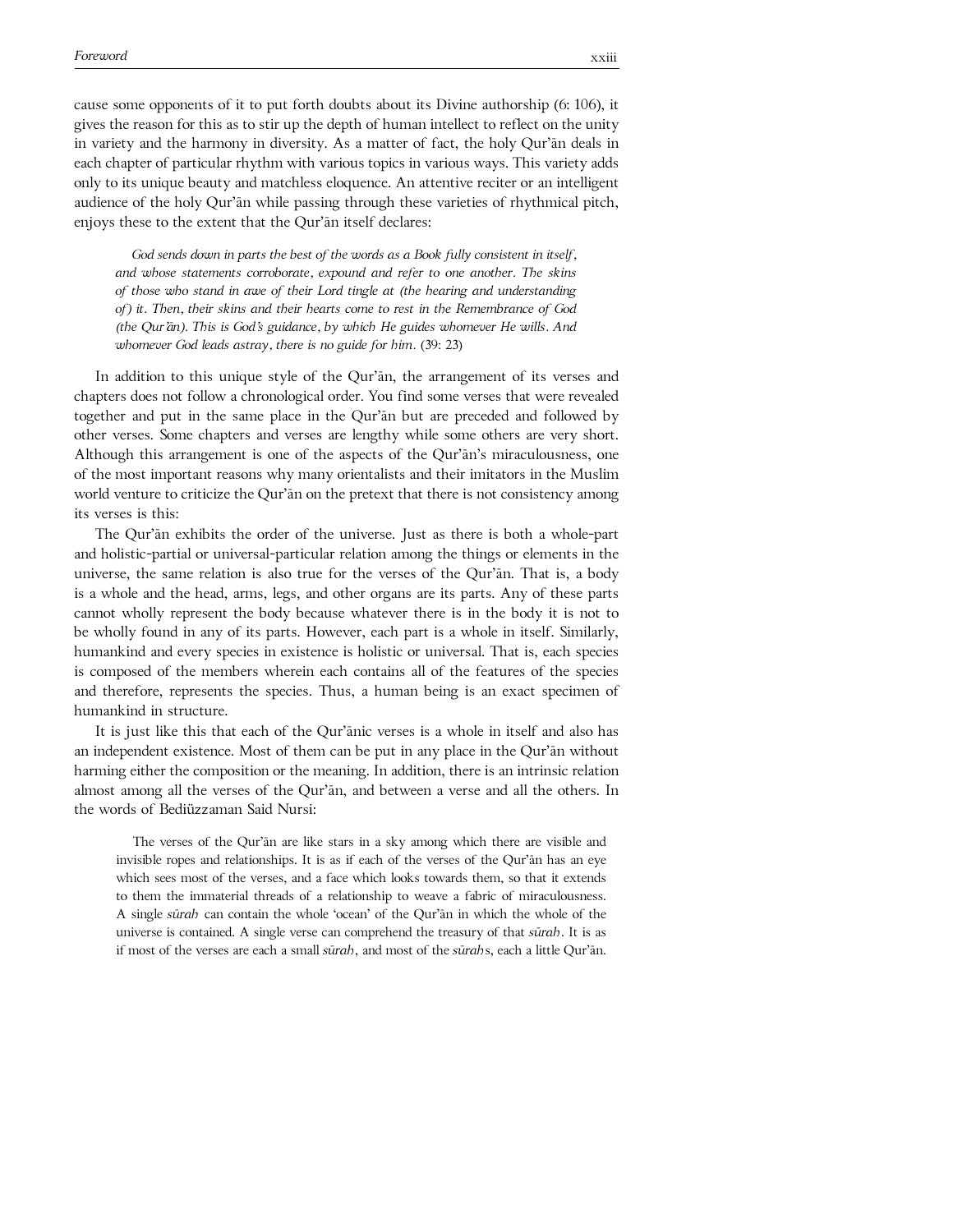And it is a commonly accepted fact that the whole of the Qur'ān is contained in *Sūrat al-Fātiḥah*, and *Sūrat al-Fātiḥah* in the *Basmalah.*" (*The Words*, "The 25<sup>th</sup> Word," 394)

There are verses in the Qur'ān which, at first glance, seem to be contradictory. However, there is not a single contradiction in the Qur'ān. As mentioned above, the "taṣrīfī" arrangement of the verses may cause an "apparent" contradiction. However, the Qur'ān is like an organism, all parts of which are interlinked with one another. Both because of this arrangement, and due to the whole-part and wholistic-partial relationship among the verses, in most cases, a correct understanding of a verse is dependent upon an understanding of the whole of the Qur'ān. This is another characteristic particular to the Qur'ān which is another aspect of its miraculousness and demonstrates its Divine Authorship. This characteristic is very important in the interpretation of the Qur'ān, since the Qur'ān is the written counterpart of the universe and humanity. According to Muslim sages, the Qur'ān, the universe, and humanity are the three "copies" of the same book – the first being the "revealed and written universe" and humans as the second are each a "created Qur'ān;" this also teaches us how we can view humanity and the universe. Therefore, what a careless human being sees as a contradiction in the Qur'ān is, in reality, the contradiction in his or her viewpoint. One whose being has been unified with the Qur'ān will see no contradiction in it, as such a one has been freed from all contradictions. If one views the Qur'ān from the windows of one's particular world full of contradictions, he or she will absolutely see contradiction in it. This is why a human being who attempts to approach the Qur'ān must first be freed from all kinds of contradictions.

The Qur'ān was revealed in the language of Arabic. The Qur'ān's language is its outer body. It should not be forgotten that the Religion does not solely consist of either a philosophy nor a theology. It is a method of unifying all the dimensions of our being. Therefore, as pointed out above, the language of the Qur'ān is one of the essential, inseparable elements of the Qur'ān. It was revealed in Arabic, and not only because the Arabs of the time of its revelation could understand it. Rather, a universal Religion must have a universal language. The Qur'ān views the world as the cradle of human brotherhood and sisterhood. It envisages uniting all races, colors, and beliefs as brothers and sisters, and as servants of One God. Its language is one of the basic factors that helps a human being not only to ponder over religious realities but also to unite all the dimensions of his or her being according to the Divine standards. Translations of the Qur'ān cannot be recited in the Prescribed Prayers, since any of its translations is not identical with it. Without Arabic, one can be a good Muslim but one can understand only a little of the Qur'ān.

The Qur'ān is the source of all knowledge in Islam, not only the religious and spiritual, but also social and scientific knowledge and good morals, law, and philosophy.

#### **UNDERSTANDING THE QUR'ĀN**

The first step to understanding the Qur'ān is understanding its language. The language has the same meaning for a text as the bodily features have for a human being. The essential existence of a text lies in its meaning, as that of a human being in his or her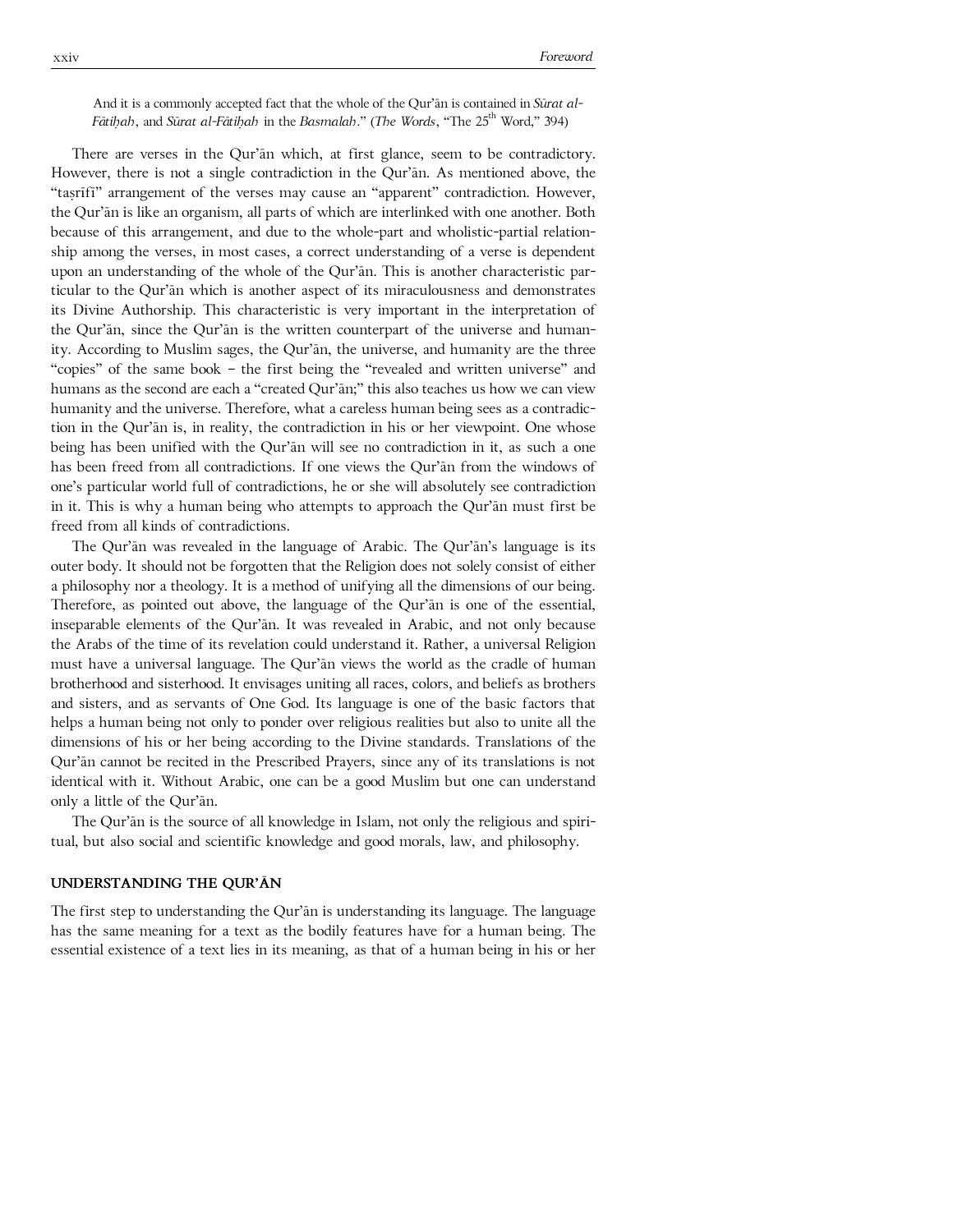The second step to understanding the Qur'ān is penetrating its meaning, which requires practicing it in daily life. Although its language constitutes its outer form and structure, and is therefore very important in penetrating its meaning, restriction to its language in understanding the Qur'ān means restriction to the form or formalism. One can penetrate the meaning of the Qur'ān, in which its essential existence lies, through his or her "heart," which is the seat of his/her spirit. This requires that the heart should be purified by refraining from sins and evils, doing the necessary acts of worship, and living a pious life.

The Qur'ān is, in the words of the late Professor Haluk Nurbaki, a Turkish scientist, "like a rose which continuously grows petals in the womb of time" (Nurbaki, 14). As sciences develop and contribute to penetrate through its depths of meaning, the Qur'ān blooms more and more and grows younger and fresher. This is why, besides having sufficient knowledge of topics such as "abrogation of laws, laws and principles dependent on certain conditions and unconditional, general and particular rules and the occasions on which the verses were revealed," knowing the general principles of natural sciences is also of great importance. In addition, since it is the Prophet Muḥammad, upon him be peace and blessings, who received the Qur'ān and taught and practiced it first of all in daily life as an infallible authority, knowing his Sunnah, the way he practiced the Qur'ān, and the example he set in living Islam, is indispensable to understanding the Qur'ān.

The Qur'ān is not a book of sciences, nor a book of history, nor a book of morality, only. Nor is it a book in the sense that the word "book" signifies. It is a book to be practiced; it came to guide people to truth, to educate people both intellectually and spiritually, and to govern their life in both the individual and social realm. Therefore, it can be understood by practicing it in the daily life. This point can be better understood when we consider that the Qur'ān was not revealed on one occasion only; it was revealed on many diverse occasions during the 23 years of Muhammad's Prophethood. Separating the Qur'ān and our practical lives means reducing the Qur'ān to being only a book to be read. It does not unfold itself much to those who approach it as if it were only a book to "read."

Another point to stress concerning the understanding of the Qur'ān is this:

The Qur'ān is a book of moderate size and, at first glance, contains repetitions. However, it declares that there is nothing "wet and dry" that is not recorded in a Manifest Book, that is, in the Qur'ān itself (6: 59). As stated in a Prophetic saying, it contains the history of previous peoples, the tidings of those to come after its revelation, and the solutions to the disagreements between people. It addresses all levels of understanding and knowledge in all places at all times, and satisfies them. Hundreds of interpreters who have written commentaries on it during the 14 centuries of Islam have derived different meanings from it, but none of them has ever claimed that he or she has been able to comprehend the whole of it. Thousands of jurists have inferred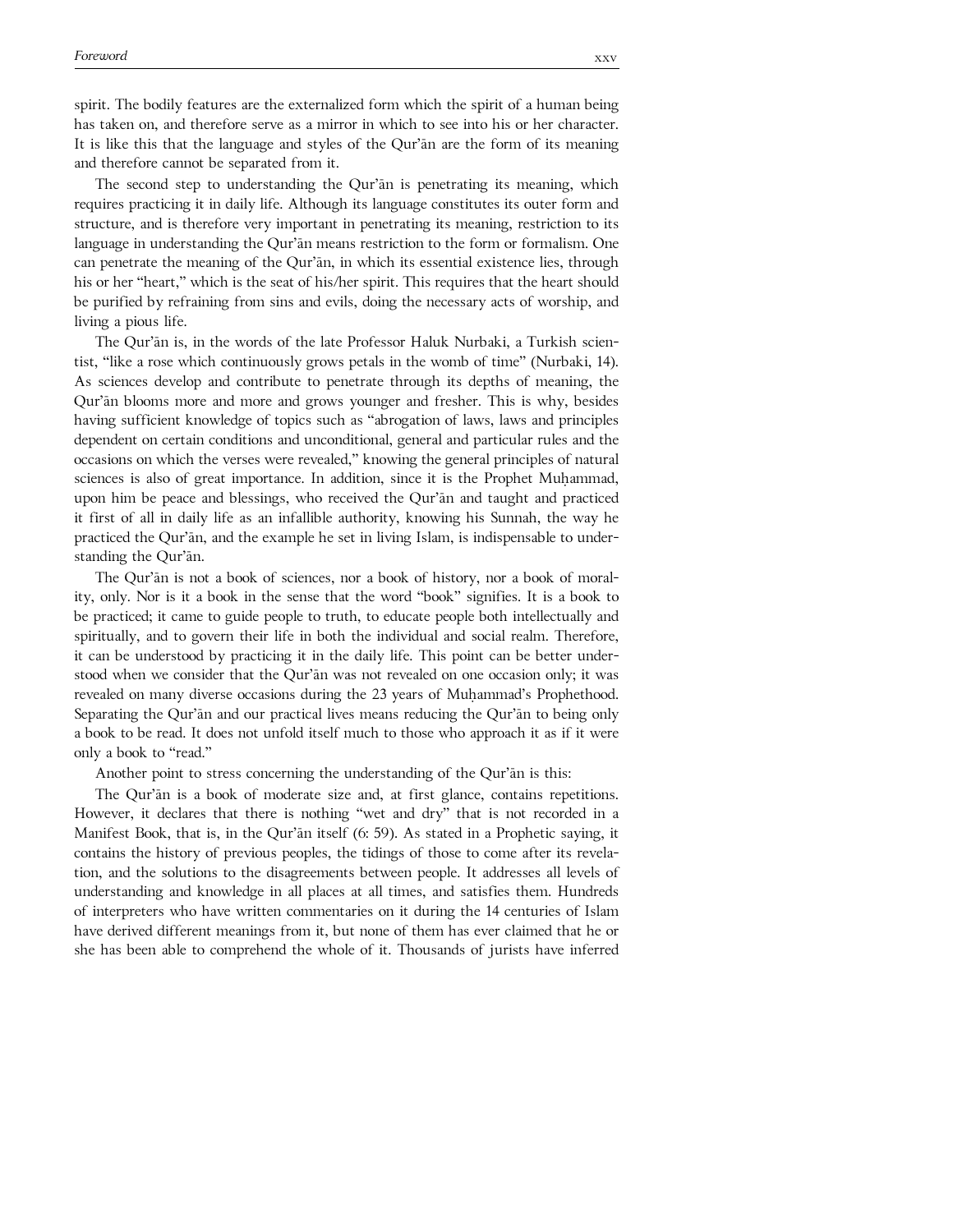laws from it and based their juridical reasoning on it, but no one among them has ever asserted that he or she has been able to infer all the laws contained in it or understand all the reasons behind its injunctions and prohibitions. All the pure, exacting scholars who have been able to "marry" the mind and heart, all the revivers – the greatest, saintly scholars who have come at certain times to revive and restore Islam – have found their ways in it; all saints have derived from it their sources of inspiration and ways of purification; and all the paths of Sufism have depended on it. But like a source of water which increases as it flows, it has remained as if untouched.

It is due to its miraculous eloquence that the Qur'ān has such depth and richness of meaning. One of the elements on which the Qur'ān's eloquence is based is its creative style, rich in the arts. It frequently speaks in parables and adopts a figurative, symbolic rhetoric using metaphors and similes. This is natural because it contains knowledge of all things and addresses all levels of understanding and knowledge.

Ignoring the symbolic and artistic style of the Qur'ān, in mere contentment with the outward meaning of its expressions, caused the appearance of a superficial, narrow-minded current called *Ẓāhiriyyah*. Just the opposite this is another current called *Bāṭiniyyah* (esotericism), which searches for the whole of truth in symbols in negligence of the outward meaning of the expressions. Both currents are harmful. The middle way is always preferable.

#### **IS A FULL, EXACT TRANSLATION OF THE QUR'ĀN POSSIBLE?**

The question "Is a full, exact translation of the Qur'ān possible?" has been the cause of hot debates in the Muslim world for almost a century. This is a question asked without due consideration. For, first of all, a language is not a set of molds made up of letters and words. As his or her style of speech or writing gives a human being away, the language of a nation is a mirror to that nation's character, molded by its culture, history, religion, and even the land where its people live. It is almost impossible for any word used in a language to have an exact counterpart in another language. For that word has different connotations and associations particular to each people using it and different impressions on each. For example, according to the majority of Muslim scholars, the word *qur'ān* is derived from the verb *qirā'ah,* meaning reading or reciting, and it means recitation. Although the *Qur'ān* has been the proper name for the book sent to the Prophet, upon him be peace and blessings, even as a common noun in the infinitive form, it is not the exact counterpart of "reading" or "recitation" in English, or another word used for the same meaning in another language. A language, with all its words, is a living entity changing forms and undergoing adaptations during the history of the people using it.

Second, Arabic is a strictly grammatical language. The rules of its grammar are established. It is the richest language of the world in conjugation and derivation. For example, there are three different types of infinitive in Arabic, and, in addition, a verb has 35 different infinitive forms, each of which has different connotations and implications. Again, the tenses do not always have the same meaning and usage in every language. For instance, the Qur'ān describes the events of Judgment Day in the past tense, although Judgment Day will come in the future. Besides other reasons for this usage, the simple past tense in Arabic is also used to give the meaning that a future event will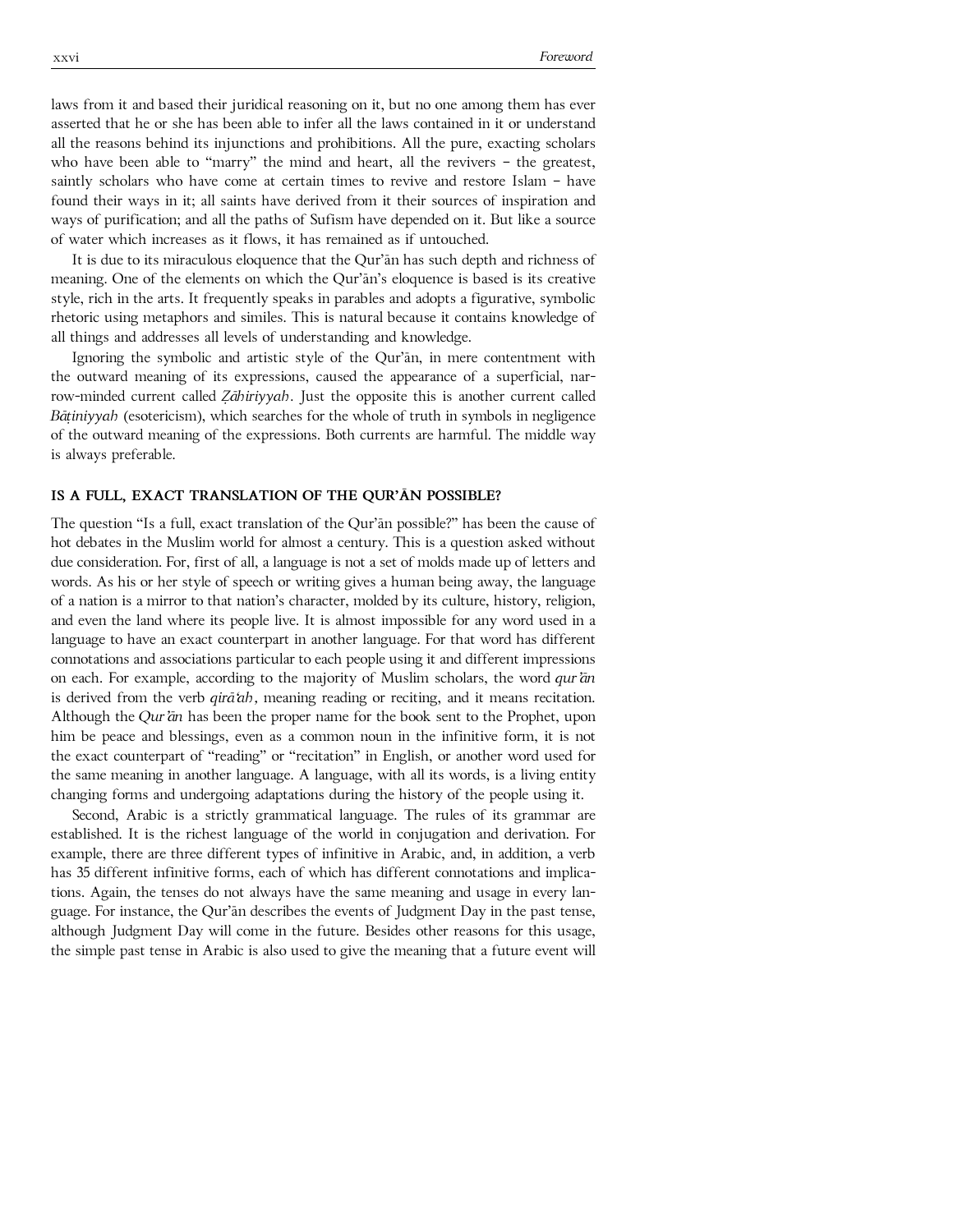doubtlessly take place. Also, the present tense is not the same in Arabic and in English. Aside from such differences between any two languages, there are also differences in using the present perfect tense between British and American English. As another characteristic of language, while in Arabic nouns are classified into two genders (masculine and feminine), in English there are three forms of gender. And in English, nouns have two forms of number, singular and plural, while adjectives and verbs do not have plural forms. As for Arabic, it has three forms of number for nouns, adjectives, and verbs: singular, dual, and plural. In addition, in Arabic, nouns have many plural forms, each of which has different implications.

The Qur'ān has another important peculiarity which makes its exact translation into another language almost impossible.

The Qur'ān has made many of its words each into a concept. Besides the word *qur'ān*, many other words such as *rabb* (lord), *ilāh* (deity), *malik* (sovereign), *kitāb* (book), *wahy* (revelation), *dīn* (religion), *millah* (nation, way), *sharī'ah*, *'ibādah* (worship, adoration), *taqwā* (piety and righteousness), *iḥsān* (perfect goodness or excellence, doing something fully aware that God is seeing His servants), *waliy*y (friend, saint), *nūr* (light), *nabiyy* (prophet), *rasūl* (messenger), *islām*, *īmān* (faith, belief) and other words, with the addition that the words which gave rise to a branch of know1edge or science called the Sciences of the Qur'ān, such as *muhkam* (the established, the decisive), *mutashābih* (the parabolical, the allegorical), *tafsīr* (interpretation), *ta'wīl* (exegesis), *nāsikh* (the abrogator) and *mansūkh* (the abrogated) are each a concept which is impossible to render in another language without necessary explanations.

The reasons why the exact translation of the Qur'ān into another language is not possible are not limited to those mentioned here. That is why no rendering of the Qur'ān can be substituted for it nor recited in the Prayers.

#### **ON THIS STUDY OF INTERPRETATION**

So far, many studies have been made to be able to render the meaning of the Qur'ān in other languages. Each study surely is superior to others in many respects, yet in many others inferior to them. Nevertheless, it is also true that in many of those studies, in addition to many shortcomings, there may be mistakes of understanding.

We do not have any claim that this study, which is partly based on the interpretation of venerable Suat Yıldırım, the renowned professor of the Qur'ānic interpretation in Turkey, is superior to others. However, it differs from them in the following, important points:

• As mentioned earlier, as almost every verse of the Qur'ān has an independent existence, it has also an intrinsic relation with every other verse and with the totality of the Qur'ān. Therefore, understanding and interpreting a verse requires having a complete knowledge and understanding of the Qur'ān as a whole and considering the totality of it. It should not be forgotten that the main interpreter of the Qur'ān is the Qur'ān itself; as verses interpret one another, the Qur'ān as a whole also interprets each of them. We have tried to strictly observe this unique feature of the Qur'ān.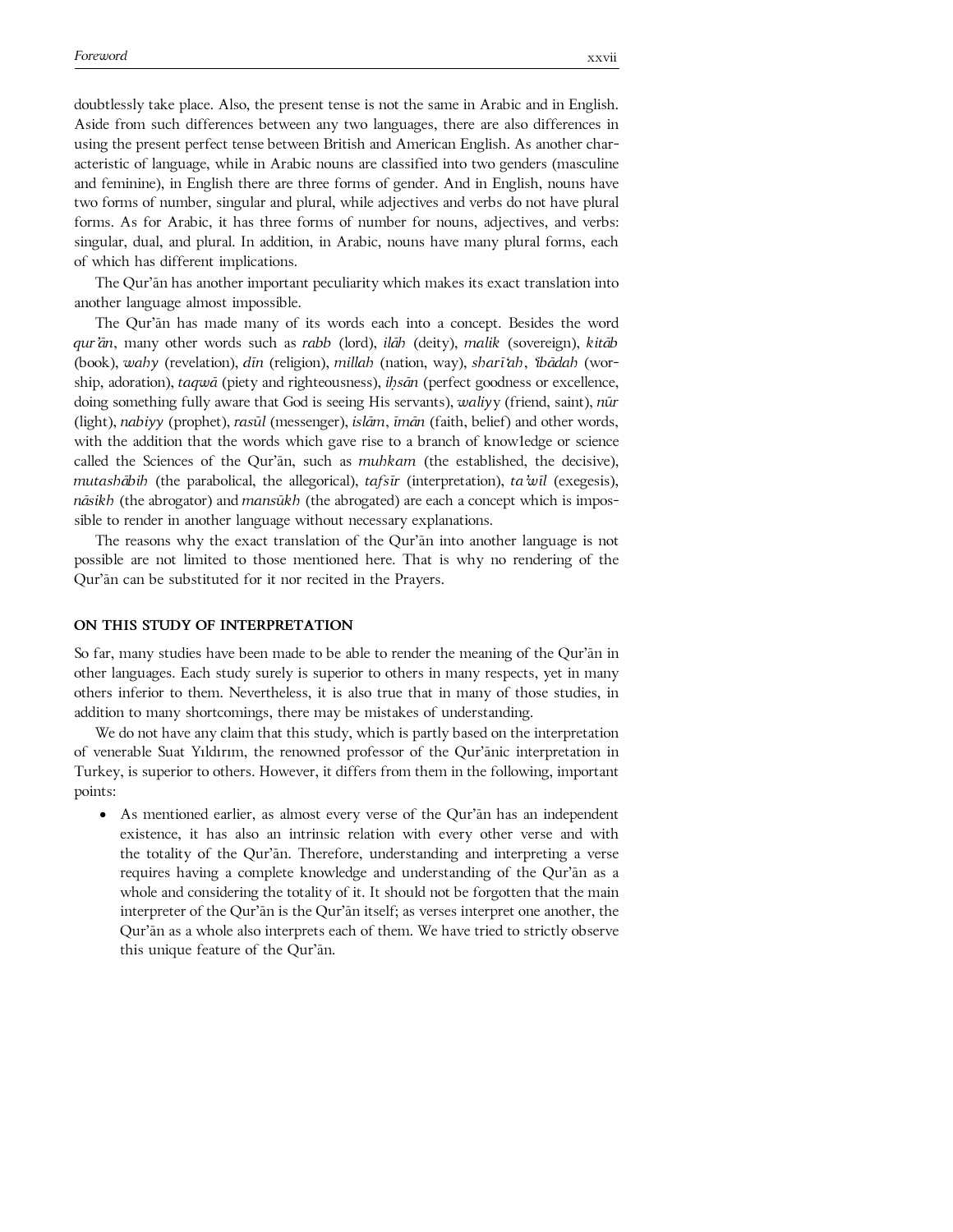- Bediüzzaman Said Nursi frequently draws the attention to the depths of the meaning which the wording of the Qur'ān has as one of the aspects of its being miraculous. For example, since in Arabic, the definite article *al* adds inclusiveness to the word, he interprets "*al-ḥamdu* – the praise" at the beginning of *Sūrat al-Fātiḥah*: "All praise and gratitude that everyone has given to others since the beginning of human life on the earth for any reason on any occasion and will give until the Last Day, are for God."
- Also, from the characteristics of the words used and the word-order in the sentence*, Out of what We have provided for them* (of wealth, knowledge, power, etc.,) *they spend* (to provide sustenance for the needy and in God's cause, purely for the good pleasure of God and without placing others under obligation), that comes in the third verse of *Sūrat al-Baqarah*, the second *sūrah*, he infers the following rules or conditions of giving alms:
	- 1. In order to make their alms-giving acceptable to God, believers must give out of their belongings such an amount that they themselves will not have to need to receive alms. *Out of* in the experssion *Out of what* expresses this condition.
	- 2. Believers must not transfer to the needy from another's goods, but they must give out of their own belongings. The phrase, *what We have provided for them* points to this condition. The meaning is: "Believers give out of what We have provided for *them*, (not out of what We have provided for others)."
	- 3. Believers must not remind those to whom they have given something of the kindness they have done to them. *We* in *We have provided* indicates this condition, for it means: "It is We who have provided for you wealth out of which you give to the poor as sustenance. Therefore, by giving to a servant of Ours out of Our property, you cannot put them under obligation."
	- 4. Believers must not fear that they may become poor because they give others. The pronoun *We* in *We have provided* points to this. Since it is God Who provides for us and commands us to spend for others, He will not cause us to become poor because of giving to others.
	- 5. Believers must give to those who will spend it for their livelihood. It is not acceptable to give to those who will dissipate it. The phrase, *They spend to provide sustenance,* points to this condition.
	- 6. Believers must give for God's sake. *We have provided for them,* states this condition. It means: "Essentially, it is Our property out of which you spend, therefore you must spend in Our Name."
	- 7. The word *what* in *Out of what* signifies that whatever God provides for a person is included in the meaning of *rizq* (provision.) Therefore, one must spend not only out of one's goods, but also out of whatever one has. Therefore a good word, an act of help, a piece of advice, and teaching are all included in the meaning of provision and spendin as sustenance for others (*İşârâtü*'*l-Îcâz*, 40).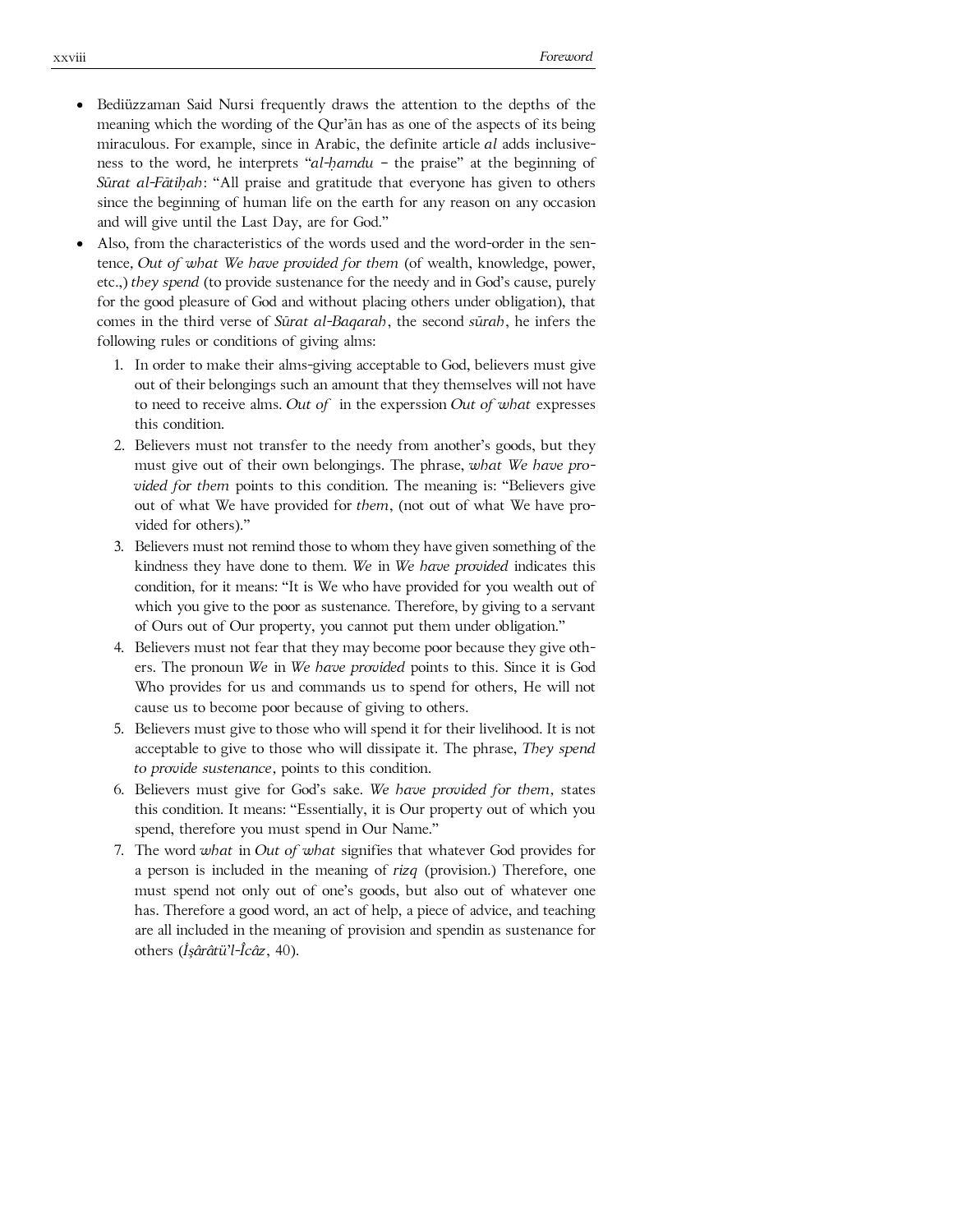Together with all these conditions, the meaning of the expression, the original of which comprises three words, becomes: "Out of what We have provided for them of wealth, knowledge, and power, etc., believing that it is We Who provide and therefore without feeling any fear that they may become poor because of giving and without putting those to whom they give under obligation, they spend both in God's cause and to provide sustenance for the needy who are sensible enough not to dissipate what is given to them, such amount that they themselves will not have to need to receive alms."

In this study of interpretation, we have tried to consider such depths of meaning to the extent that the scope of the study allows.

It is of considerable significance that the Qur'an was revealed within 23 years on certain occasions. Therefore its due, correct understanding caused the birth of an important science called the Sciences of the Qur'ān, which includes a wide range of topics such as abrogation of a law or verse by others, generalization or particularization of the meaning because of certain occasions or conjuncture, and the occasions on which verses were revealed. If these points are not given due consideration in interpreting the Qur'ān, one with a superficial view can have the impression that there are contradictions in the Qur'ān. In order to prevent such an impression, we have tried to take these points into consideration. For example:

> *O you who believe! If you follow those who disbelieve (the hypocrites and Jews in Madīnah who spread negative propaganda concerning the events at Uhud), they will drive you back on your heels (into unbelief), and you will turn utter losers (in both this world and the next)*. (3: 149)

This verse commands that the believers should not obey the unbelievers. However, like many commandments in the Qur'ān, this one has also relative aspects according to time and conditions. Besides, the verse must have a connection with the verses before and after it. To see this connection sometimes requires knowing the reason for its revelation.

After the Battle of Uhud the hypocrites and Jews began to propagate that had Muhammad been a true Prophet, he would not have suffered the reverse at Uhud. They tried to persuade the Muslims to turn back into their former state of unbelief. The Muslims this verse addressed in Madīnah knew what specifically it was about. For this reason, in order to clarify the meaning and the direct purpose for the verse's revelation, it requires having an interpretation with explanations. However, in doing this, we should never forget that with respect to its meaning and connotations and commandments it contains, a verse can in no way be restricted to the occasion on which it was revealed. "It does not prevent the commandment a verse contains from having a general, inclusive area of enforcement that it was revealed on a certain occasion," is a rule in both the Qur'ānic interpretation and Islamic Jurisprudence.

The structure and character of the words used in the Qur'an are the source of diverse meanings. For example, the being that refused to prostrate before Adam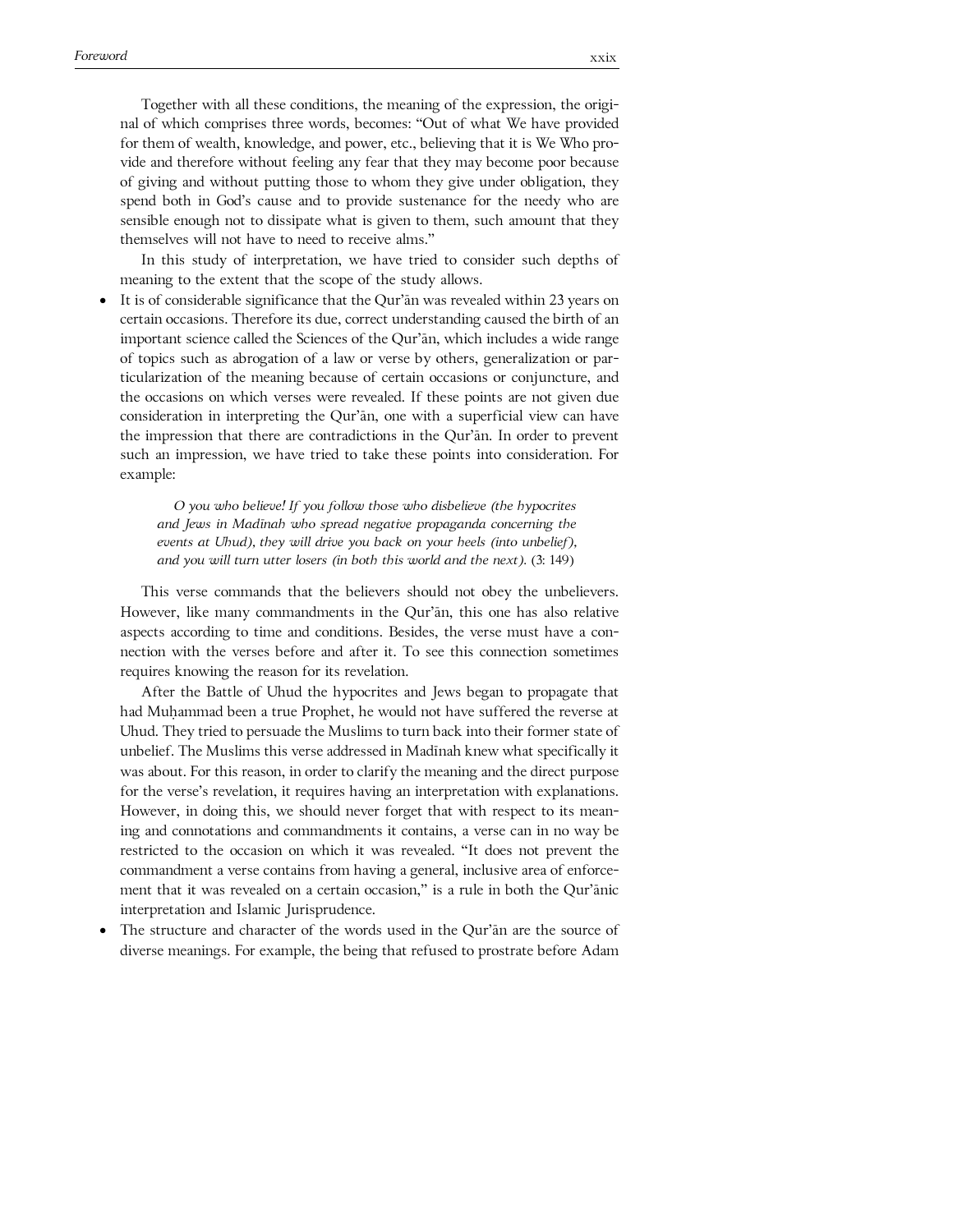was *Iblīs*, but it was Satan when it approached Adam to deceive him in the Garden. It is possible to deduce from this word what happened between its refusal to prostrate before Adam and its approaching to deceive him, and this should be shown in a study of interpretation. So the shortest meaning of the verse 2: 36 is as follows:

*(Iblis was inherently devoid of good, and defeated by his vainglory, disobeyed God's command and was driven out from the Garden, becoming Satan despairing of God's mercy and the accursed Satan. Tempting Adam and Eve to the forbidden tree despite Our pre-warning,) Satan caused them both to deflect therefrom and brought them out of the (happy) state in which they were; and We said, "Go down, all of you, (and henceforth you will live a life,) some of you being the enemies of the others. There will be for you on the earth (where you have already been appointed as vicegerent) a habitation and provision until an appointed time.*

Unfortunately, we have not been able to make the whole of this study with such broadness.

The explanatory words that we have had to put (usually in brackets) before or within the translations of the verses are not additions to, nor any sort of adaptations of, the meaning of the verses. They express the full normal meaning of the words, understood individually and in context. By "context," we mean both the context of the passage or the *sūrah* or the Qur'ān as a whole, and also the historical context, the situation that is the background to the verses. Also, we should be aware that the Qur'ān is miraculous in its power of concision, of conveying much in few words. Sometimes this concision is achieved through the powerful compactness of the structures and syntax of the language of Arabic, raised to inimitable perfection in the Qur'ān. A relatively uninflected language like English simply cannot reproduce the full meaning without explanations to convey the meaning that is carried in the words in Arabic by their inflection, position in the sentence, etc. Sometimes the concision of the Qur'ān is achieved through ellipsis, that is, through the omission of what is already known or easily knowable to one familiar with the language and the subject-matter (see the next point).

The occasions on which the verses were revealed require explanatory additions (as well as notes) because the historical context is not known to us in the way that it was known to the first addressees of the Qur'ān. However, it is important to clarify that, while the historical context is important for the meaning of the verses and, equally important, for the links between them, it does not restrict their meaning. Everyone should respond to the Qur'ān as if its words and meanings were being revealed to them as the first addressees of the Revelation. Knowing the historical context of certain verses or passages, in fact, enhances the understanding of their present and permanent relevance, but it does not diminish or restrict it.

It is impossible to find a single ample word in the Qur'an. While narrating the events, without getting into detail, it gives the main points and refers the detail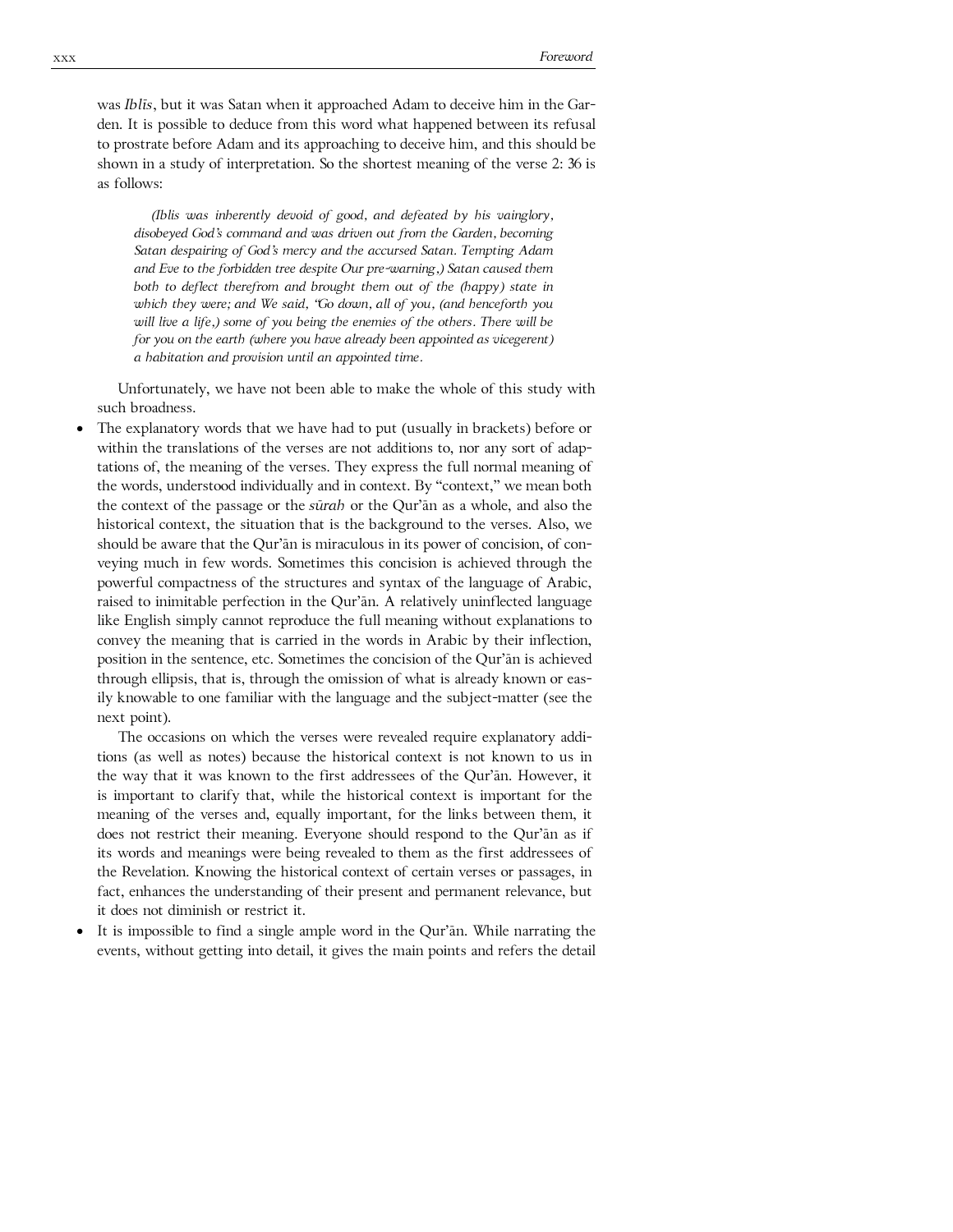to the mind. The listener or reader can supply what is missing from familiarity with the story and/or ordinary common sense. For example, in the verse 2: 35, the Divine command to Adam and Eve not to approach the (forbidden) tree is followed by Satan's causing them to "stumble." Several incidents happened between these two events. These should be given in a study of interpretation. To cite another example:

*Now after all that time, of the two (prisoners), the one who had been delivered remembered (what Joseph had asked him to remember) and he said: "I will inform you of its meaning, so send me forth!" "Joseph, O man of truth!.*.." (12: 45–46)

Between *so send me forth* and *Joseph, o man of truth!*, there are several events that the narrative omits: "So send me forth to Joseph so that I may ask him about the dream's interpretation. They sent him, so he left the king's court to get to the prison. He arrived there and, on receiving permission from the prison guard to enter, did so. He came to Joseph and, after exchanging greetings with him, said: Joseph, o man of truth!" By omitting these events, the Qur'an narrates briefly and to the point without any loss of clarity. However, in this study we have tried to mention some such omitted events in brackets to make it easier for the reader to understand.

• The Qur'ān's verses interpret one another, so in order to understand the exact and complete meaning of a verse, we should consider the verses particularly related to it. For example, verse 2: 42 should be interpreted by taking into consideration the verses 2: 71, 79, 140, 174, 179; 3: 167; 4: 13, 46; and 5: 106:

> *Do not confound the truth by mixing it with falsehood, and do not conceal the truth while you know (the meaning and outcome of what you do, and that what you strive to hide is true, and that Muḥammad is the Messenger of God, the Messenger whose coming you have been anticipating).*

In many of the Qur'ānic interpretations, interpreters are content with making a literal translation. For example, in this verse, they do not mention what it is that the Children of Israel know and conceal. However, we have tried to make the meaning as clear as possible either through annotations or putting explanations in brackets.

The tenses used, the passing from one tense to another, the nouns being definite or indefinite, the kinds of the clauses (noun or verb – a clause beginning with a verb is a verb clause), and the adressee being in the second or the third person (the person in absence) – all of these make important contributions to the meaning. For example, from verse 2: 30 downward, God addresses Adam directly, but in verse 2: 37, coming after the verse telling about his approaching the forbidden tree, He addresses him in the third person. This means that Adam got into a new relationship with his Lord. Also, the verb *talaqqā* used in the meaning of "receiving" connotes perceiving to be inspired. So the shades of meaning which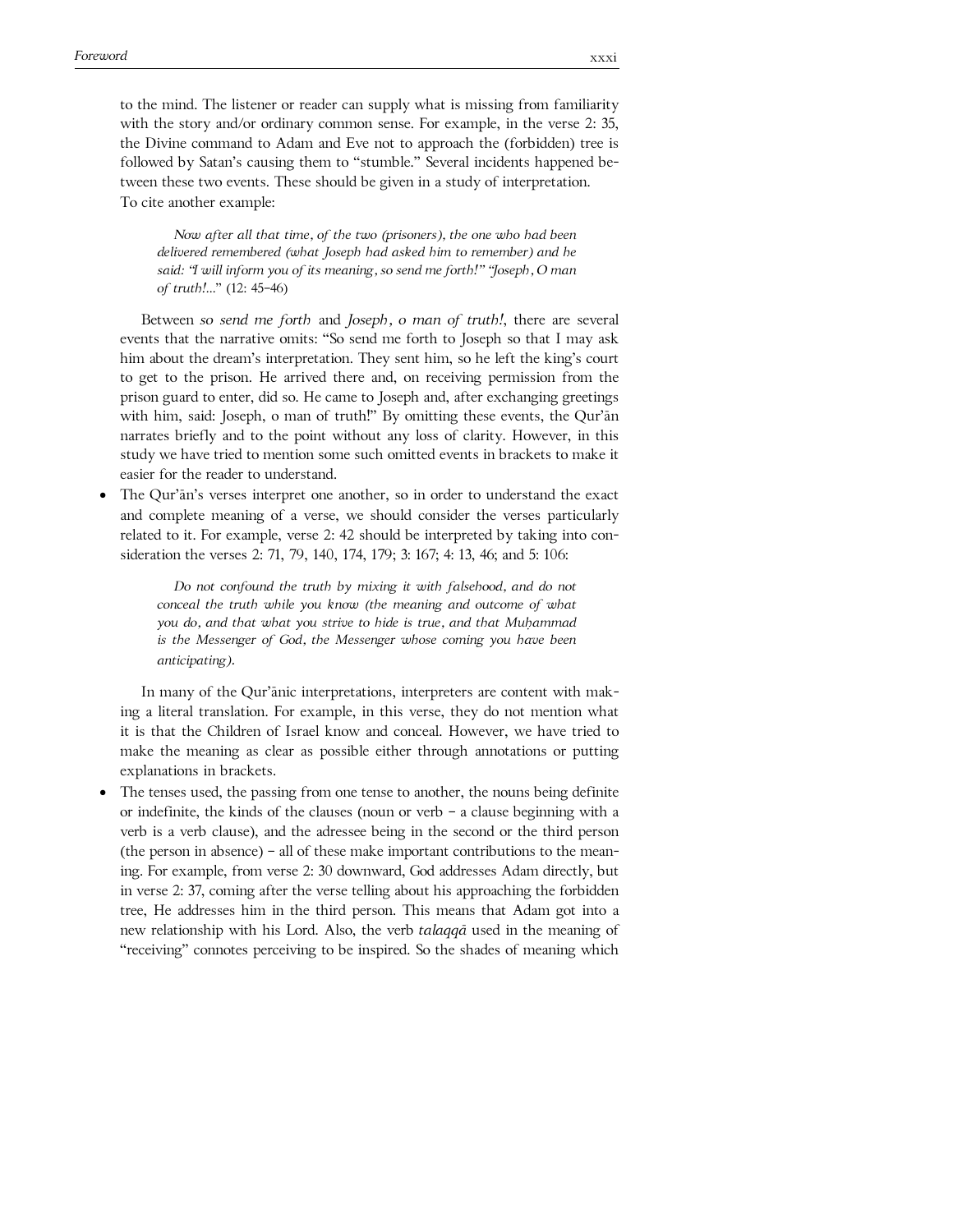all such features of the Arabic language contribute to the verses should be given in a study of Qur'ānic interpretation. Thus the shortest rendition of this verse is as follows:

*(Aware of his lapse and in the hope of retrieving his error, rather than attempting to find excuses for it,) Adam received from his Lord, (with Whom he got into a new way of relationship,) words (that he perceived to be inspired into him because of his remorse), and (asked for God's*  forgiveness through them.) In return, He accepted His repentance. He is *the One Who truly returns repentance with liberal forgiveness, the All-Compassionate.*

#### • Another important point:

The shortest meaning of verse 2: 27 provided by the character of the words is as follows:

*(Those) who break God's covenant (which is a rope of light woven of the threads of Divine Will, Wisdom and Favor, and responsible for the order in the universe, and able to establish peace, order and harmony in human life) after its solemn binding, and sever the bonds God commanded to be joined (among the relatives as a requirement of blood relationship, and among people as required by human social needs), and (in an attempt to spread their vices in the whole community, even in the whole world, like one who, having caught a contagious disease, desires to pass it to others) cause disorder and corruption on earth. Such are those who are the losers (in both this world and the next).* 

The meanings given in brackets are not commentary; they are the meanings provided by the words used in the verse and their order, as well as the grammar rules and styles. For example, the original word translated as "break" is *NaQaDa*, which means raveling a thick, strong rope. This implies that God's Covenant is a strong rope binding people together and humanity to God. The word *mīthāq* translated as binding corroborates this meaning. God's Covenant is a rope of light woven of His Will, Wisdom, Knowledge, and Favoring, and which extends from eternity in the past to eternity in the future. Being responsible for the magnificent order in the universe and establishing the relationship among all creatures, one of its ends was given to the hand of humanity. The present environmental pollution and the state of things in the world are the result of breaking God's Covenant. The verse uses God's Covenant, which is a rope binding people together and humanity to God, with the bonds (among people, including particularly among the relatives) to be joined.

In this study, we have preferred to give these meanings sometimes in brackets and sometimes as notes.

While narrating the series of events or God's blessings, the Qur'an follows such a style that it provokes minds to ask questions, and the suceeding event or the blessing provides an answer to them. For example, while mentioning the blessings of Paradise in verse 2: 25, one who lives in a palace surrounded by trees among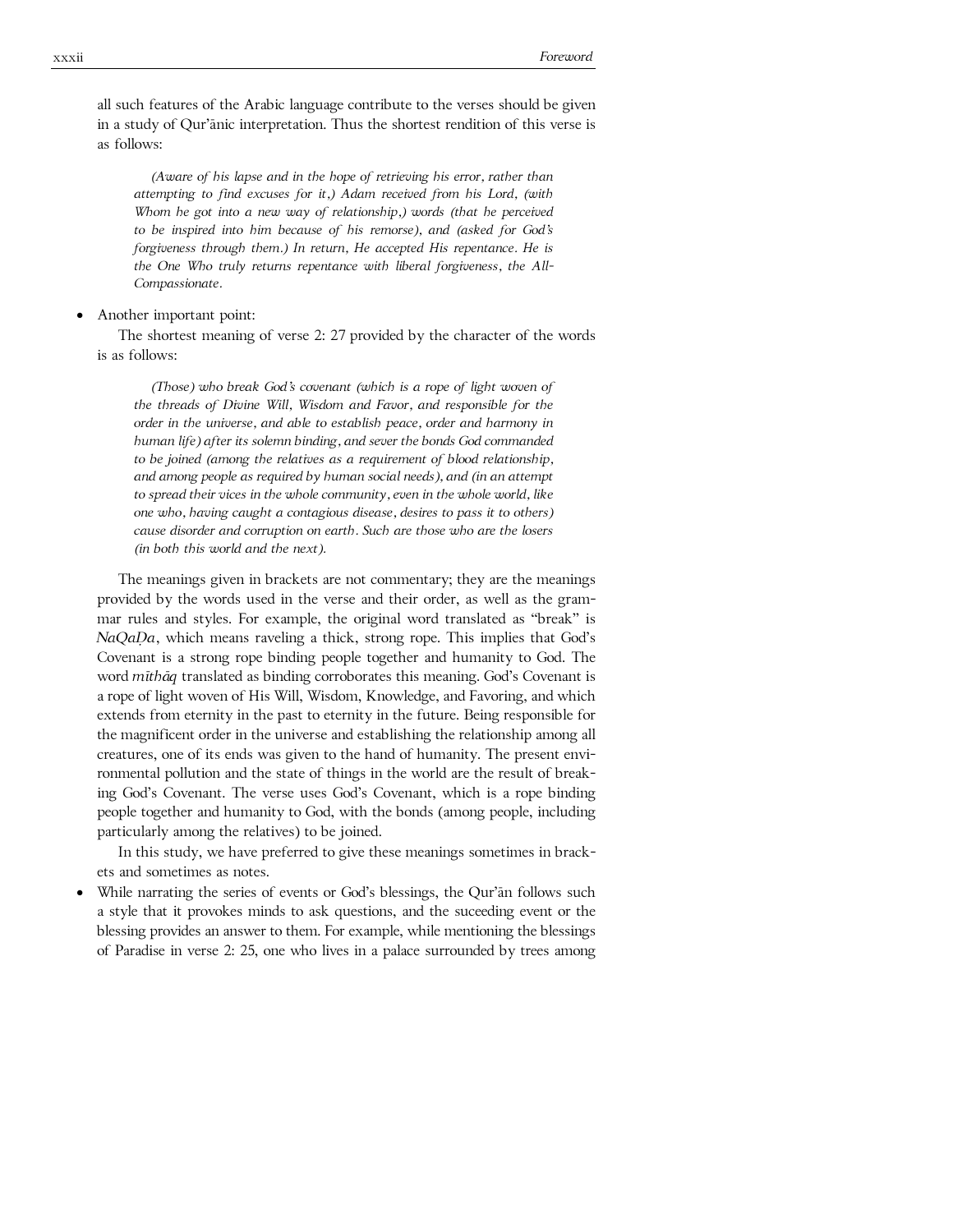which rivers flow will not be saved from feeling lonely and needing a companion. The Qur'ān presents to the view pure spouses. If there is something to cloud such a blessing, it is death, and the Qur'ān removes this worry by immediately adding that life in Paradise is eternal. So, the meaning of this verse is as follows:

*Give glad tidings to those who believe and do good, righteous deeds: for them are Gardens beneath (the palaces and through the trees of) which rivers flow. Every time they are provided with fruits (of different color, shape, taste, and smell and that are constantly renewed) therefrom, they say, "This is what we were provided with before." For they are given to them in resemblance (to what was given to them both in the world, and just before in the Gardens, familiar in shape and color so that they may not be unattractive because unknown). Furthermore, for them are spouses eternally purified (of all kinds of worldly uncleanliness.) They will abide there (forever).*

• As mentioned before, the verses of the Qur'ān interpret each other and make references to one another through the same words and expressions. Besides, there are words and conceptions functioning as the frame of the Qur'ān's meaning, such as *Rabb* (Lord), *taqwā* (piety and righteousness), *iḥsān* (perfect goodness or excellence, doing something fully aware that God is seeing His servants), *'ibādah* (worship), *islām* (submission to God), *kufr* (unbelief; concealing the truth willingly and rejecting it), and so on. Although these conceptions should be interpreted in their full meaning, we have not been able to do so, thinking that it would be too long for the readers to follow making it difficult to concentrate on.

To sum up, the features of the Qur'ān's style and aspects of its miraculousness caused paranthetical explanations in this study. They are all the meanings the verses contain, not our additions.

• Another point to mention is that some of the precepts or practices in Islam – such as slavery, *jihād* (holy strife in God's cause), permission to war and women's share in inheritance – have been made the subject of biased criticism by its enemies and of hot debate by both its friends and defenders. Throughout this study, we have tried to clarify these points.

During the study, despite his failing health and numerous preoccupations, venerable Fethullah Gülen Hocaefendi has never refrained from extending his encouragement, support, guidance, and corrections. Therefore, I am very grateful to him and other friends because of their generous help. I also thank Mr. Jamil Qureshi from Oxford, England, and Mrs. Jane Louise Kandur for editing the English text.

Again, I am thankful to Hüseyin Bingül for his valuable proofreading, and to Fikret Yaşar, Hakan Yeşilova, Ekrem Tez, and İbrahim Akdağ for their technical assistance.

It is on us to strive, and it is the Almighty Who will give success, if He wills. I close with a request for prayers from all believers for this humble servant for sincerity, purity of intention, conviction in the pillars of faith, and the grant of the approval and good pleasure of our Lord, our Creator.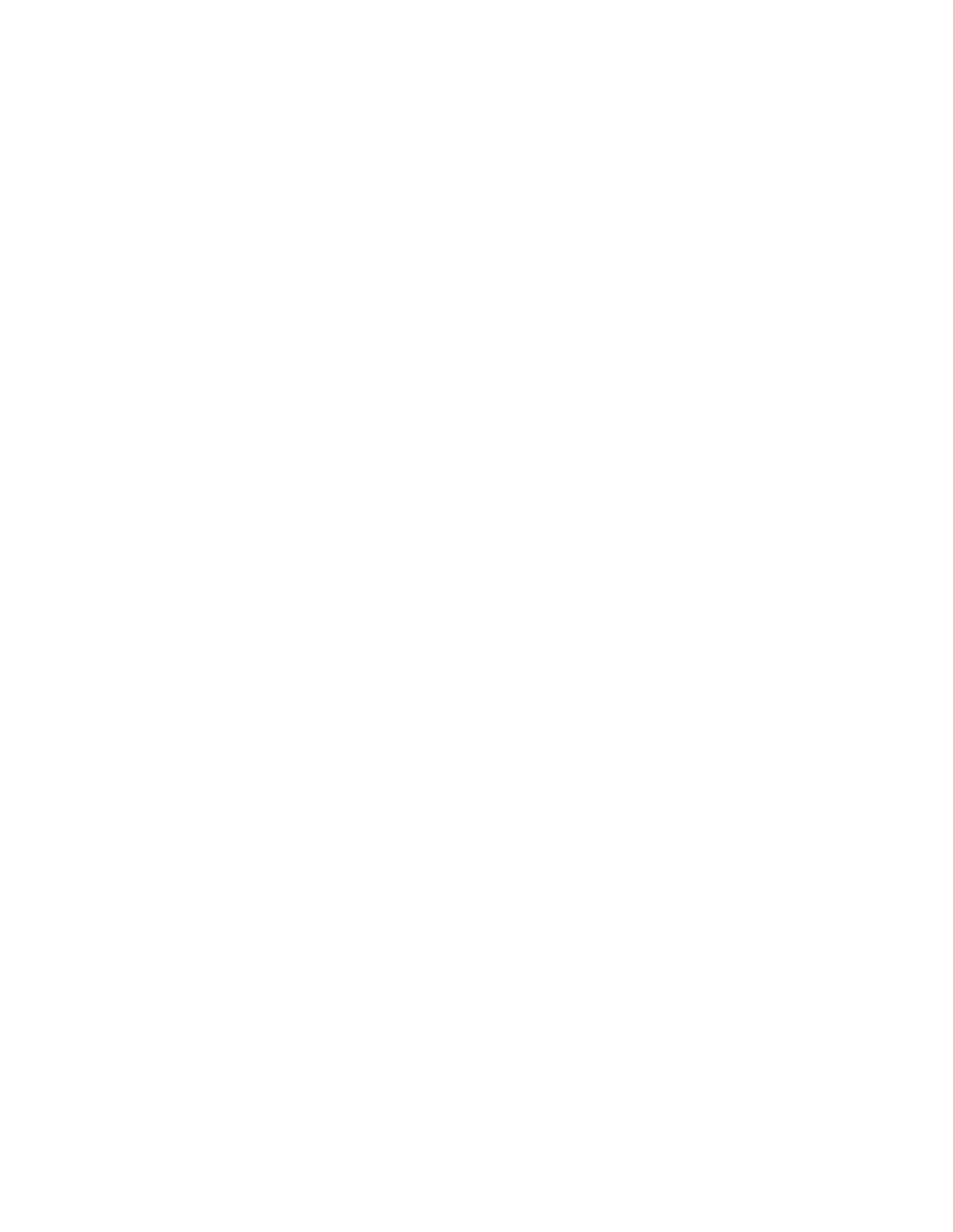#### **ON THE HOLY QUR'ĀN AND ITS INTERPRETATION**

*M. Fethullah Gülen*

The Qur'ān is God's miraculous, matchless message that has been sent to all humanity via His last Messenger. With the Qur'ān, God has shown humanity, one last time, a short-cut to His good pleasure. He has communicated to humanity via His last Messenger. With the Qur'ān, God has shown humanity, one last time, a short-cut to His good pleasure. He has communicated to us about His Essence, Attributes, and Names. He has expressed in the most explicit way, leaving no room for any misunderstanding, His will to be known and recognized in the correct way, to be believed in and worshipped. Almighty God has put emphasis on the duties and responsibilities of believers, while enthusing hearts and agitating souls with His warrant for punishment and promise for reward. He has presented the Qur'ān as a sign for perfection and completion and as an orbit to rotate around for His good pleasure, while condescending to offer this gift to us as a compliment greater than any that has been or will ever be granted to anyone else. The Qur'ān is the most radiant and enduring of the hundreds of miracles bestowed upon the Master of creation, upon him be the best of blessings and peace. In addition to its wondrous discourse, articulation, and styles of expression, with its social discipline, legal rulings, principles of good morality, and education, its analysis of the whole creation including especially humanity, with its many allusions and indications to the essentials of almost all the sciences, which are sometimes even presented as manifest expressions, and the alternative solutions it offers for many administrative, economic, and political problems, the Qur'ān is the ultimate source of reference for everyone and for all times. It is an untainted fountain with an infinite resource; it is a vast ocean which can never be dimmed by even the most complicated and filthy of eras.

With all my respect for its grandeur, I have to confess to my inability and insufficiency to elaborate on the depth of meaning and richness of expression and style of the Qur'ān. A considerable number of studies have been dedicated to the Qur'ān, and many more studies will be carried out on this topic. There is no doubt that all these studies have presented valuable content for any seeking person to grasp the gist of what the Qur'ān stands for and to believe in its message, and they mirror the order of Islam in its true essence. However, it would not be right for anyone to claim that they have come up with a perfect interpretation of the endless content of this expository atlas of humankind, the universe and the truth of Divinity. The Qur'ān can be interpreted only to the extent that a heavenly and Divine word can be interpreted by human perception. Thus, although it does not seem to be possible to spell out this huge atlas within the measures of an article, we cannot stay indifferent to or neglect studying the Qur'ān with the excuse that our interpretations are deficient or the power of our discourse is inadequate. Everyone has the right to study the Qur'ān, more than that, it is a duty upon those equipped with necessary, accurate knowledge. We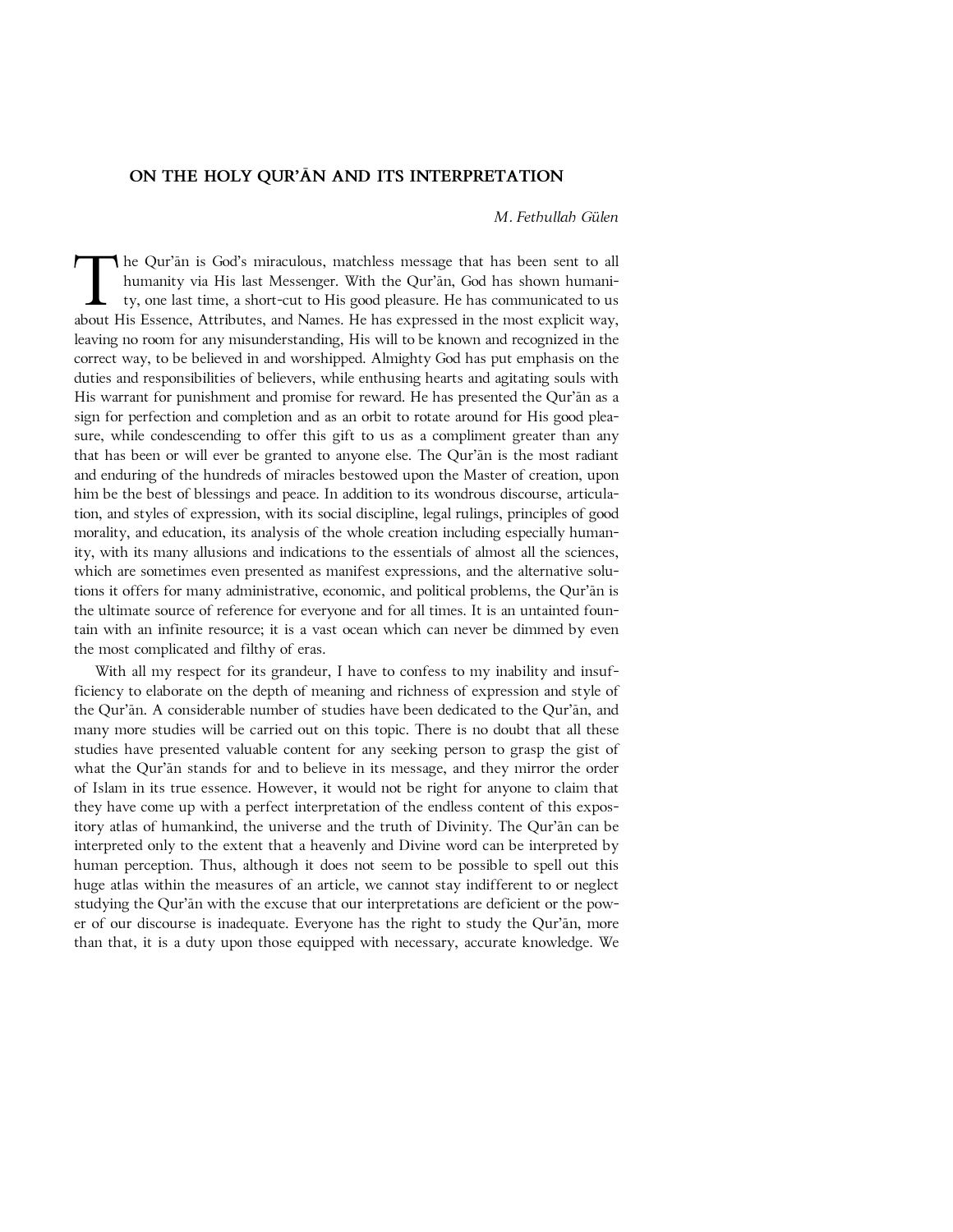should work harder to better understand the Qur'ān, while the learned should wield all their perceptiveness and sensations towards understanding it and conveying its message, allowing a wider audience to learn more from it. Indeed, the Qur'ān is the greatest gift from the Mercy of God to the human mind to be understood and to be conveyed to others. Understanding the Qur'ān is both a duty and an act of gratitude, whereas conveying its message to those hearts in need of its light is a prerequisite of respect and fidelity.

The Qur'ān is a miracle of eloquence honored with the merit of being the voice of all ages. It is the most luminous expression of the Divine Speech, around whose light the angels hover like moths. If we take into consideration its Source and purpose of revelation, its first representative(s) and the impact it leaves on hearts, then we must realize that it is not a book to put to one side. When the Qur'ān speaks, angels fall deep into a silent vigilance, spirit beings fall prostrate, and the jinn, enchanted with its voice, set out to the deserts to meet it.

The Qur'ān is the expression and explanation of God's laws of creation or "nature," and the strongest and immutable source of religious rules and pillars. The Qur'ān is the indisputable Book that includes the most reliable criteria for studying existence (the whole universe and humankind). Thus for all individual, familial, social, or ethical problems, we must seek wisdom and illumination from the Qur'ān; it cries out that its source is the all-encompassing Knowledge of the One Who knows everything, along with all causes and results. The Qur'ān has captivated everyone to whom its voice has reached – provided they were not prejudiced – with its holistic perspective, comprehensive discourse and style, the vastness of its content and meaning, its delicate expressions, its magical expounding in proportion to the different levels of knowledge and understanding, and its capacity to penetrate souls. Neither its friends nor its foes have been able to come up with something in a similar style or an utterance that is equal in grandiosity, the former motivated to imitate it, the latter in fury to choke off its voice, despite their efforts for almost fourteen centuries, even when they use the same material and concentrate on the same issues. Their works have never been able to overcome artificiality, they have never been appreciated by masters of literary skills, and they have never evoked any lasting or effective influence.

The Qur'ān has such a musical harmony and delicate correlations between the topics it deals with, be they interrelated or apparently unrelated with each other, so that one is able to realize, with only the slightest effort of comprehensive thinking, that many apparently unrelated topics have points of junction. The mastership of discourse belongs to the Qur'ān, which no literary personality can challenge, and enables those of its audience who are unprejudiced and can judge with some reason to obtain some things from it, introducing them to deeper contemplation beyond their horizons of thought. If once they can judge fairly and let their souls delve into this heavenly waterfall of expression, all other speech-like voices will immediately turn into nothing but rumblings.

Above all, the Qur'ān has come from an all-encompassing Knowledge; it contains and explains the meaning and content of human and non-human existence, of humankind, nature, and all the worlds; it is both their language and interpreter of their pur-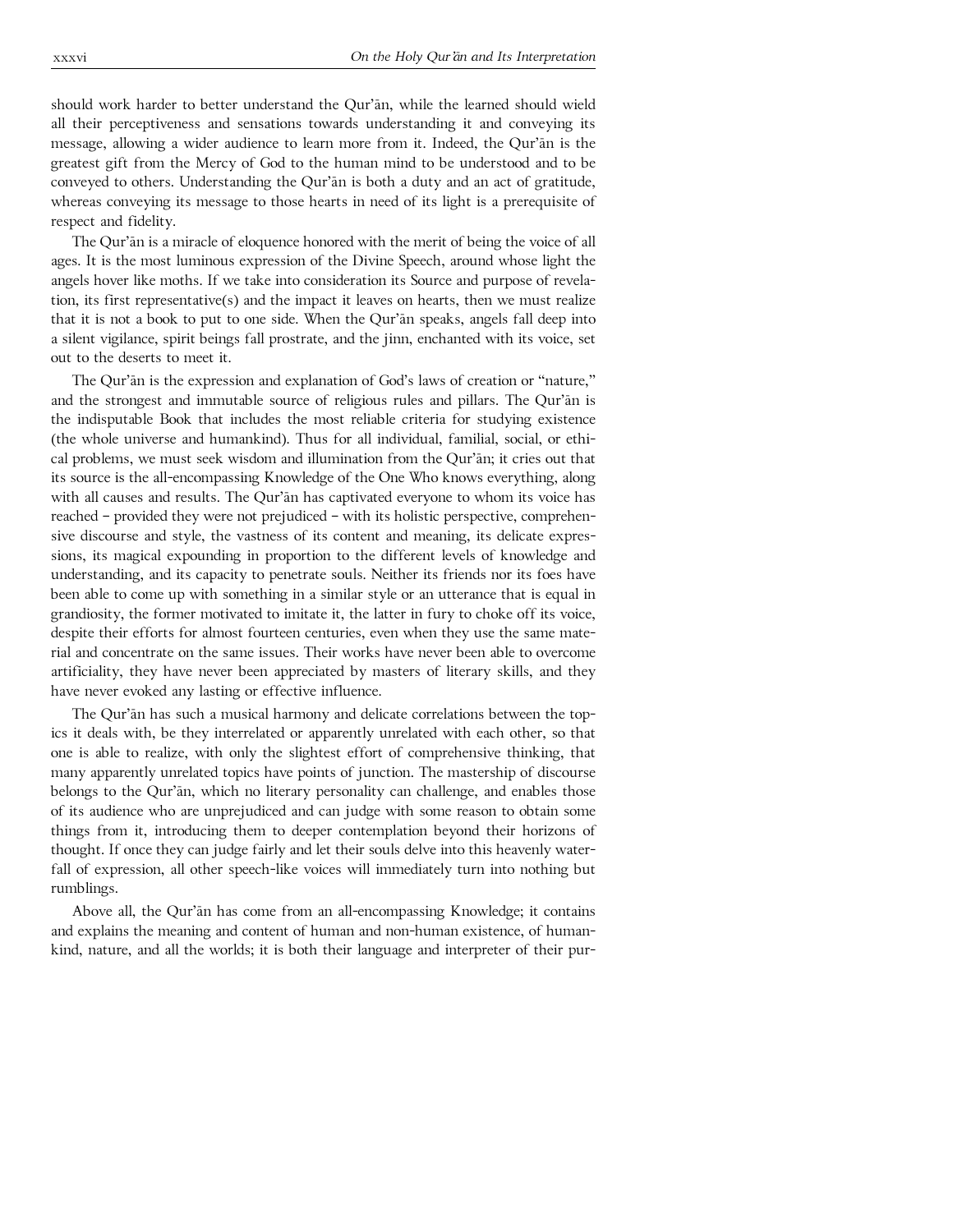pose of creation. It speaks to multifarious dimensions of its audience all at the same time: while addressing the mind, it does not neglect to speak to the heart in its own language; when it calls out to the consciousness, it does not push emotions aside; while conversing with the faculties of reasoning and logic, it does not leave the soul without any favor. All faculties and senses, external and internal, benefit from the Qur'ān, which gives each its share without giving rise to any deprivation and contradiction. They all receive their share from this heavenly table, each to the extent of its capacity, and enjoy a most harmonious composition.

All Divine Scriptures, especially before human interpolations were mixed with the original texts, possessed the same holistic approach and all-embracing quality; nevertheless the superiority and widest comprehension of the Qur'ān are evident in proportion to the profundity of the spirit of the Prophet Muḥammad, upon him be peace and blessings. It is by no means possible to show any other heavenly or manmade book which excels it with its content and extensiveness. It is by no means an exaggeration to claim its uniqueness in dealing with humanity, the universe and Divinity in the most comprehensive, as well as the most exquisite fashion, while interpreting them in the best forms of synthesis and analysis in its own way.

All of the topics that the Qur'ān deals with are the most valuable treasures of the truths pertaining to Divinity and the realm of creation. Some of these truths are decisive or explicit in meaning and content, and others are concise, metaphorical, and allegorical, the explanation of which has been entrusted to the one who brought the Qur'ān, upon him be peace and blessings, and the scholars favored with inspiration. The Qur'ān never complicates any of the matters it presents or analyzes. It presents topics concerned with the essentials of faith, worship, and morality, and basic principles of individual and social life clearly and succinctly; while for matters requiring comprehensive thinking, reflection, and careful consideration, it demands deeper examination and scrutiny, and suggests turning to God, without approving of burdening oneself with grave matters that one cannot shoulder. Like a wondrous chandelier which continuously shines brighter, it is a means for brand new discoveries at diverse wavelengths as hearts and minds go deeper in thought, thus offering Divine gifts of all kinds to our internal and external senses. With its blessings and inspirations augmenting in excess, and light rain becoming a deluge, and with its endless beauty and glittering lights, the Qur'ān offers banquets one within another to those who ponder and study it.

True understanding of existence and what lies beyond the sensed dimension of the cosmos, and also humankind with its spiritual depths, is possible only through the Qur'ān. Readers discover in its bright realm straight thinking and real sources of reflection, and are thereby saved from the vicious circles of deception and misjudgments based on probabilities. There is no other source of knowledge that is free from error, uncertainty or doubt other than this miraculous Speech from God, the All-Knowing of the Unseen. The Qur'ān explains and presents everything explicitly, plainly, and correctly. It enables us to understand that it is we who make errors in evaluating the issues, giving rise to contradictory judgments and filling in the gaps entrusted to reflection. Understanding and interpreting the Qur'ān correctly is not only a duty upon us, but also a requirement of our fidelity to it. The fulfillment of this duty and fidelity is closely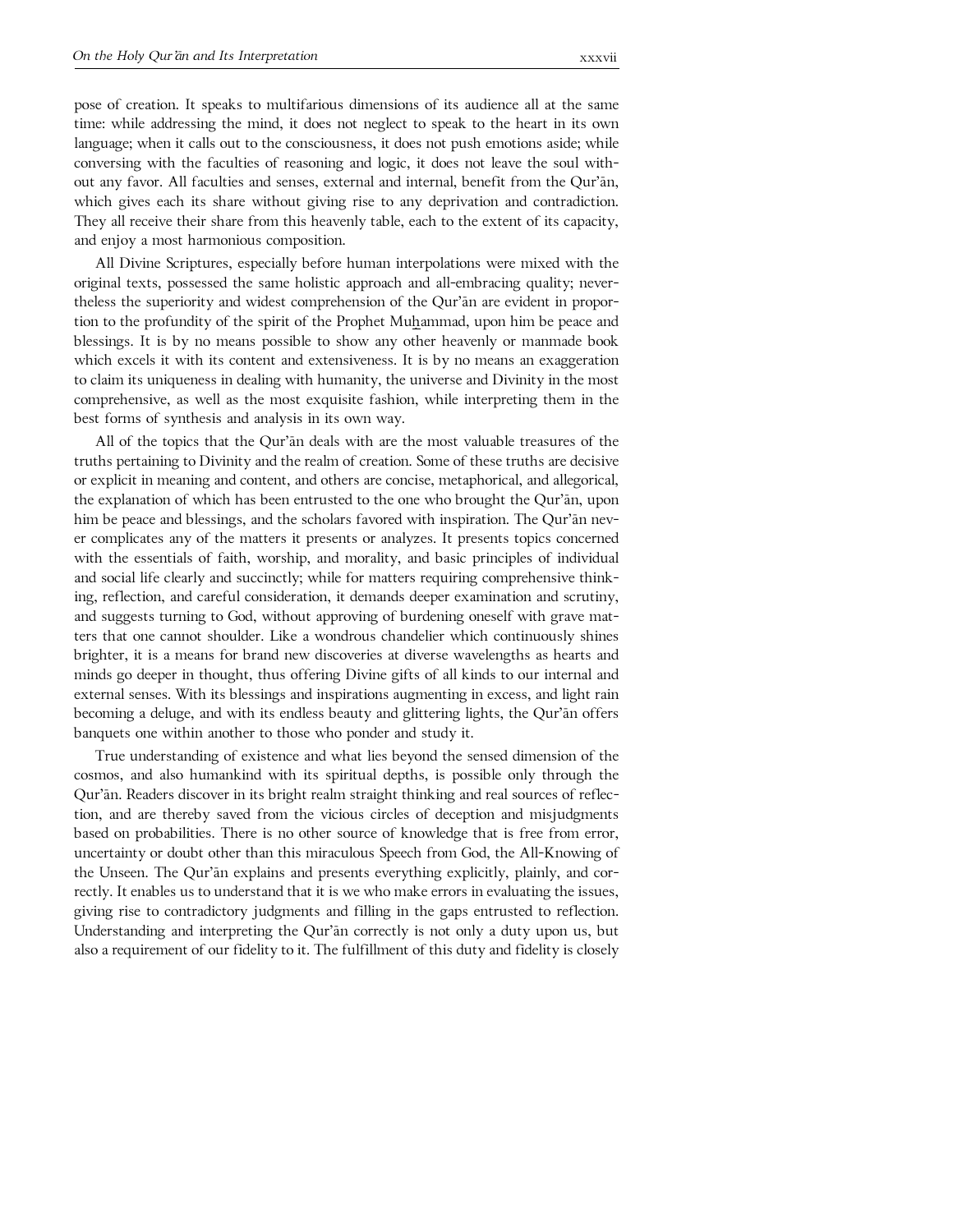related with the erudition of every capable and well-equipped individual and in their living in devotion to God. Such individuals dive into this vast ocean with utmost sincerity and commitment for the good pleasure of God, uncovering the truth so that it flourishes. They proceed toward this infinite horizon with caution, composure, and comprehensive thought, and without surrendering to their carnality. The Messenger, who brought the Qur'ān from God, is their first and greatest guide; they also follow the pious scholars among the earliest generations of Islam in the light of its expressions, which are decisive and explicit in meaning and content. They are less likely to err; their efforts to attain the pleasure of God are rewarded with special treatment. Their interpretations and explanations of the Qur'ān are each a hue and adornment of Qur'ānic uniqueness.

On the other hand, the Qur'ān cannot be explained as it deserves in consideration of its position and loftiness with rudimentary Arabic and the limited scope of dictionaries; such an attempt would also constitute manifest disrespect to this heavenly monument of speech. It should be rendered in other languages as is required. Anything concerning Qur'ānic expositions (*tafsīr*) should be very well-researched and before it is launched, every *tafsīr* should be tested against the exalted Islamic sciences. What falls to us is not to bring the Divine Word down to our level of perception and expression in its immeasurable immensity and depth, excusing such an act as we have translated it for the benefit of everyone.

While it is a duty, an appreciation of, or an act of respect toward the Qur'ān for experts to make the Qur'ān known to everyone via exposition, interpretation, or a commentary, such an attempt would be paramount to insolence if one did not have a high command of Arabic grammar, the principles of rhetoric or eloquence, knowledge of the study of Qur'ānic exposition (*tafsīr*), the methodology of *ḥadīth* studies (Traditions of the Prophet) and Islamic jurisprudence (*fiqh*). The Qur'ān cannot be translated as a novel is; and even the translation of a novel calls for an expertise in its own genre.

Forging the way toward a sound interpretation of the Qur'ān, it would be better to discuss first what a "translation" is, and what *tafsīr* (exposition) and *ta'wīl* (commentary) mean.

Translation is the rendering of a text or statement in one language into another language, while preserving the meaning. An accurate translation would be to transfer the exact meaning of every word – if this is ever possible – while preserving the relationships between word combinations. On the other hand, a literal translation of the words only, or an exclusively semantic translation, would be a deficient translation.

To a certain extent, we can also talk about translation software; however, the current technology or even more advanced technology to come is not able to help very much in the translation of substantial literary works. Now consider the situation when the text is the Word of God, which addresses all times, conditions, and levels, and, therefore, the exposition of which, with all its depths, is considerably dependent on time, inspiration, and circumstances. Some works of literature are said to be impossible to accurately render; then it is clear that there is no way that the Holy Qur'ān, with its immense profundity, could ever be expressed by an ordinary translation.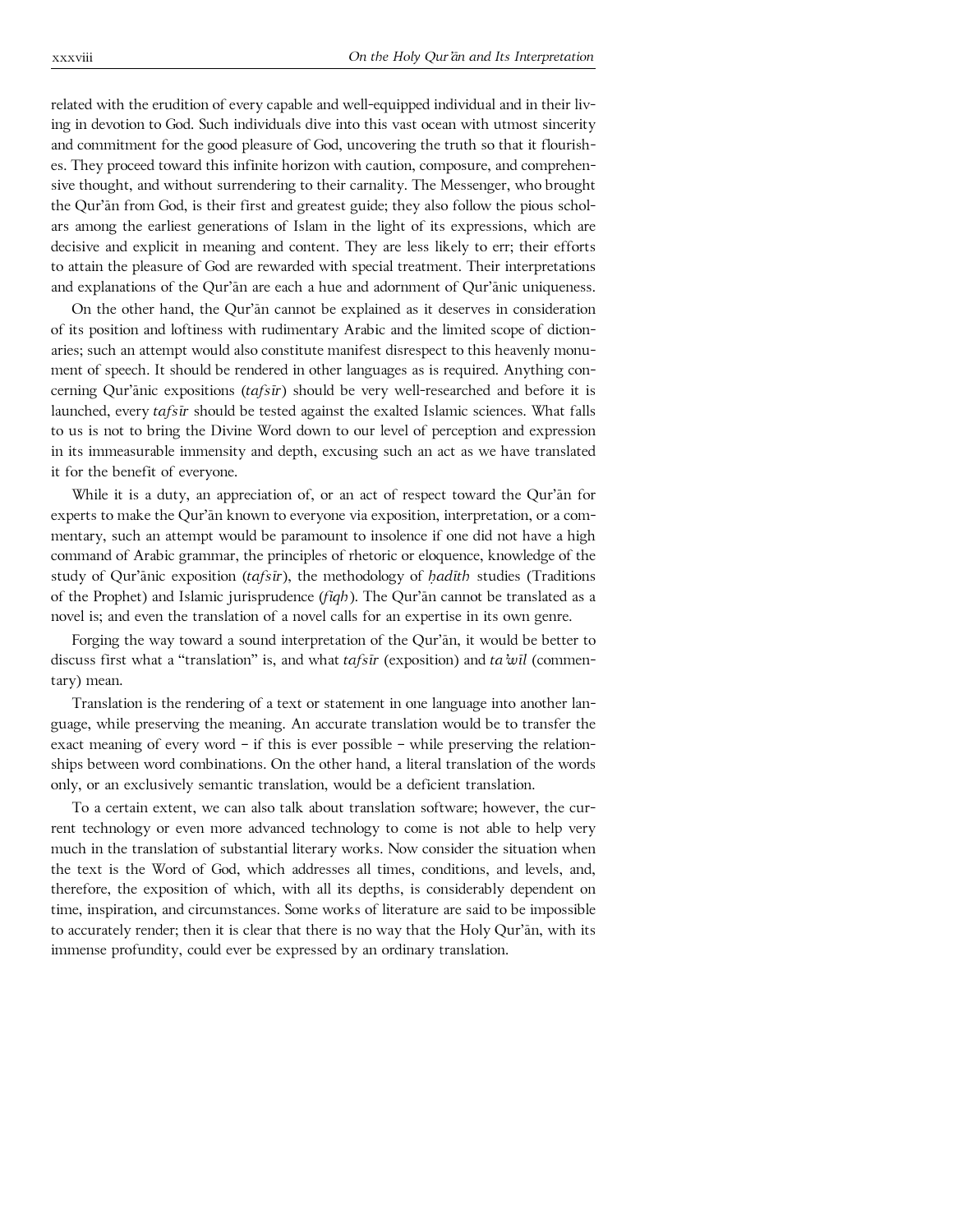Many Muslim scholars, including Bediüzzaman Said Nursi, are of the opinion that it is impossible to translate the Qur'ān, due to the aforementioned and many other considerations. Some other scholars, on the other hand, approach the matter cautiously, but more moderately, provided that the prerequisites underscored above have been adhered to.

The late Hamdi Yazır (1878-1942), one of the greatest contemporary expounders of the Qur'ān and the writer of the monumental commentary titled *Hak Dini Kur'an Dili* ("The Qur'ān: the Tongue of the Religion of Truth"), states that the translation must exactly correspond to the original text in terms of explicitness and indications; conciseness and comprehensiveness; generalizations and specifics; restrictedness or exclusiveness and inclusiveness; powerfulness, and appropriateness, eloquence, and style. Therefore, prose or poetry can be translated into another language which is as developed as the original language, with the condition that the translator is well-versed with the subtleties of both languages; however, such a translation is hardly possible for a book which addresses the mind and heart, the soul and all the senses together, with all its diverse literary delicacies, and its vigor and exuberance. And what happens if the book to be translated is a work of God that transcends all other books Divine or non-Divine with its dimensions beyond time and space, and speaks to all ages?!...

The Qur'ān is, in the words of Bediüzzaman Said Nursi, a Divine interpretation of the book of existence. It is the voice and breath of the laws of creation; the true interpreter of things and events that bear multifarious meanings; a candid expounder of this world and the world to come; the revealer of the treasure of the Divine Names hidden in the heavens and on the earth; the mysterious key to the mysteries beyond all things; the plain language of the beyond manifested in this world; the sun, the foundation, and the geometry of the spiritual world of Islam; the sacred map that explicitly lays out the worlds of the Hereafter with clearly drawn lines; the voice and clearest interpreter of the Divine Essence, Attributes, and Names; the most reliable teacher of all humanity; the air, the water, and the light of the Islamic world; and the Word of the All-Exalted, All-Majestic Being, Who is the Creator and Lord of all worlds; and His decree and address.

This is not to say that the Qur'ān cannot be understood; on the contrary and most importantly of all, it was revealed to humanity to be understood and to be lived by. However, its phrases are so deep and have so many meanings, and its content is so multi-layered, that even if we could know and understand the meaning of every single word, and sense certain things from word combinations, we would still certainly miss many truths that are contained in styles, indications, suggestions, connotations, and purposes, that cannot be fully reflected in any translation.

I am of the opinion that every person who approaches the Qur'ān with an open mind can perceive all of the above characteristics, and thus appreciate that its sublimity and transcendence cannot be confined to a simple translation. A translation might certainly have some value in proportion to the translator's learning, knowledge, horizon of perception, and skills; however, it can never convey the Qur'ān in all its profundity. Therefore, no translation, nor commentary or interpretation can ever be called the Qur'ān itself.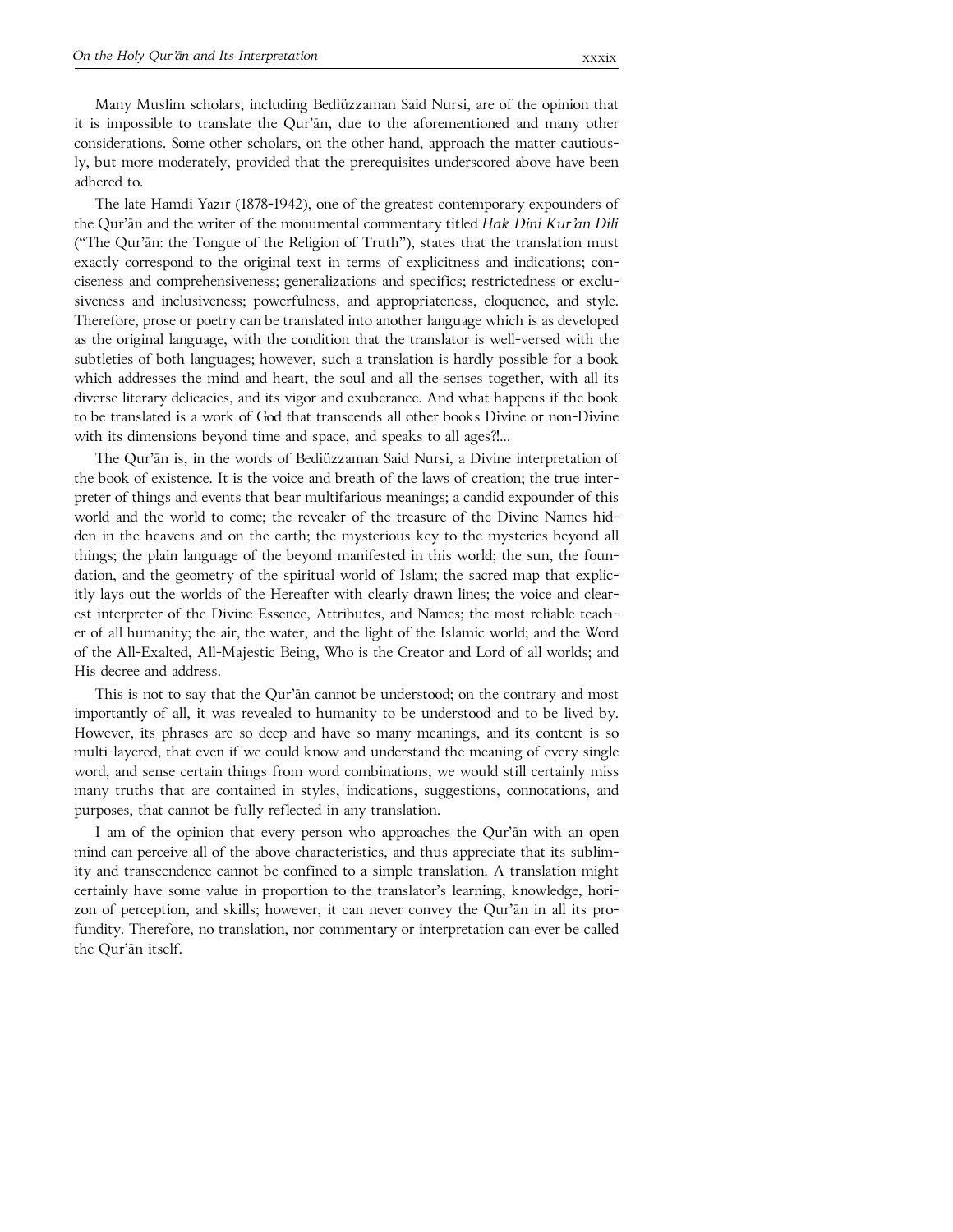#### *TAFSĪR* **AND** *TA'WĪL*

We all have a need for the Qur'ān and thus are obliged to understand it, even if at different levels. In order to penetrate its essence and understand it according to what it really and essentially is we must study it following a comprehensive exposition (*tafsīr*) that has been prepared in accordance with the methodology of the science of *tafsīr* by learned scholars. We should not narrow down its content, which is as extensive as all the worlds, to the levels of our inadequate learning, knowledge, and perception.

*Tafsīr* is an exposition which entails an effort to reflect the content of a text. A Qur'ānic *tafsīr* is an exposition of the Divine Word that takes into account the grammar, the principles of eloquence, and the explanations of God's Messenger and the earliest Muslim generations (the Messenger's Companions), as well as an exposition illuminated by the light of the mind and the rays of the heart. Most of the *tafsīr*s which have been prepared up to now can be said to comply with this. Any given *tafsīr* can be defined according to the dominance of any feature given above. For instance, if the *tafsīr* is based in various ways upon the commentaries and explanations of the Messenger of God, as well as on the opinions of the Companions who best understood the language of the time, then this is a "*tafsīr* based on Traditions or knowledge reported (from the Messenger and his Companions)" (*at-tafsīr ar*-*riwāyah*). A "*tafsīr* by expert knowledge" (*at-tafsīr ad-dirāyah*), on the other hand, is an exposition based on, in addition to reported knowledge, a direct or indirect study of linguistics, literature, and other relevant fields of science.

In earlier times, the Qur'ān was primarily expounded by recourse to the Qur'ān itself, with the Sunnah being the second source of its exposition. The explanations of the Prophet, upon him be peace and blessings, were always the most reliable source from which the Companions benefited. Most of the Companions already had a good command of the language; therefore, they encountered few problems. Those issues which needed explanation were either referred to the Prophet or clarified by the Prophet himself without any need of another recourse.

In later times, large volumes that compiled such statements, explanations, and expositions were gathered, an effort which was initially started earlier by some Companions. A very rich heritage was left behind by the *Tābi'ūn* (the generation of Muslims who came after the Companions) to the following centuries. Verifying scholars, such as Muḥammad ibn Jarīr aṭ-Ṭabarī, made great use of this heritage from the tenth century onwards. Alongside the explanations of the Prophet, upon him be peace and blessings, the collections composed of the reports from the Companions and the next two generations have always constituted a reliable source for scholars.

Az-Zamakhsharī, a scholar of the Mu'tazilah and a master of the language, is considered to be one of the pioneers of the "*tafsīr* by expert knowledge" with his *al-Kashshāf* ("The Discoverer"). Fakhru'd-Dīn ar-Rāzī's *Mafātīḥ al-Ghayb* ("The Keys to the Unseen") is one of the most powerful voices of the Sunnī *tafsīr* approach and trend, and is considered to be one of the greatest representatives of this tradition. Bayḍāwī's *Anwar at-Tanzīl wa Asrār at-Ta'wīl* ("The Lights of the Revelation and the Mysteries in Its Meaning") is one of the significant links in the chain of *tafsīr*s; this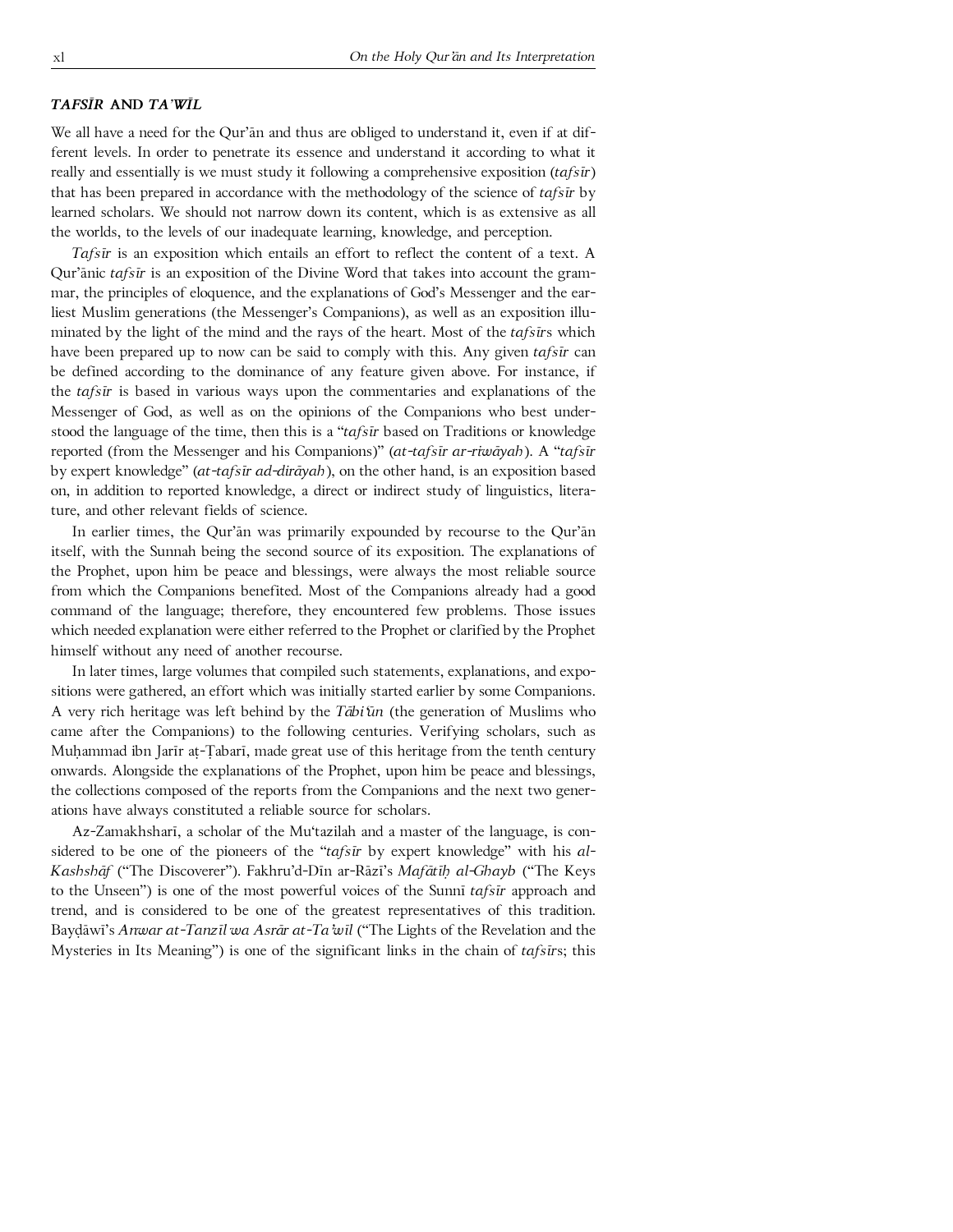is of particular significance as it contains answers to Zamakhsharī's Mu'tazilī thoughts and considerations.

Subsequent centuries witnessed a number of *tafsīr* studies within the framework of Sufism and jurisprudence. Ebu'l-Lays as-Samarkandī, Baghawī, ñbn Kathīr, Jalālu'd-Dīn as-Suyūtī, Ebu's-Suūd, Kemalpaşazade, Ismail Hakkı Bursevî, Alūsī al-Baghdādī, Konyalı Vehbî and Allame Hamdi Yazır are some of the distinguished figures who have preserved this sacred tradition.

A majority of these figures and others have applied the utmost care to their expositions; they did whatever needed to be done with superhuman effort in order to accurately understand the Divine purposes in the Qur'ān. They carefully studied word-byword how the Companions, who constituted the first row of its audience, understood and interpreted the Qur'ān; their studies were based on the essentials of the Religion in their studies and approach to the Qur'ān, and they tested their personal opinions against the disciplines of Qur'ānic study and the authentic Sunnah. Thus, they discarded distorted crumbs of information which had been put forward by the enemies of the Qur'ān as commentary and explanations. Their effort was a marvelous feat by which we are better able to understand the will of God.

It is also worth noting at this point Hamdi Yazır's thoughts on *tafsīr*: *Tafsīr*, he says, is opening something that is closed and revealing it, therefore, a Qur'ānic *tafsīr* is an effort to disclose the meanings of God's Word in accordance with His will.

With its wording and meaning of immeasurable profundity, each word of which gives its share to everyone in every age, the Qur'ān is a unique, matchless Book. It addresses different ages, different nations, and people of different intellectual levels all at the same time. It is a book of wisdom that is easily understood by its readers, yet at the same time has veiled, difficult, terse, or concise, as well as metaphorical or allegorical aspects. The profundity and secretiveness of the first three aspects can be revealed through agreement among the scholars, whereas the fourth is entrusted to the interpretation and commentary of the verifying scholars well-versed in knowledge, who remain faithful to the essentials of the Qur'ān and Islam, and have the capacity to understand what is figurative or allegorical.

Although almost every individual who knows its language can grasp something from the Qur'ān, a true and comprehensive understanding of it can be achieved only by those experts of exposition and commentary who have attained the required and correct level of knowledge. These experts take into consideration the linguistic rules, and pay necessary attention to the methodology of *tafsīr* in understanding what is veiled, difficult, or abstruse. They exert endless efforts in reflection, contemplation, and meditation in order to be able to attain a correct understanding of the Divine purpose, what God really means. They resort to the explanations of God's Messenger in order to expound the concise verses (*mujmal*), and explore the depths of reported knowledge with expert knowledge and vice versa. Throughout history, the genuine commentators and expounders have always followed this same path.

As for *ta'wīl* (commentary), it means referring a word, an attitude, or an action to or explaining it with one of its probable meanings. Some have defined *ta'wīl* as expounding words and actions to the contrary of what reason superficially judges; in other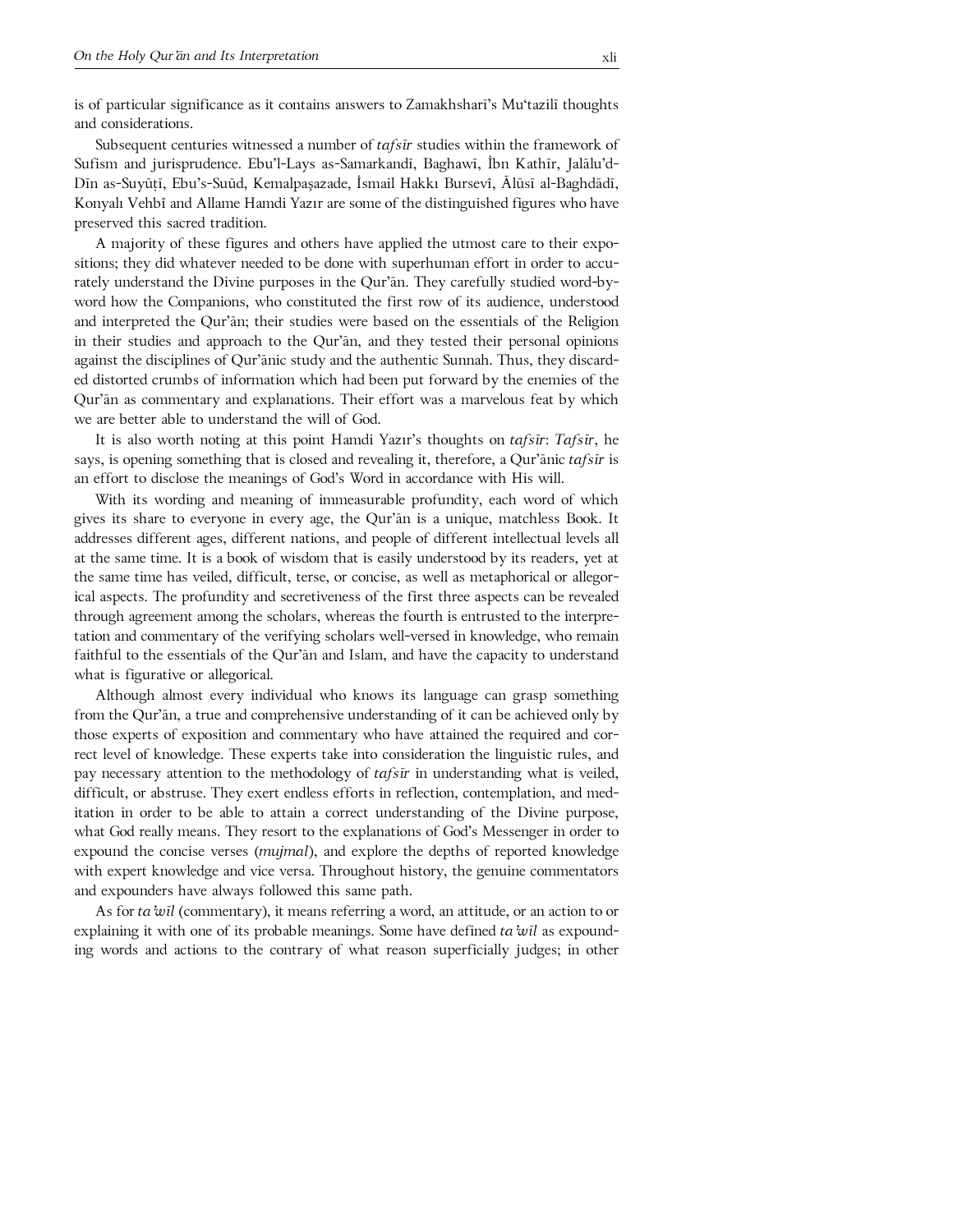words, it is also possible to say that *ta'wīl* is expounding something read or seen or heard with other than what first comes to the mind and with a rational knowledge that is not instantly comprehended. Imam Abū Manṣūr al-Māturidī makes the distinction that *tafsīr* is the exposition of the Qur'ān by the Companions, and *ta'wīl* is the commentaries and interpretations made by the *tābi'ūn* and succeeding generations.

*Ta'wīl* comes from the root *AWL* and due to the fact that it implies the preference of one of the probable meanings, it would be wrong to propose meaning(s) which is/are in no way related with the wording of the Qur'ān as being either *tafsīr* or *ta'wīl*.

It is also essential that there should be some sign that provides evidence for the meaning proposed, or a rational or transmitted proof that supports the idea put forward. It would be wrong to load different meanings on words or sentences on the grounds of "figurativeness" or "allusion," without a sign or proof, while ignoring what the word or sentence apparently means. Such loading of different meanings has no real value in any case.

The end-result or product of *ta'wīl* is called a *me'āl* (interpretation). We can define this as the preference of one of the meanings. A Qur'ānic interpretation is neither just a translation nor a *tafsīr*. An interpretation might include points or issues that are typically found in a *tafsīr*; however, it does not go beyond this framework.

From the first centuries of Islam, alongside many high- or low-quality translations, there have been, and will continue to be, many interpretations and *tafsīr*s. We applaud all sincere efforts dedicated to voice the spirit of the Qur'ān and to reveal the Divine purpose. We particularly applaud efforts which do not ignore the passage of time and the aspects of Qur'ānic content and meanings that address themselves to each part of time, the circumstances that prevail in every age and environment, the essential purposes of the Religious Law and efforts which adhere to them in accordance with the spirit of the Qur'ān and the authentic Sunnah, the thoughts enriched with the passage of time and through developments in human life, and new discoveries and attainments in sciences and human thought.

#### **ON THIS STUDY OF INTERPRETATION**

Taking this opportunity, I would like to express my due appreciation for the services of Ali Ünal to the Qur'ān, and I hope that he will be able to produce many other good works.

I personally think of this fellow brother as one of those figures who can read our age well, who seeks solutions for the problems of our day, as one who is imbued with love for the truth and a desire for learning. There are quite a few people today who study the Qur'ān and try to uncover the Divine purposes in the same way as the pioneers (the Companions) did. It is without a doubt that Ali Ünal is one of these. Above everything else, he is not a stranger to the Message of the Qur'ān, and I assuredly express my confidence in his overall approach to Islamic issues. He is an intellectual who confronts himself frequently and is filled with the courage to voice his beliefs confidently. His perseverance to attain the truth in religious matters, the importance he lays on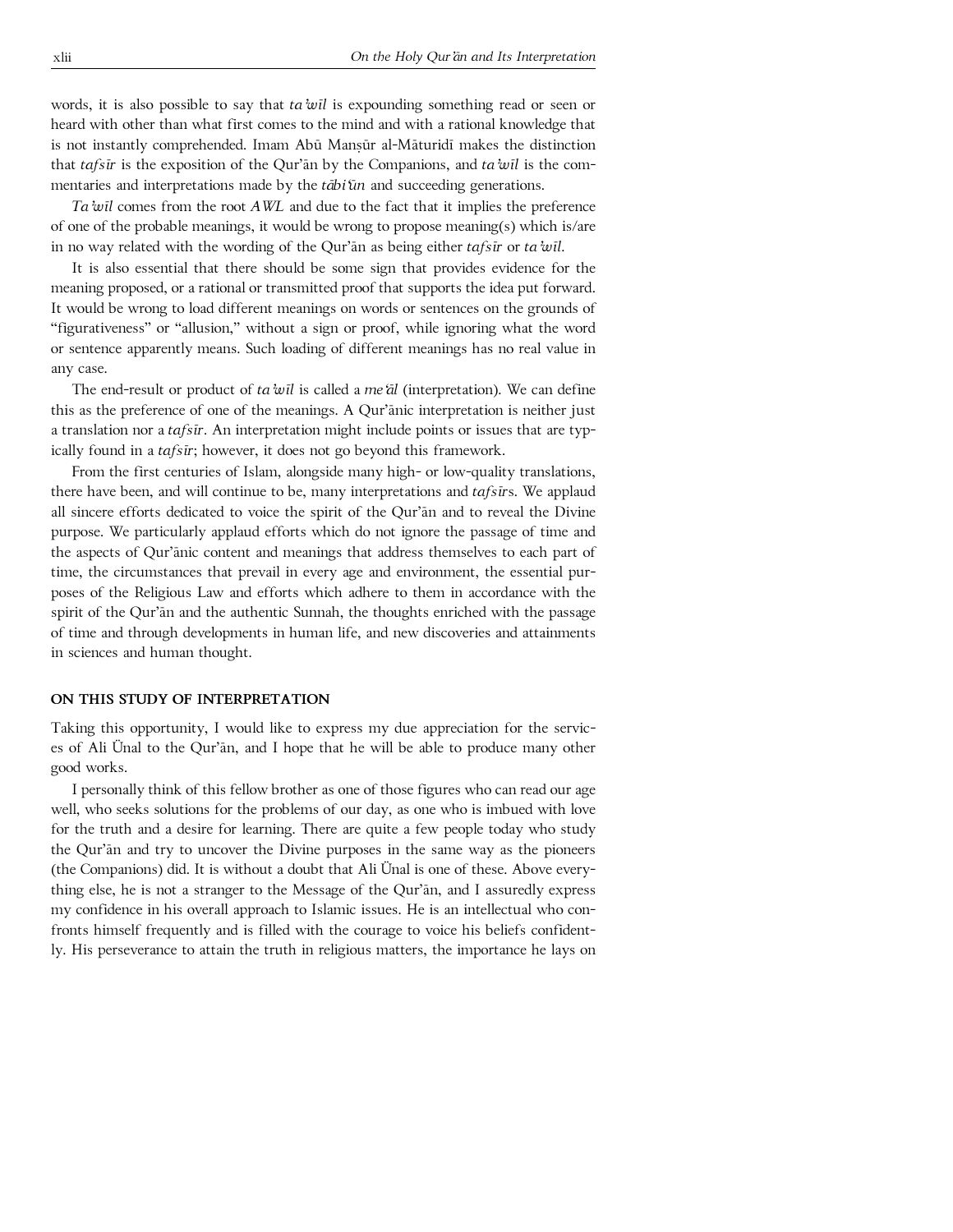consultation, his concern to avoid doing wrong, and his readiness to return from error are indications of his proximity to the Almighty Lord.

He has never claimed that his work is the best among the interpretations of the Qur'ān. As a matter of fact, no one should make such a claim. His efforts and services to the Qur'ān, as well as those of his predecessors and successors who followed and will follow the same way, are in proportion to their knowledge and sincerity, and to God's favor and help.

In this work, he has paid careful attention to the disciplines of *tafsīr* methodology, like many other contemporary commentators, and he has answered the criticisms of those many hypocrites who harbor incessant animosity toward Islam and of the many furious aggressors. His answers are to the point and sometimes, having recourse to contemporary interpretations and commentaries, he has articulated important things in today's language. He has always taken side with the Qur'ān with sincerity and unpretentiousness. While expressing his views, he is humble but determined and persistent, resolved to attain the truth, but always open to correction.

In his interpretation, he has consulted a variety of Sunni-Shi'īte sources, whether classical or contemporary. I see this not as a luxury, but as an endeavor to find a worthwhile inference or comment that could have been inspired by God Almighty. Motivated by the idea that "Wisdom is the lost property of a believer; a believer should obtain it wherever he finds it," Ali Unal has aimed to present, for the benefit of everyone, any truth which he has found to be in compliance with the essentials of Islam.

Together with the requirements mentioned for a good *tafsīr*, *ta'wīl*, and *me'āl* (interpretation), God's special help or favor is incomparably important in order to discover His purposes and what He means in His Speech. Without this favor, nothing can be truly discovered, comprehended, or voiced. In my humble opinion, Ali Ünal has made the utmost endeavor to correctly understand and render the Qur'ān comprehensible for us; he is filled with a desire and diligence to carry out the necessary research in order to answer any old or new objections and accusations made against Islam; and in the face of efforts made by a positivist group to reduce every truth to material experience and observation, his confidence and trust in God's Word is exactly as it should be in a believer. Nevertheless, all these positive attitudes and features can earn their value only by Divine help and special favor, and we hope that everything written and expressed here has been realized through this help and favor.

A number of books have been written about Qur'ānic interpretation and commentary, while objections to the Qur'ān and some of its contents have been repeatedly addressed. Many more interpretations and commentaries will continue to be prepared in the future, too, just as many new objections will be answered, and this will perhaps continue until the end of time. How many new doubts will be manufactured about the Qur'ān? How many more times will minds be exposed to contamination? What new unthinkable plots will Satan, our eternal enemy, play on weak believers? What new scenarios, unheard of until today, will the devils of humankind and jinn put on the stage to tempt humanity? And how many more times will they induce suspicion with regards to our values and agitate people? Such animosity has always existed and will continue to exist. Thankfully, hundreds of people like Ali Ünal, with zeal to serve the Religion,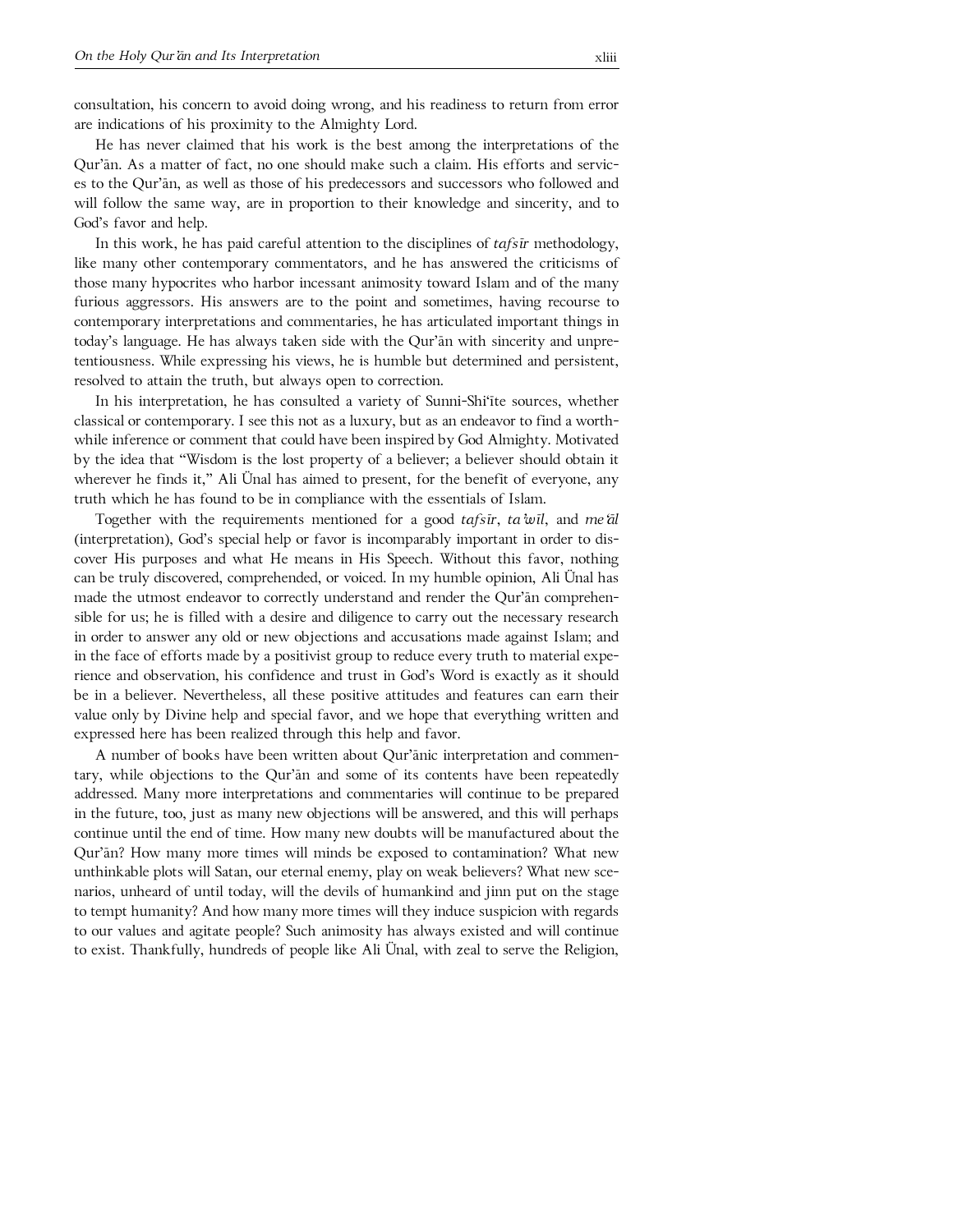will always stand to face them by exploring new depths of that Book of lofty truths and strive to interpret that Eternal Speech, which they hold in the greatest esteem. The mischievous organizations of Satan and his companions will always be challenged by the companions of the Qur'ān.

The Interpretation in your hands can be perceived as a product of the aforementioned efforts. At certain points, the work goes beyond the limits of a restricted interpretation to include answers to doubts that have been put forward by some deniers, as well as by some orientalists and their ignorant imitators, and it presents satisfactory information to remove doubts in hearts with frequent references to the invincible power of the Qur'ān.

The fundamental elements of the Qur'ān are constantly emphasized in this work: the Unity of God (*tawḥīd*), Prophethood (*nubuwwah*), Resurrection, and worship (together with justice) are discussed in keeping with the approach of Bediüzzaman Said Nursi. The essence of faith and the ways in which it flourishes are frequently brought to mind, together with topics concerning the spirit and meaning of worship.

The work presents to its reader much new material about faith, unbelief, and hypocrisy, as well as former and new representatives of these attitudes. The *Sūrah Baqarah* (the Cow) is studied in the scope of a large *tafsīr*, delving into the history of the Children of Israel, and issues of war and peace. The truth of Jesus and *Āl 'Imrān* (the Family of 'Imrān), the rights of women, and issues concerning the lawful and forbidden are also broadly presented. Paradise, Hell, and the world in-between are told of together with instances of wisdom. The answers given to distorted thoughts are wise and based on accurate knowledge. It is clear that a serious effort has been made to discover the instances of wisdom in the narratives. Issues such as the Night Journey and Ascension of God's Messenger, the Companions of the Cave, the companionship of Moses and al-Khadr, and the campaigns of Dhu'l-Qarnayn are all studied in detail and in a manner which is found in *tafsīrs*. The whole of the work gives the impression that Ali Ünal has tried to compress the content of the Qur'ānic *tafsīr*s and commentaries into a single volume of interpretation.

It is impossible to cite all the distinguished aspects of this work, but we will give some examples from the last chapters.

In *Sūrat al-Mulk* (the Sovereignty), the fourth verse is interpreted in the style of Bediüzzaman, and many things are whispered into our hearts that transcend the scope of an ordinary interpretation. It says: "Perfect artistry in creation despite abundance, perfect order despite absolute ease, perfect measure, proportion, and firmness despite incredible speed, perfect individualization despite world-wide distribution, the highest price and value despite the greatest economy, perfect distinction despite absolute integration and similarity – all point to the One, Single Creator and Lord, Who has absolute Will, Power, and Knowledge."

Another example is from a footnote to the first verse of *Sūrat al-Insān* (Human): "Humankind is the fruit of the Tree of Creation and therefore contained in its seed. So the Tree of Creation has grown out of the seed of humankind. In other words, as a tree is the grown or developed form of its seed, humankind carries in its body and being the nature and all original elements of other beings. What meaning a seed bears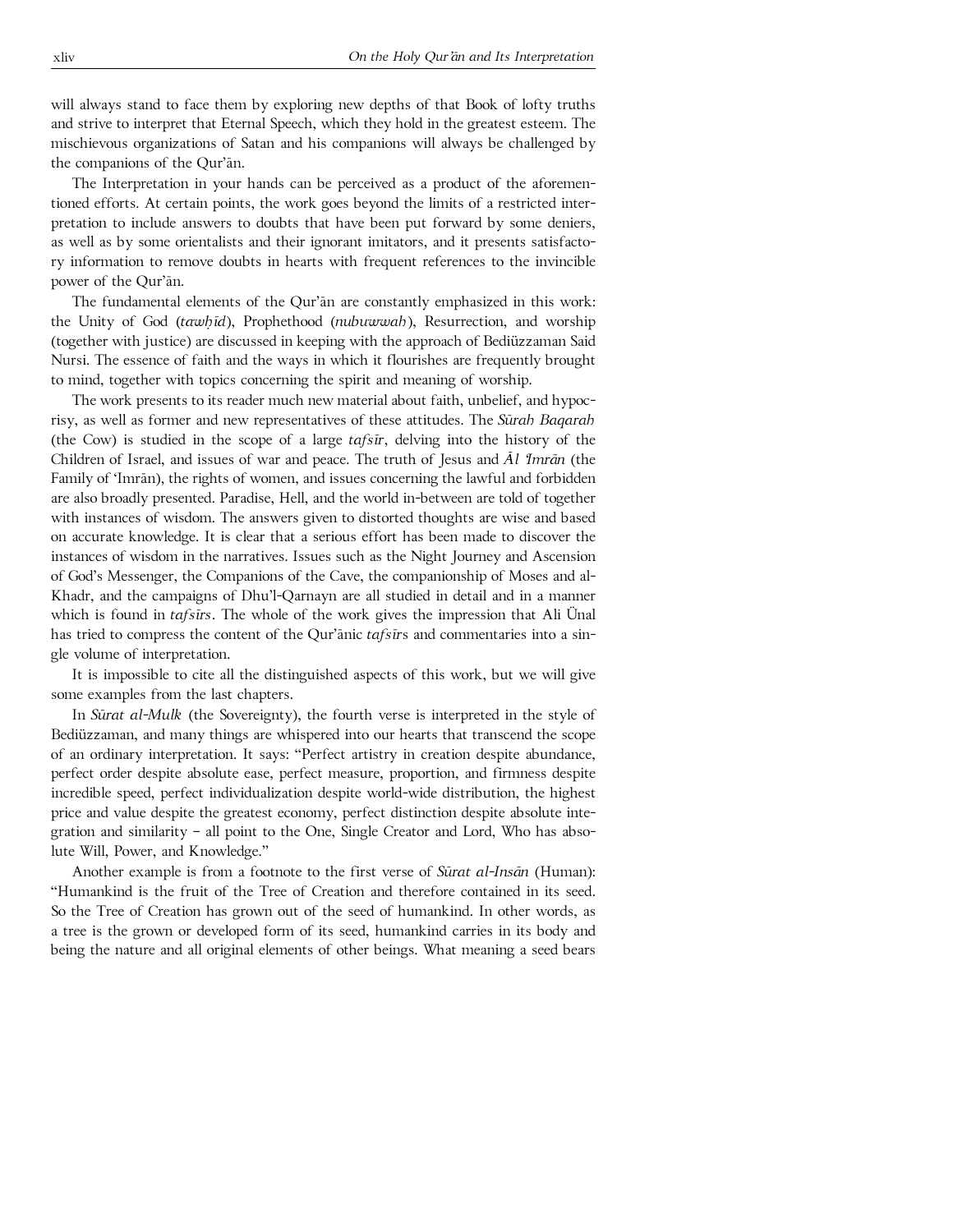with respect to a tree, humankind has with respect to the universe. Science should concentrate on this point while investigating how life began on earth and how humankind was originated."

There are references to modern scientific discoveries, and we are given as much knowledge as can be found in a *tafsīr*. For instance, the 1993 report of the International Meteor Organization is referred to in connection with the fifth verse of *Sūrat al-Mulk*: "The Perseid meteor shower observed almost every year suggests that those meteors are shot for certain, important purposes, for they surprise the observers by showing great diversity. The observations made in, for example, 1993, demonstrate the fact that the structure of the shower is yet little understood." Such verses are significant sources of knowledge, but it is always difficult to say exactly how we benefit from them.

Metaphorical or allegorical verses are interpreted within the Sunni approach and understanding, their exact nature, however, being referred to the Knowledge of God Almighty. For example, verse 16 in *Sūrat al-Mulk* is interpreted in this way: *And yet, are you secure that He Who is above everything will not cause the earth to swallow you up then, when it is in a state of commotion?*

In many cases, and distinct from similar studies of Qur'ānic interpretation, this work presents meanings beyond the words and phrases that are suggested by the context and the whole of the Qur'ān. Although this entails numerous explanations inside parentheses within the text, it is hoped that the meaning and content are thus better disclosed for the reader. Verse 18 in *Sūrat al-Qalam* is an example from among many: *They made no allowance (in their oaths, being oblivious of the rights of the needy and oblivious of God's will).*

*Sūrat al-Jinn* (the Jinn) 72: 18 is interpreted: *All places of worship (and all parts of the body with which one prostrates) are for God, and all worship is due to Him alone, so do not worship anyone along with God*. The interpretation of *Sūrat al- Muzzammil* (the Enwrapped One) 73: 4 is: *Or add to it (a little); and pray and recite the Qur'ān calmly and distinctly (with your mind and heart concentrated on it).* There are many other examples, but may these few suffice for now.

The author sometimes quotes directly from great commentators of the past, preferring their way of understanding to his own. For example, in interpreting verse 17 in *Sūrat a-Hāqqah* (the Sure Reality), he provides noteworthy information transmitted by Hamdi Yazır from Ibn 'Arabī and others, concerning the eight angels carrying the Throne of God Almighty.

The author stands firmly at various places where others might speculate and tries to prevent distorted understandings. For instance, for verse Noah 71: 17: *And God has caused you to grow from earth like a plant*, he footnotes the following explanation: "The verse alludes to the first origin of the father of humanity from the elements of the earth – soil, air, and water – and also the material origin of every human being, which are the same elements that are made into particular biological entities in the human body. As Elmalılı Hamdi Yazır points out, the word *nabātan,* which comes at the end of the verse as an adverbial complement to 'grow', denotes the particular way of human cre